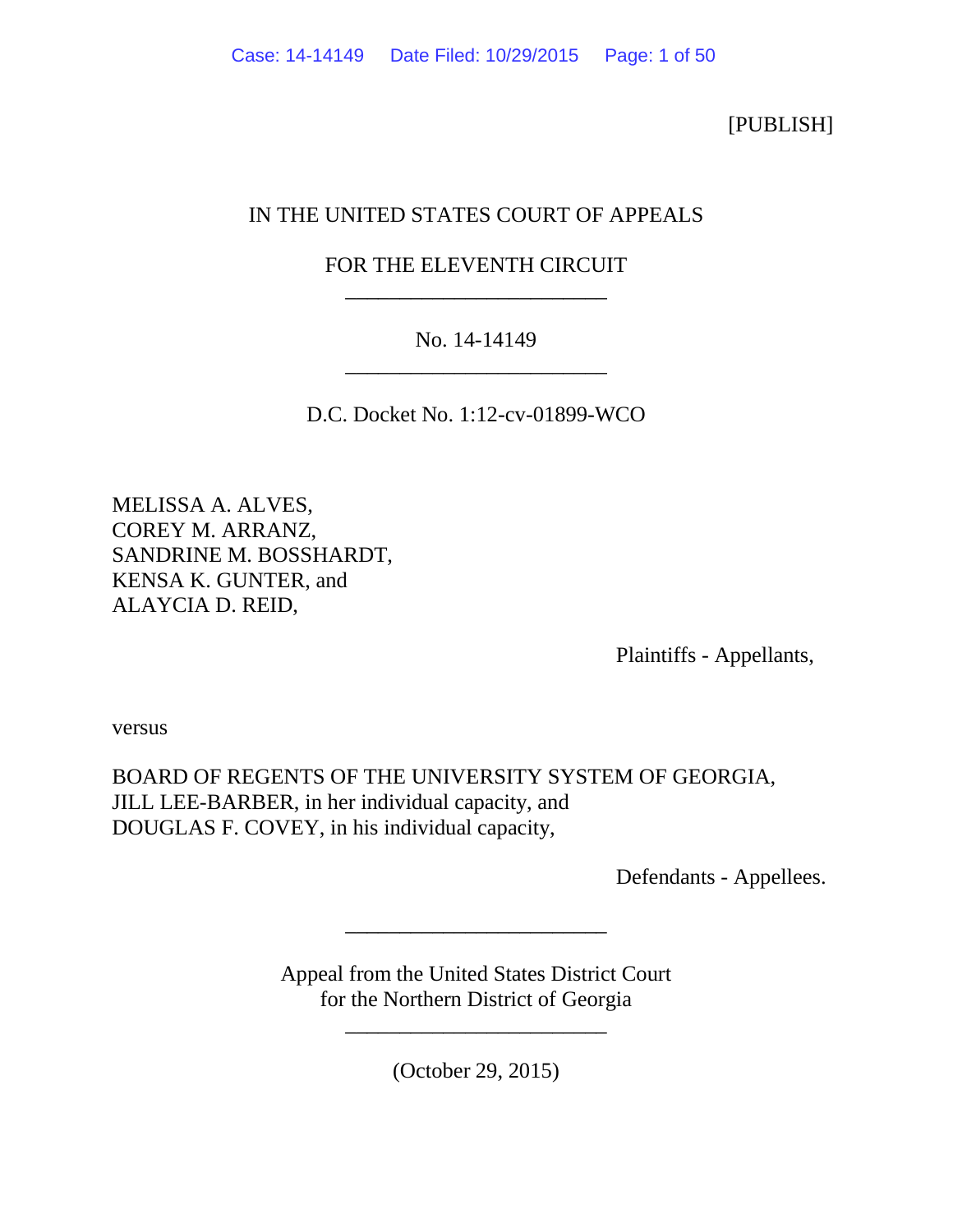Before WILSON and MARTIN, Circuit Judges, and HODGES,<sup>\*</sup> District Judge. WILSON, Circuit Judge:

On this appeal, we consider whether a written grievance by five university employees alleging mismanagement by their supervisor which preceded their termination is entitled to First Amendment protection. Appellants Melissa A. Alves, Corey M. Arranz, Sandrine M. Bosshardt, Kensa K. Gunter, and Alaycia D. Reid (collectively, Appellants) are clinical psychologists and former full-time staff employees at the Georgia State University (the University) Counseling and Testing Center (the Center). In 2012, they were terminated through a purported reductionin-force by Dr. Jill Lee-Barber, the Director of the Center, and Dr. Douglass F. Covey, the Vice President of Student Affairs. According to Appellants, the reduction in force was mere pretext. They were terminated, they say, in retaliation for submitting a Memorandum to University officials complaining about what they perceived to be poor leadership and mismanagement by Dr. Lee-Barber. Appellants say their Memorandum amounts to citizen speech on a matter of public concern, which would be protected by the First Amendment, and that their retaliatory termination thus violated the Constitution. The district court found, however, that the Appellants' Memorandum constituted employee speech on an issue related to their professional duties, which would not be subject to First

<span id="page-1-0"></span><sup>∗</sup> Honorable Wm. Terrell Hodges, United States District Judge for the Middle District of Florida, sitting by designation.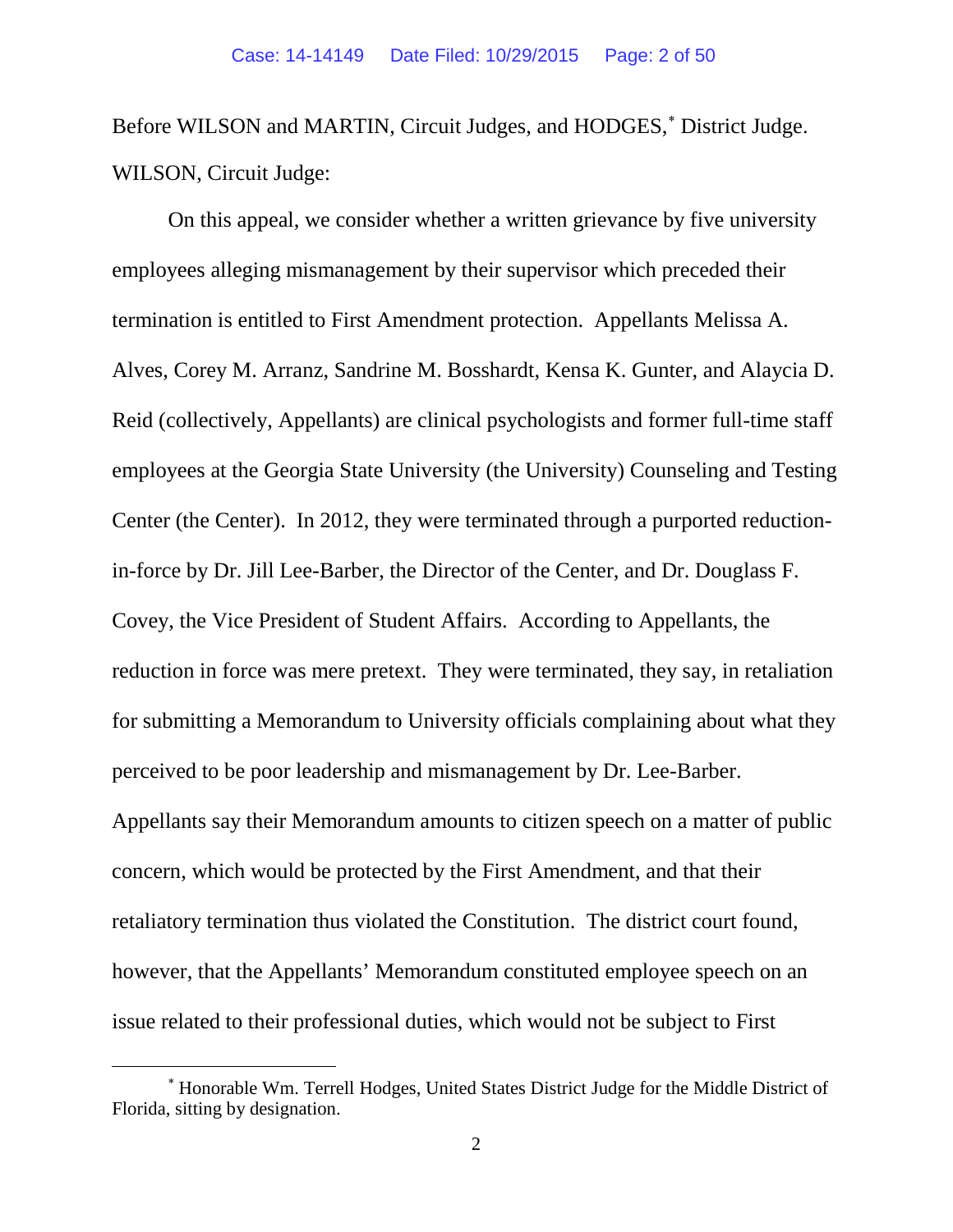Amendment protection, and granted summary judgment to Appellees on that ground. We affirm the judgment.

# **I.**

In August 2009, the University hired Dr. Lee-Barber as its Director of Psychological and Health Services. Dr. Lee-Barber was tasked with administrative and supervisory responsibility over three departments: the student health clinic, student health promotion, and the Center.

# **A. The Center**

The Center provided clinical services to the student body, including psychological counseling, testing, and assessment, and operated a training program for doctoral students, which included pre-doctoral internships, a practicum training program for doctoral students, and post-doctoral fellowships.

The mental health services provided by staff at the Center included, among other things, initial consultations, individual and couples counseling, group counseling, nutrition consultations, mental health outreach, and faculty and staff consultations. As of 2011, upward of fifty percent of the Center's clinical services were provided by trainees in the Center's training program. Candidates for the Center's training program were recruited through national "feeder programs" managed by the Center's staff.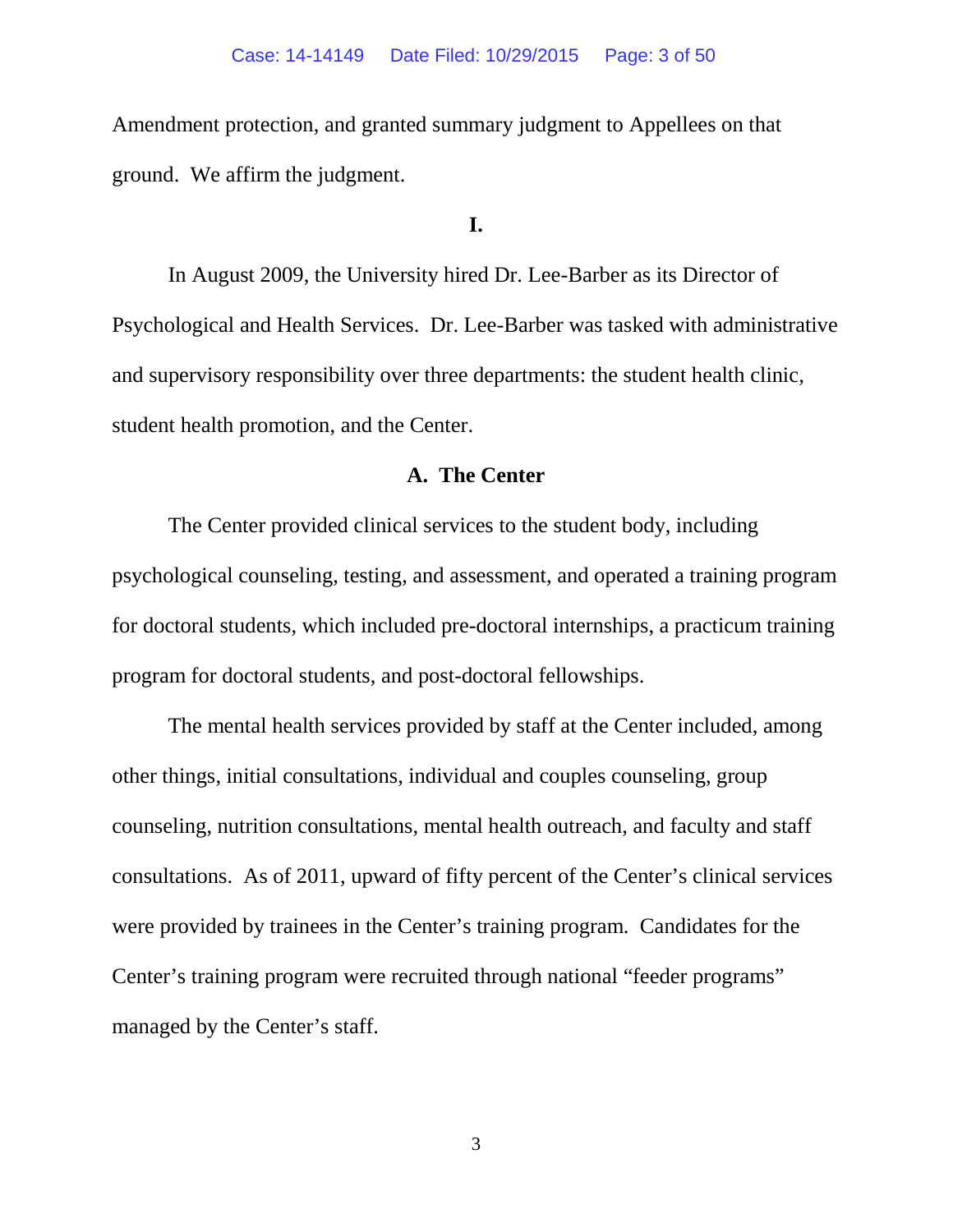The Center was also tasked with conducting mandatory psychological assessments of students who were identified by the Office of the Dean of Students as individuals who had the potential to cause harm to themselves or to others. The assessments were performed through the University's Mandated Safety Assessment Program, which was administered by certain staff at the Center. A student deemed a "safety concern" by the Office of the Dean of Students was referred by the Office of the Dean of Students to the Center for evaluation through the Program. Students identified as "safety concerns" might be excluded from oncampus housing or continued enrollment at the University. The Director of the Center was tasked with coordinating assessment efforts with the Office of the Dean of Students.

### **B. The Staff**

Dr. Lee-Barber assumed her role as Director of the Center in 2009. In that capacity, Dr. Lee-Barber oversaw the Center's programs, managed the Center's operations, and served as the liaison between the Center and the Office of the Dean of Students with regard to the Mandated Safety Assessment Program. Dr. Lee-Barber reported to Dr. Rebecca Stout, Associate Vice President for Student Affairs and Dean of Students, who, in turn, reported to Dr. Douglass Covey, Vice President of Student Affairs.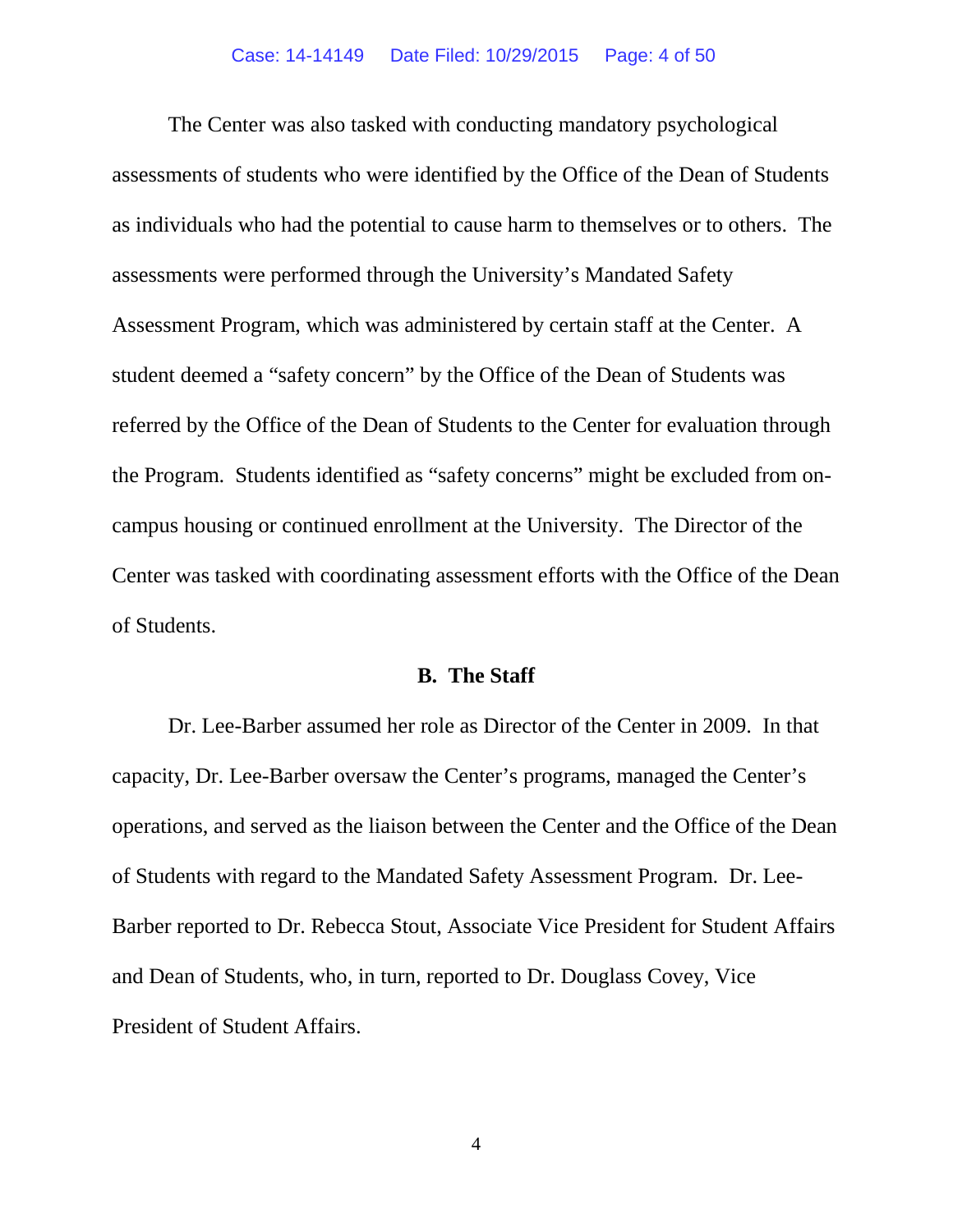### Case: 14-14149 Date Filed: 10/29/2015 Page: 5 of 50

When Dr. Lee-Barber assumed her role as Director, Appellants were employed as full-time staff and clinical psychologists at the Center. Appellants' responsibilities at the Center were expansive and varied, and, given the nature of Appellants' retaliation claim, a brief summary of each of Appellants' roles is in order.

Dr. Arranz was the Crisis Response Coordinator for and a clinical psychologist at the Center. He helped develop the University's Mandated Safety Assessment Program and formulate the procedures used in assessing a student's risk of violence through the Program. Among other things, Dr. Arranz oversaw the Center's crisis services, provided training on crisis procedures to staff and trainees, supervised interns, students, and trainees, and conducted mandated assessments.

Dr. Reid was the Assistant Director of Training and a clinical psychologist at the Center. Her duties included, among other things, providing clinical services, assisting in the coordination of clinical services, supervising senior staff psychologists and trainees, serving as the Associate Director on Duty when the Director of the Center was unavailable, serving as a consultant to the Office of the Dean of Students, assisting in the development of policies and procedures for the Center, and conducting mandated assessments. Dr. Reid also served as an adjunct professor at the University.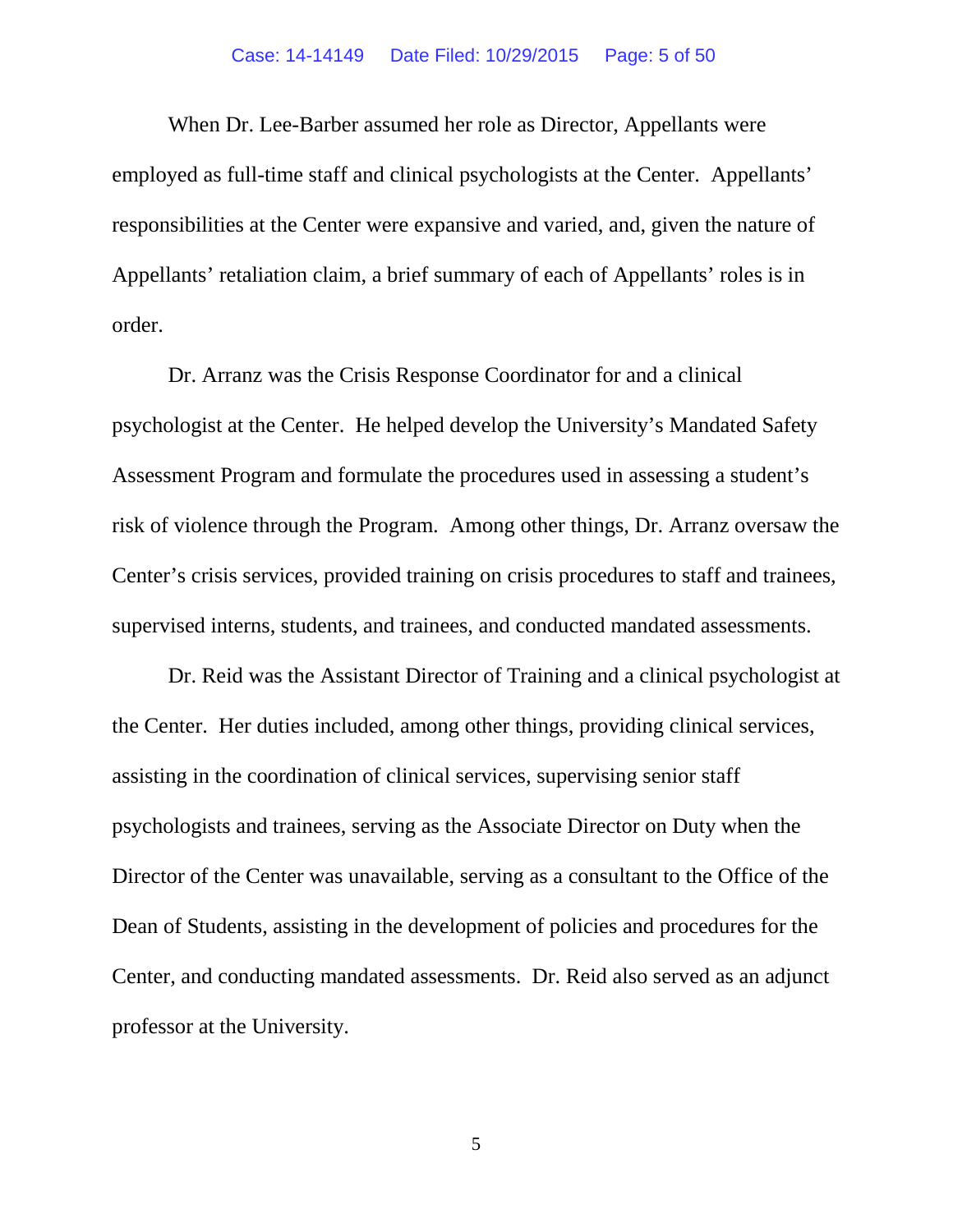Dr. Bosshardt was the Coordinator of Mind-Body Programs and a clinical psychologist at the Center. She was the Center's liaison to the International Student Services and the University Health Clinic. Dr. Bosshardt also performed the general duties of a staff psychologist, which included individual and group therapy, outreach services, individual supervision for trainees, and weekly crisis walk-in hours. She also served as a member of the Center's Clinical Task Force and Executive Training Committee.

Dr. Alves served as the Center's Internship Training Director and was a clinical psychologist at the Center. In addition to providing general clinical services to the University community, Dr. Alves also provided "educational instruction" to trainees, supervised interns, post-doctoral students, and practicum students, and served on numerous committees, including the Center's Executive Committee (an "upper administrative level" committee).

Dr. Gunter, the fifth and final Appellant, joined the Center as the Outreach Coordinator before transitioning to Coordinator of Practicum Training. In the latter role, Dr. Gunter served as the primary point of contact for practicum students. She was also the Center's liaison to the University's Athletic Department, the primary provider of sports psychology and counseling services, and, as of 2010, Chair of the Center's Diversity Committee and Co-Chair of the Cultural Competency Conference Planning Committee.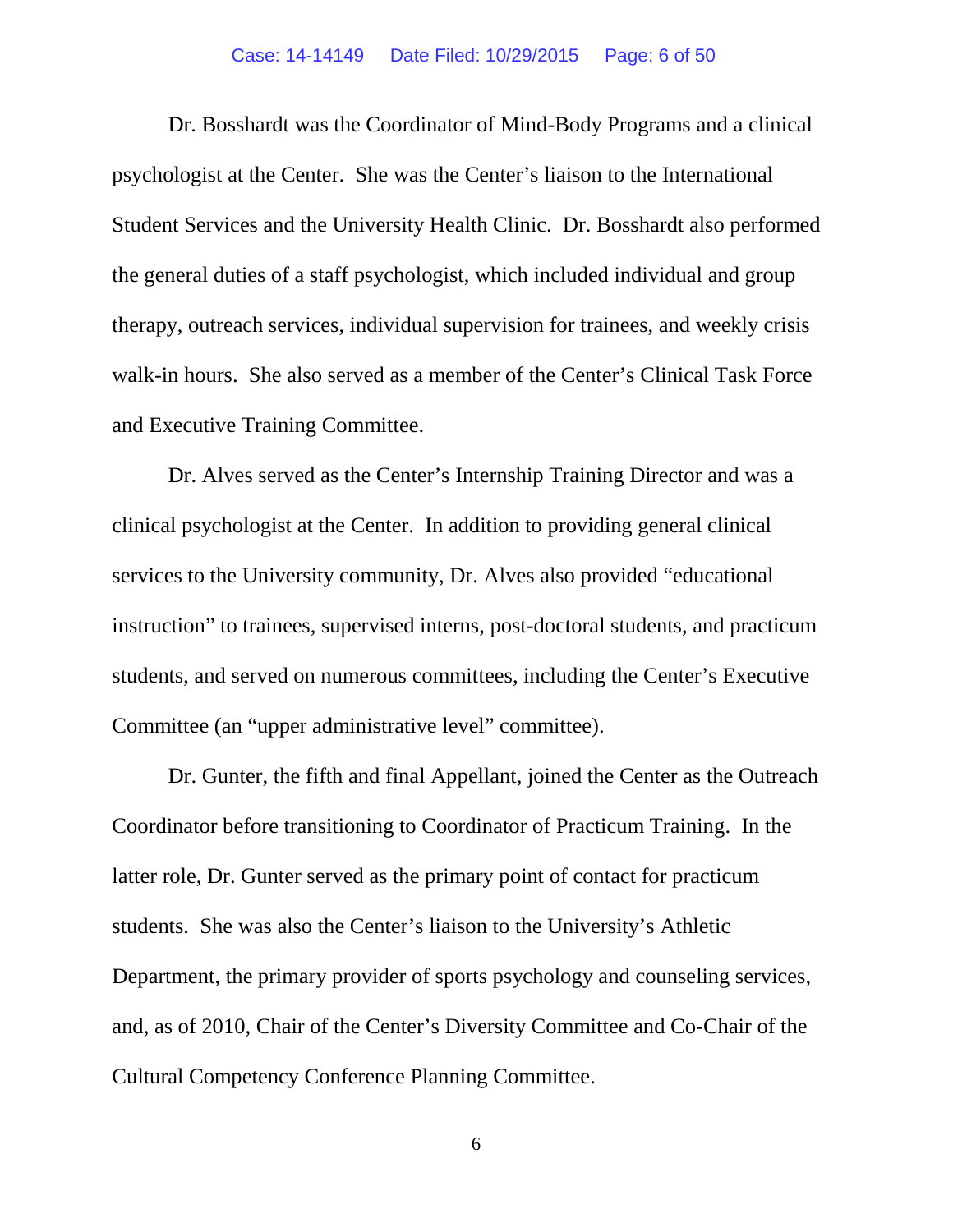The Center's staff also included several professionals and trainees who are not parties to this appeal, including clinical psychologist Dr. Rachel Kieran, the Center's sexual and gender diversity coordinator; Dr. Pegah Moghaddam, a senior staff psychologist and the Center's group therapy coordinator; and clinical psychologist Dr. Yared Alemu, who served as the interim Assistant Director of Clinical Services and on the Center's mandatory assessment team with Drs. Reid and Arranz.

# **C. The Speech**

On or about October 18, 2011, Dr. Gunter met with the University's Office of Opportunity Development and Diversity Education Planning (ODDEP). The ODDEP deals with issues of discrimination within the University community. In the meeting, Dr. Gunter expressed concerns regarding Dr. Lee-Barber's management of the Center and an interest in filing a complaint against Dr. Lee-Barber. An intake form completed by Dr. Gunter listed the bases for her complaint as race and age unfairness, "potential hostile work environment," and "retaliation for stating that [Dr. Lee-Barber's] behavior was hypocritical." Other "not discrimination based" issues included personnel issues, increasing office conflict, and unfair treatment. Dr. Gunter ultimately did not file a complaint.

On October 25, 2011, Appellants and two other full-time psychologists, Drs. Moghaddam and Alemu, submitted a formal, written memorandum of concern to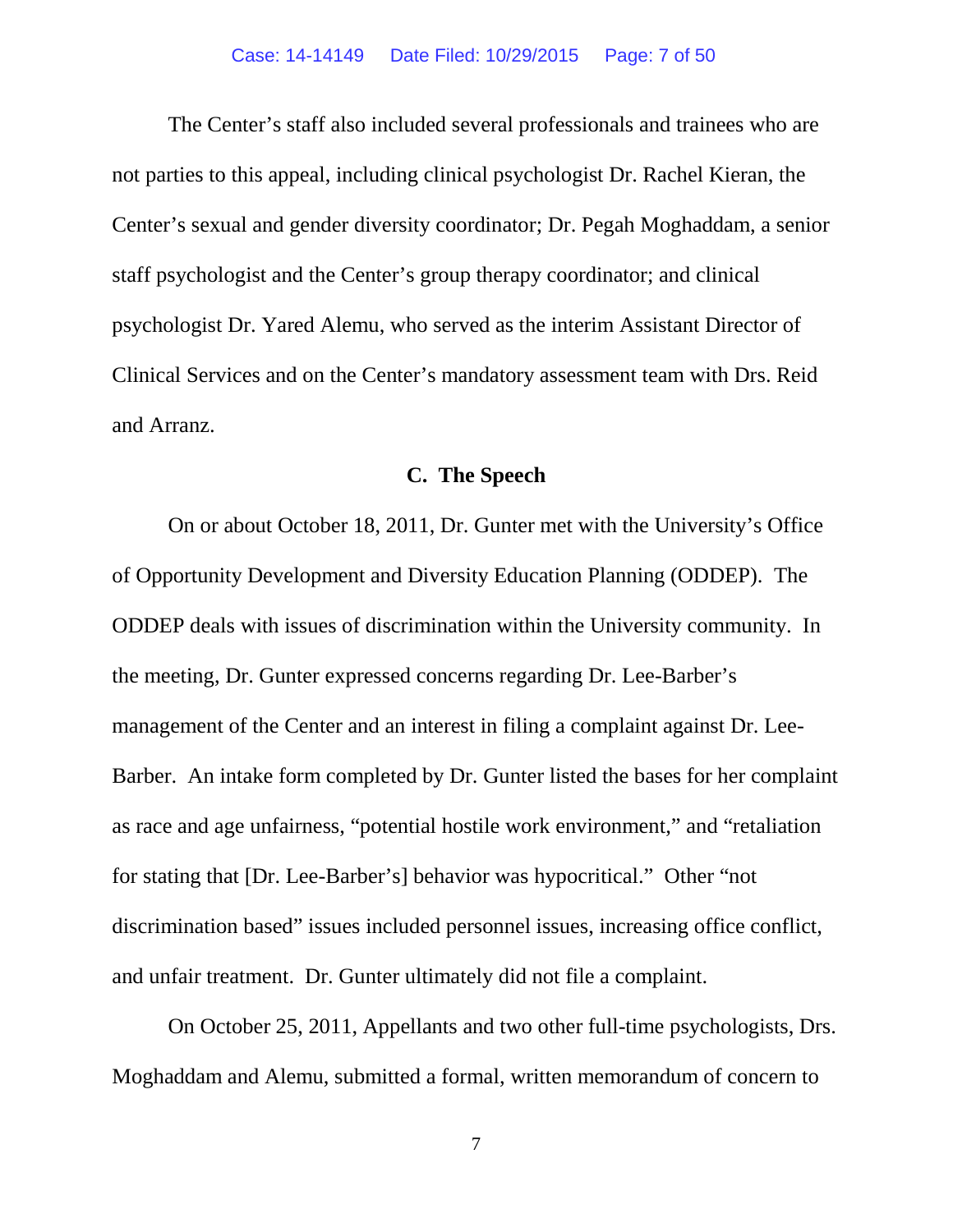University officials regarding Dr. Lee-Barber's management of the Center (the Memorandum). The Memorandum was addressed to Drs. Covey and Stout—Dr. Lee-Barber's immediate supervisors—and was copied to the Senior Vice President for Academic Affairs and Provost, the University Attorney in the Office of Legal Affairs, and Dr. Lee-Barber.

In the Memorandum, Appellants alleged that Dr. Lee-Barber's leadership and management of the Center adversely impacted client care and jeopardized the reputation of the Center. They complained that Dr. Lee-Barber had created an unstable work environment that prevented staff from "effectively carry[ing] out all aspects of their work" and from "optimally perform[ing] daily required tasks[,] including the ability to collaboratively manage risk." Appellants expressly stated that the Memorandum was "not an employee grievance," but rather "a documentation of identifiable behaviors . . . that jeopardize[d] the programs" offered by the Center. The Memorandum then set forth five areas of general concern:

1. *Deficiencies in Managing Center Operations*: Appellants alleged that Dr. Lee-Barber demonstrated "a fundamental misunderstanding" of the Center's

<span id="page-7-0"></span> $<sup>1</sup>$  The Memorandum was jointly drafted, signed, and submitted by seven signatories using</sup> one voice. Drs. Moghaddam and Alemu, however, resigned from their positions at the Center prior to the reduction in force that was the impetus for the instant action. Appellants are the five remaining signatories and the only signatories asserting a claim for retaliation. Therefore, in the interests of clarity and continuity, we will refer to statements and assertions made in the Memorandum as being made by "Appellants" rather than "the signatories."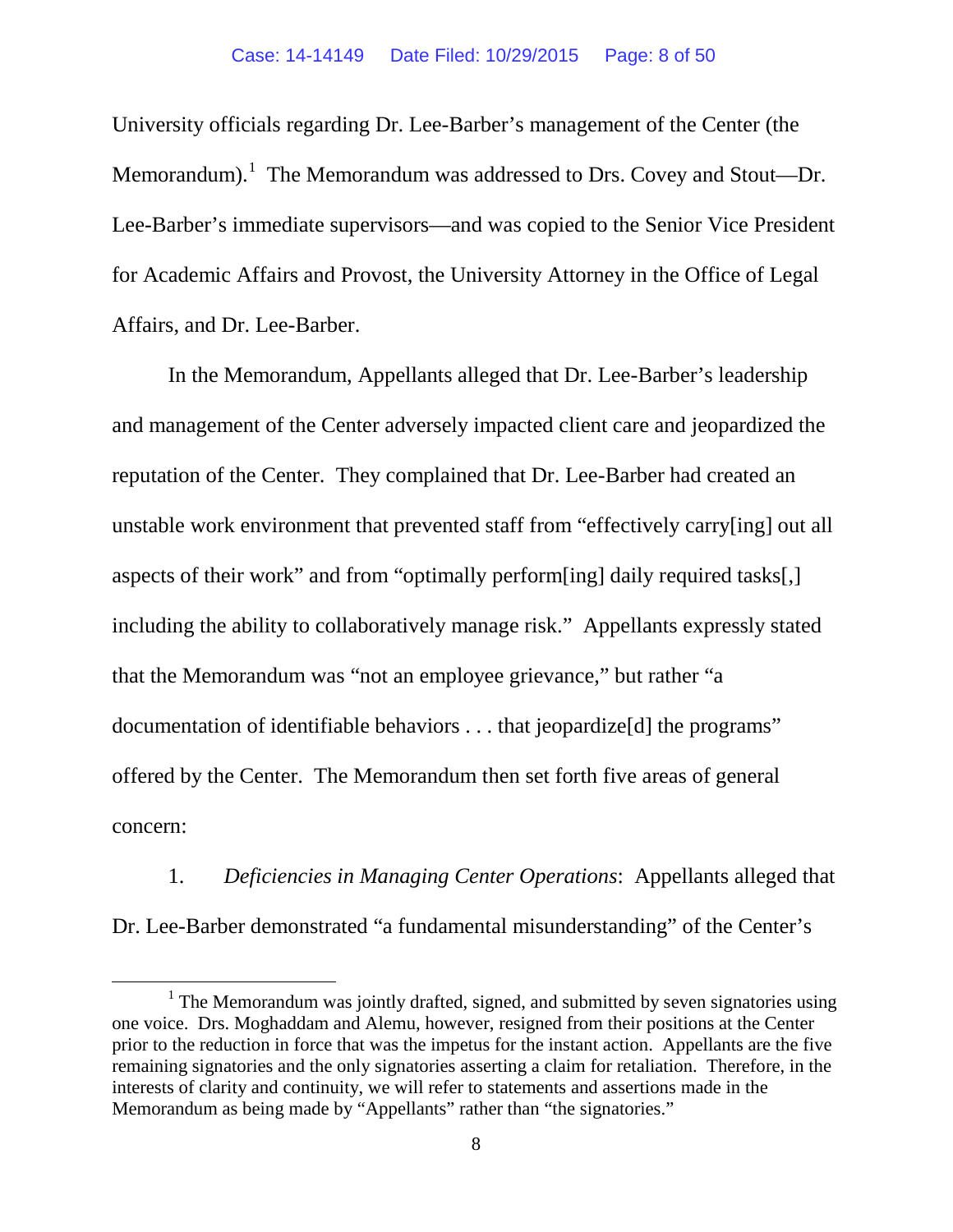client population and "deficiencies in her ideological approach to" the services provided by the Center. They further contended that Dr. Lee-Barber lacked "knowledge in the areas of complex psychopathology," was ineffective "in dealing with campus collaborators," and had an "inability to advocate for the appropriate use of psychologists' skills in conducting [the mandated safety risk] assessments," which "significantly compromise<sup>[d]</sup> the [Center's] ability to effectively manage risk and crisis." Appellants claimed that Dr. Lee-Barber's "lack of assessment skills" posed "problems in recognizing risk" and that her "lack of understanding about the nuances of the mandated program . . . contributed to her misinforming staff about when and how to use the mandated process."

2. *Failure to Maintain Positive Trainee Relationships*: Appellants alleged that the Center's "quality relationships" with feeder programs and its overall reputation were critical to its "ability to attract, recruit, and retain trainees." They claimed that Dr. Lee-Barber's "management style" had created "rifts" in the Center's relationships with its feeder programs and that the Associate Director of Training [Dr. Reid] had to "step in and manage the damage." They also relayed "concerns" voiced by trainees regarding Dr. Lee-Barber's "communication style," "lack of authenticity," and "apparent confusion" about "some policies and procedure," her "inappropriate comments" about the physical attractiveness of one trainee, and other "negative nonverbal" behavior such as "eye-rolling."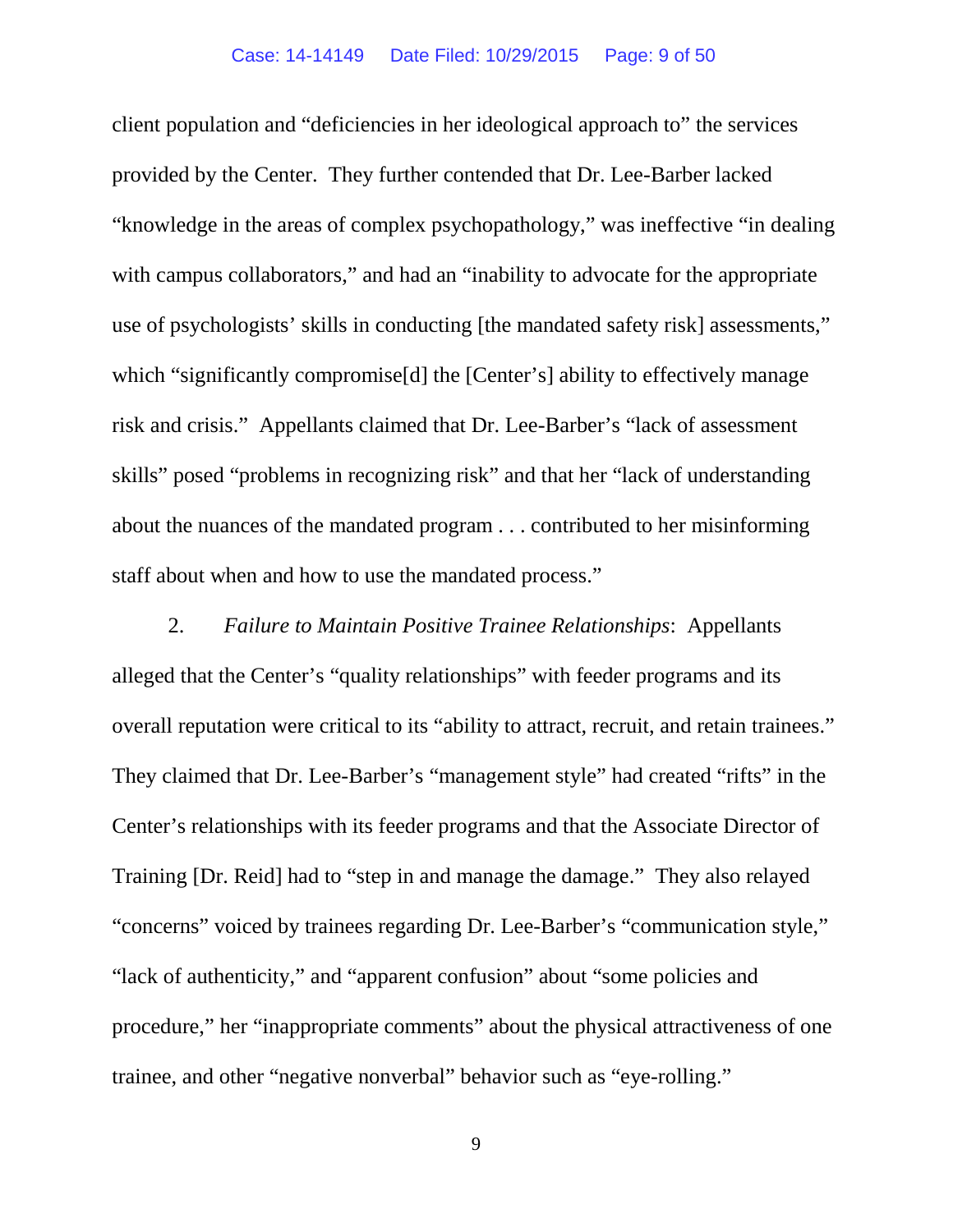### Case: 14-14149 Date Filed: 10/29/2015 Page: 10 of 50

### 3. *Questionable Competence in Management of Center Resources*:

Appellants alleged that "Dr. Lee-Barber's management of personnel, which is the primary clinical resource of the Center, [had] been a significant problem." They questioned "Dr. Lee-Barber's emotional and professional stability" given her "pervasive pattern" of "significant" emotional outbursts. Dr. Lee-Barber allegedly failed to adhere "to the boundaries of the professional relationship" in one-on-one meetings with staff members wherein she would "discuss her feelings" about other employees. Appellants catalogued Dr. Lee-Barber's difficulty in considering feedback from others and staunch maintenance of a "singular vision" for the Center. They also complained that Dr. Lee-Barber had a "preoccupation" with staff members taking notes during staff meetings and that Dr. Lee-Barber's management style "undermine[d] open communication."

4. *Witness Tampering and Influence*: Appellants alleged that Dr. Lee-Barber sought to influence the testimony of at least three staff members who were witnesses in a tenure revocation proceeding involving the former Associate Clinical Director of the Center by "encouraging" the three staff members to only provide information that "could support the University's position." She allegedly told one staff member, "We need to support the President [of the University]," and she "exhibited frustration" in discussing the proceedings with another. Appellants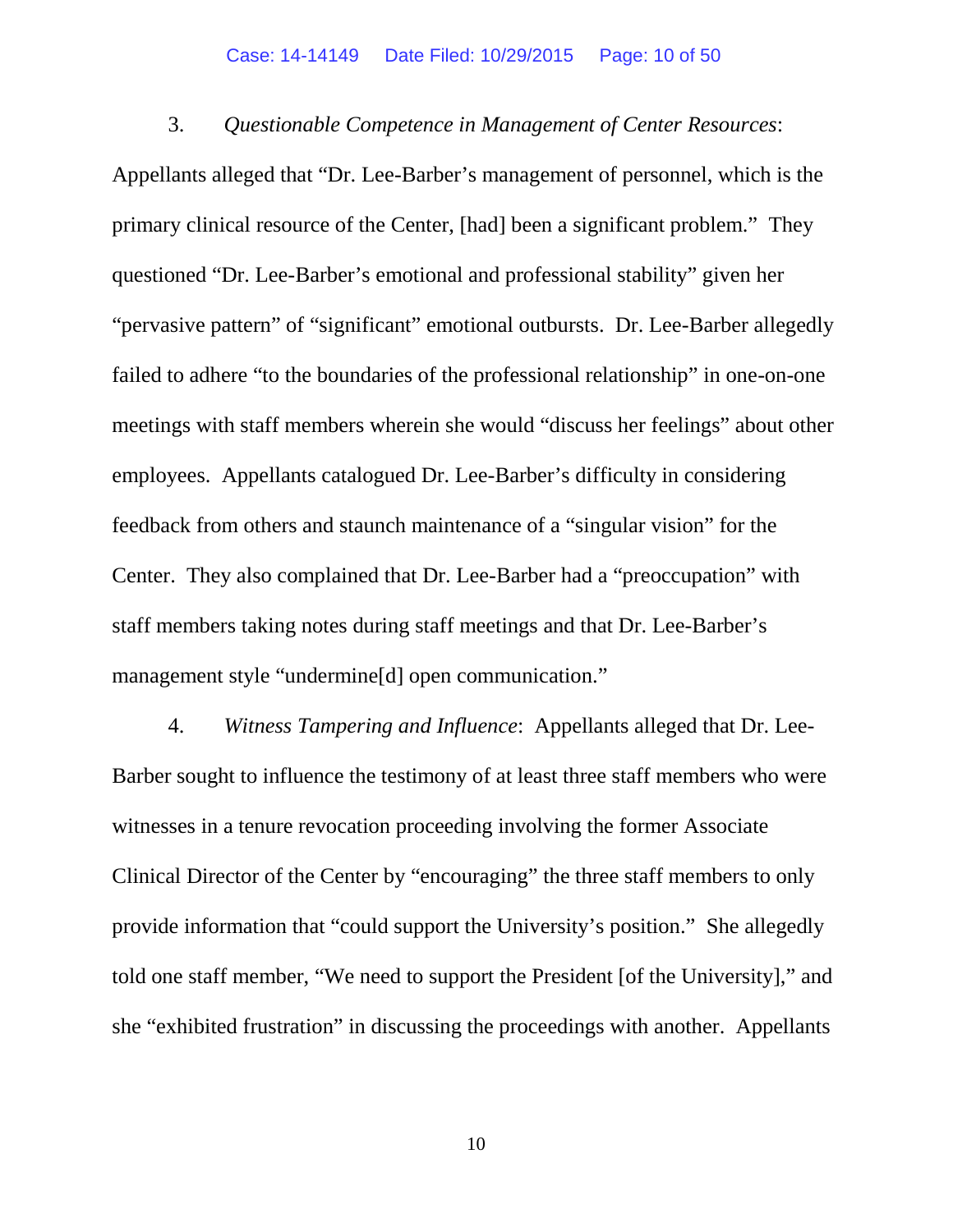postulated that Dr. Lee-Barber was "misusing" her "authority and power in encouraging a certain level of participation" in the revocation proceedings.

5. *Differential Treatment of Staff of Color*: Appellants also alleged that Dr. Lee-Barber responded differently to "staff of color" than to "white-identified staff." They stated that Dr. Lee-Barber would complain when "staff of color" used portable electronic devices to take notes in staff meetings, but she did not complain when "white-identified staff" did the same. They further alleged that Dr. Lee-Barber "routinely commented" on the tone of voice and body language of "staff of color," but she did not make the same comments to "white-identified staff."

Appellants asserted that, in addition to raising awareness about their concerns, the Memorandum served "as a request for an investigation of [Appellants'] concerns in order to remedy the . . . crisis in leadership and management" at the Center. To this end, Appellants directed the Memorandum "to those that would appear to have the most need to know and best opportunity to investigate and correct the problems [they had] observed."

### **D. The University's Response**

Dr. Covey appointed two senior staff members, Carol Clark, Assistant Vice President for Student Affairs, and William Walker, Director of Student Affairs, to investigate Appellants' concerns. Between November and December 2011, Clark and Walker interviewed each of the Appellants. Clark and Walker also asked each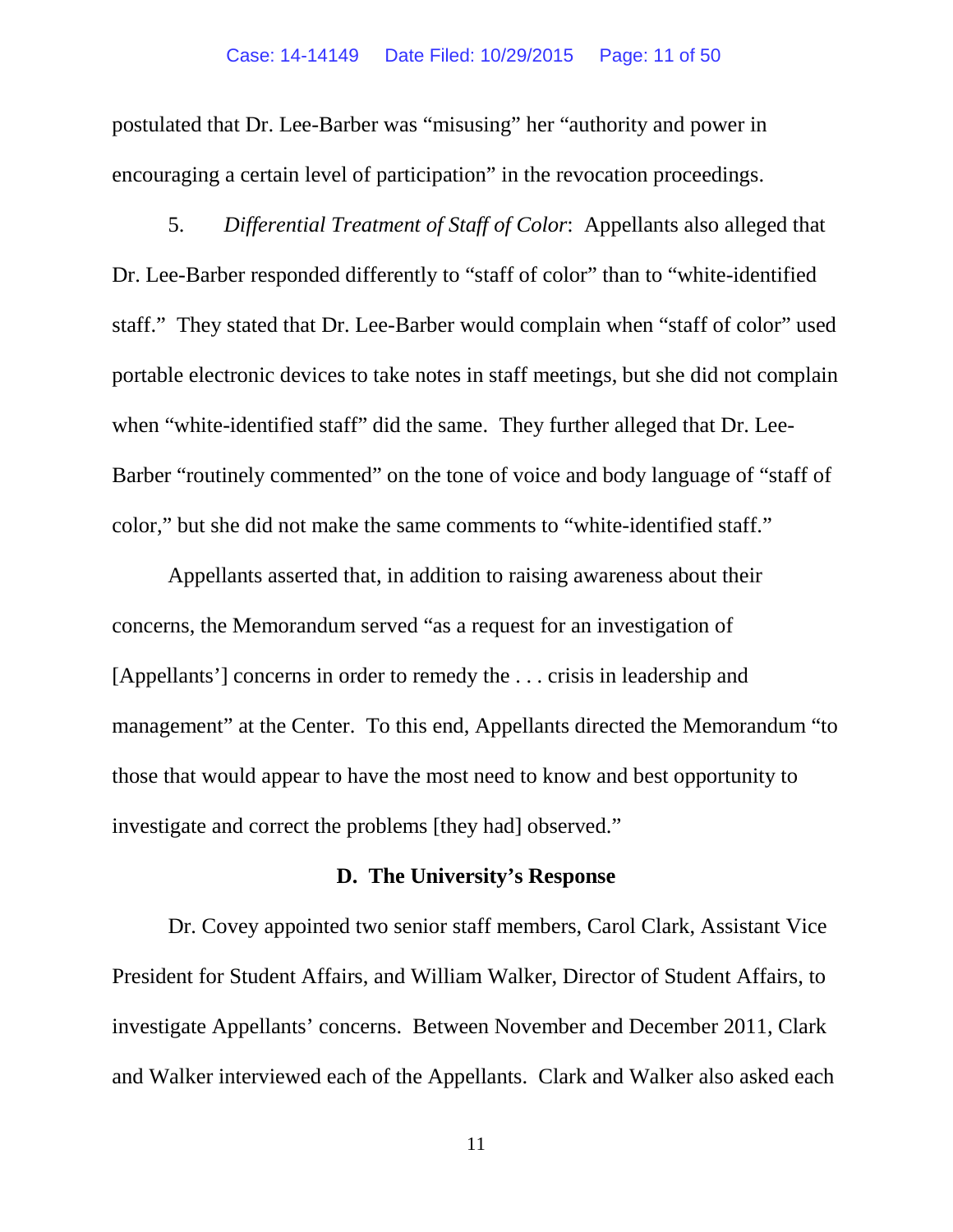Appellant to submit an individual statement detailing the specific complaints in the Memorandum of which he or she had personal knowledge.<sup>[2](#page-11-0)</sup>

In January 2012, Dr. Covey met with Appellants to inform them that Clark and Walker had found insufficient evidence to substantiate their concerns. Copies of a final investigative report prepared by Clark and Walker were forwarded to Appellants on February 3, 2012. The report stated that Appellants' "negative attitudes and dissatisfaction seem[ed] to be due to the desire of some of the staff to run the Center in the collaborative clinical services model that was used by the former director." Clark and Walker also reported a "strong resistance" to change and a "reluctance to follow directions" among the Center's staff. In the end, Dr. Covey determined that no action would be taken against Dr. Lee-Barber.

Within a week after the final report was issued to Appellants, Dr. Lee-Barber made the unilateral decision to cancel the Center's practicum training program and the Center's participation in the national matching program for interns. Dr. Lee-Barber asserted that the changes were due to an accreditation

<span id="page-11-0"></span> $2$  On December 15, 2011, Drs. Alves, Arranz, Gunter, Moghaddam, and Reid submitted a complaint to the ODDEP. They complained that Clark and Walker "were biased, made inappropriate and/or insensitive comments, and [they] felt that due process was not offered to [either side]" during the investigation. They also alleged Dr. Lee-Barber had "creat[ed] a hostile work environment, unfairly enforce[ed] departmental policy, retaliated against some of the [staff] for taking their concerns to the Division leadership . . . , discriminated against some of the employees due to their race and/or sexual identity, bullied, mobbed, and participated in favoritism." Linda Nelson, Assistant Vice President for the ODDEP, investigated the psychologists' complaint. She found no evidence of racial discrimination and concluded that Clark and Walker's investigation was not conducted improperly.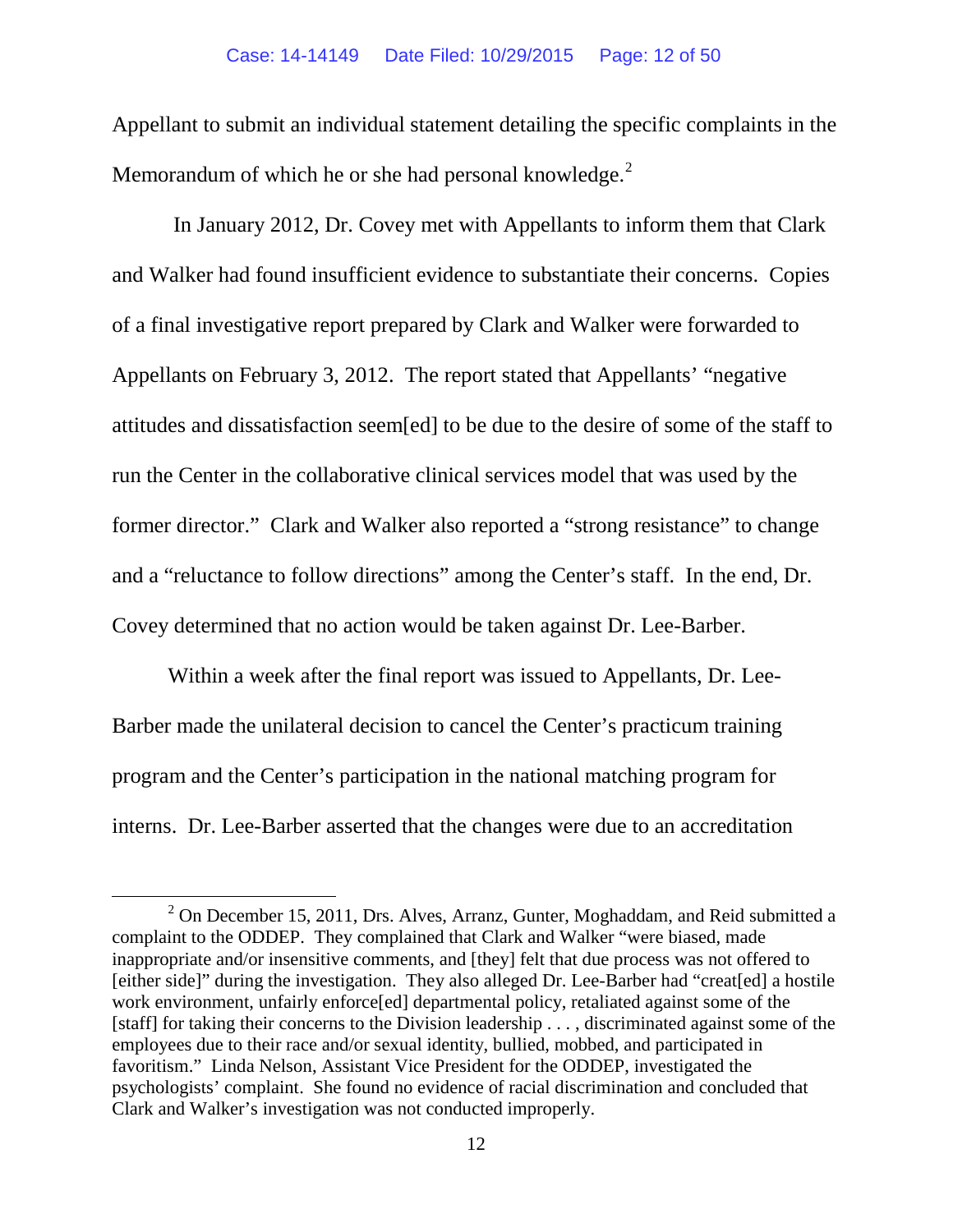#### Case: 14-14149 Date Filed: 10/29/2015 Page: 13 of 50

standard that recommended that no more than forty percent of the Center's clientele be seen by trainees. The cancellations eliminated many of the job duties of Drs. Reid, Gunter, and Alves.

In the days between February 10 and March 2, Drs. Lee-Barber and Covey, with assistance from other University officials, also made the decision to implement a reduction in force that would eliminate the entire staff of full-time psychologists—all but one of whom were signatories to the Memorandum. University officials intended to outsource the clinical services provided at the Center to contract psychologists to allegedly lower the costs associated with running the Center. On March 2, 2012, Appellants (along with a full-time psychologist who was not a signatory to the Memorandum) were terminated.

# **E. The District Court Proceedings**

On April 20, 2012, Appellants filed a complaint in state court against Dr. Lee-Barber, Dr. Covey, and the Board of Regents of the University System of Georgia (collectively, Appellees). The action was removed to federal court. Appellants' complaint asserted four counts, including a claim under 42 U.S.C. § 1983 for retaliation in violation of the First Amendment of the United States Constitution and a claim for the same under the Georgia State Constitution. After discovery, Appellees moved for summary judgment on all claims. The district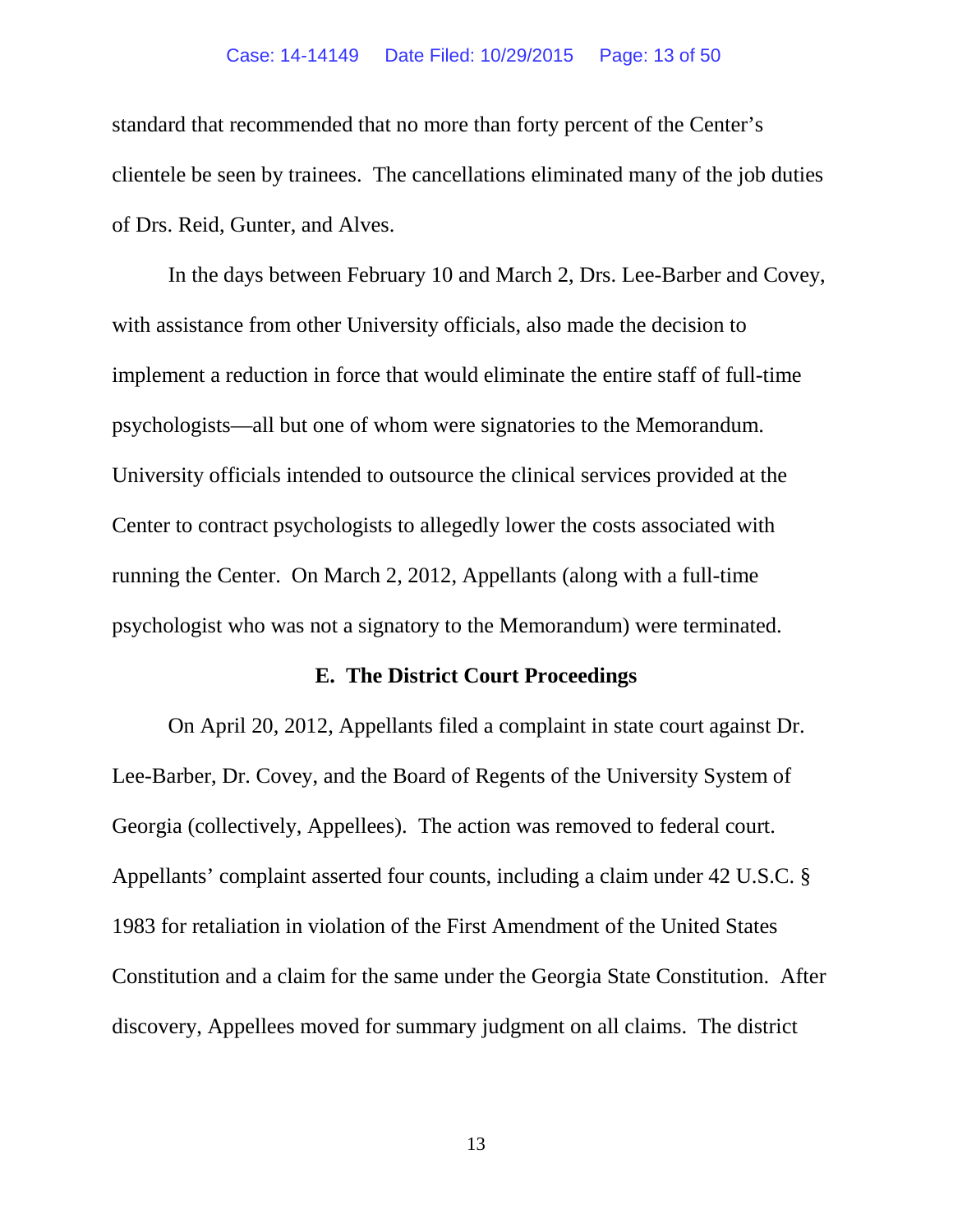court granted Appellees' motion as to Appellants' free speech claims and denied it with leave to renew as to Appellants' other claims.

The district court held that Appellants' speech was not protected speech because Appellants spoke as employees on private matters rather than as citizens on matters of public concern. The court rejected Appellants' characterization of the Memorandum as limited in scope to the Center's management of risk and crisis, reasoning that "[t]he fact that one issue raised in the [Memorandum] mandatory risk assessments—might reflect on public safety or public policy is not sufficient to bring the entire [Memorandum] within the ambit of 'public concern,' particularly given the fact that the remainder of the Memorandum addressed employment issues." It found that Appellants' complaints addressed the manner in which Dr. Lee-Barber's management style affected Appellants as employees, not how her management of the Center impacted public health and safety. In the absence of constitutional protection, the district court granted summary judgment to Appellees on Appellants' free speech claims.

Appellants timely filed this instant appeal.<sup>[3](#page-13-0)</sup>

# **II.**

<span id="page-13-0"></span> $3$  After the district court entered its order and prior to filing this appeal, Appellants filed a consent order to amend their complaint to withdraw their remaining claims, terminating the case below. Appellants filed their notice of appeal in this court following entry of judgment on Appellants' freedom of speech claims below. *See* 28 U.S.C. § 1291; *see also Barfield v. Brierton*, 883 F.2d 923, 930 (11th Cir. 1989).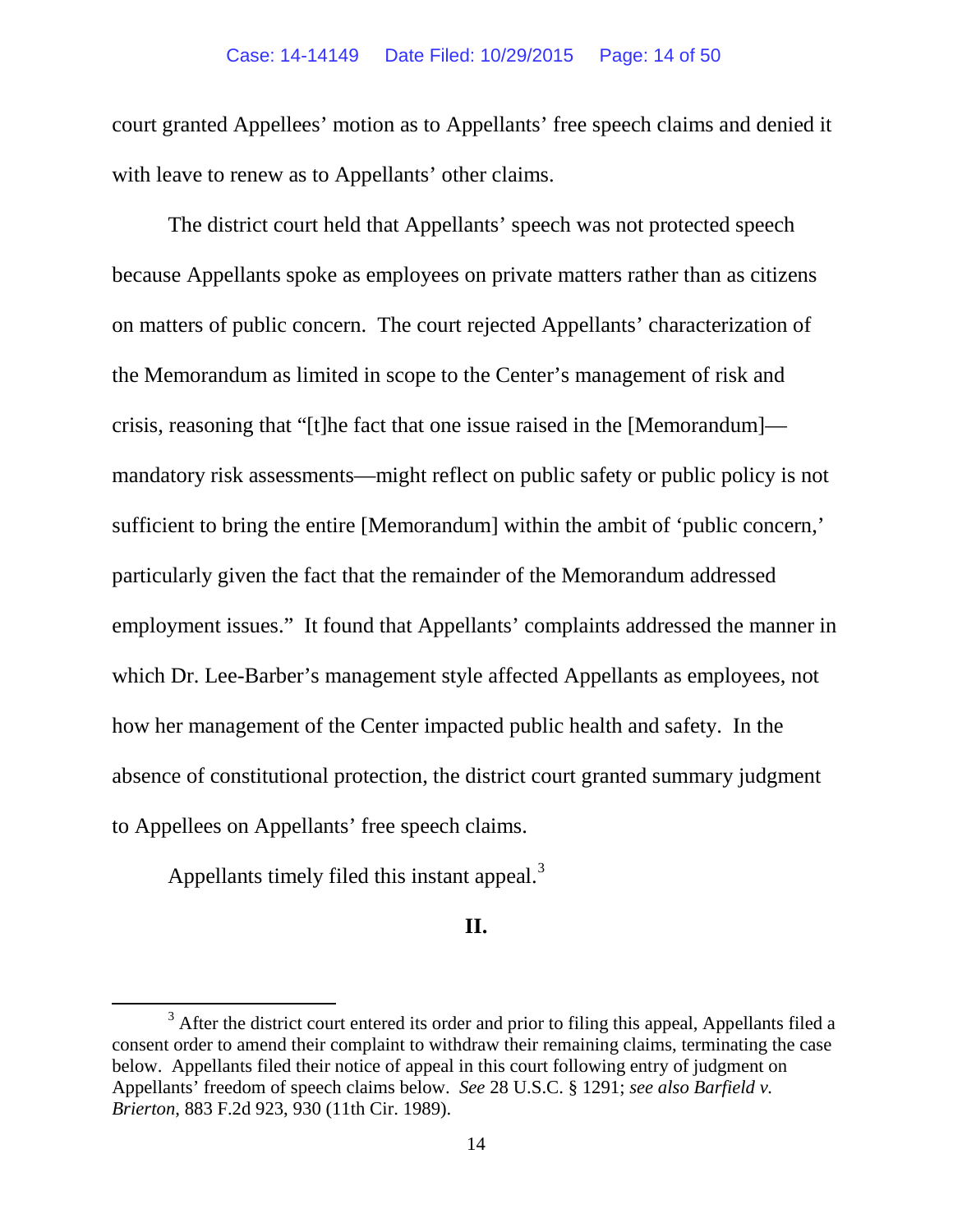We review an order granting summary judgment de novo, applying the same legal standards that bound the district court. *Hegel v. First Liberty Ins. Corp.*, 778 F.3d 1214, 1219 (11th Cir. 2015). As such, we will not affirm a grant of summary judgment unless the movant has shown that "there is no genuine dispute as to any material fact and the movant is entitled to judgment as a matter of law." *Id.* (internal quotation marks omitted). In our review, "[a]ll evidence must be viewed in the light most favorable to the party opposing the motion for summary judgment." *Ave. CLO Fund, Ltd. v. Bank of Am., N.A.*, 723 F.3d 1287, 1294 (11th Cir. 2013) (internal quotations marks omitted). We do not weigh conflicting evidence or make credibility determinations, and we draw "[a]ll reasonable inferences arising from the undisputed facts . . . in favor of the nonmovant." *Id.* (internal quotation marks omitted).

## **III.**

A government employer may not demote or discharge a public employee in retaliation for speech protected by the First Amendment. *Bryson v. City of Waycross*, 888 F.2d 1562, 1565 (11th Cir. 1989). While a citizen who enters public service "must accept certain limitations on [her] freedom[s]," *Garcetti v. Ceballos*, 547 U.S. 410, 418, 126 S. Ct. 1951, 1958 (2006), she does not "relinquish the First Amendment rights [she] would otherwise enjoy as [a citizen] to comment on matters of public interest," *Pickering v. Bd. of Educ.*, 391 U.S. 563,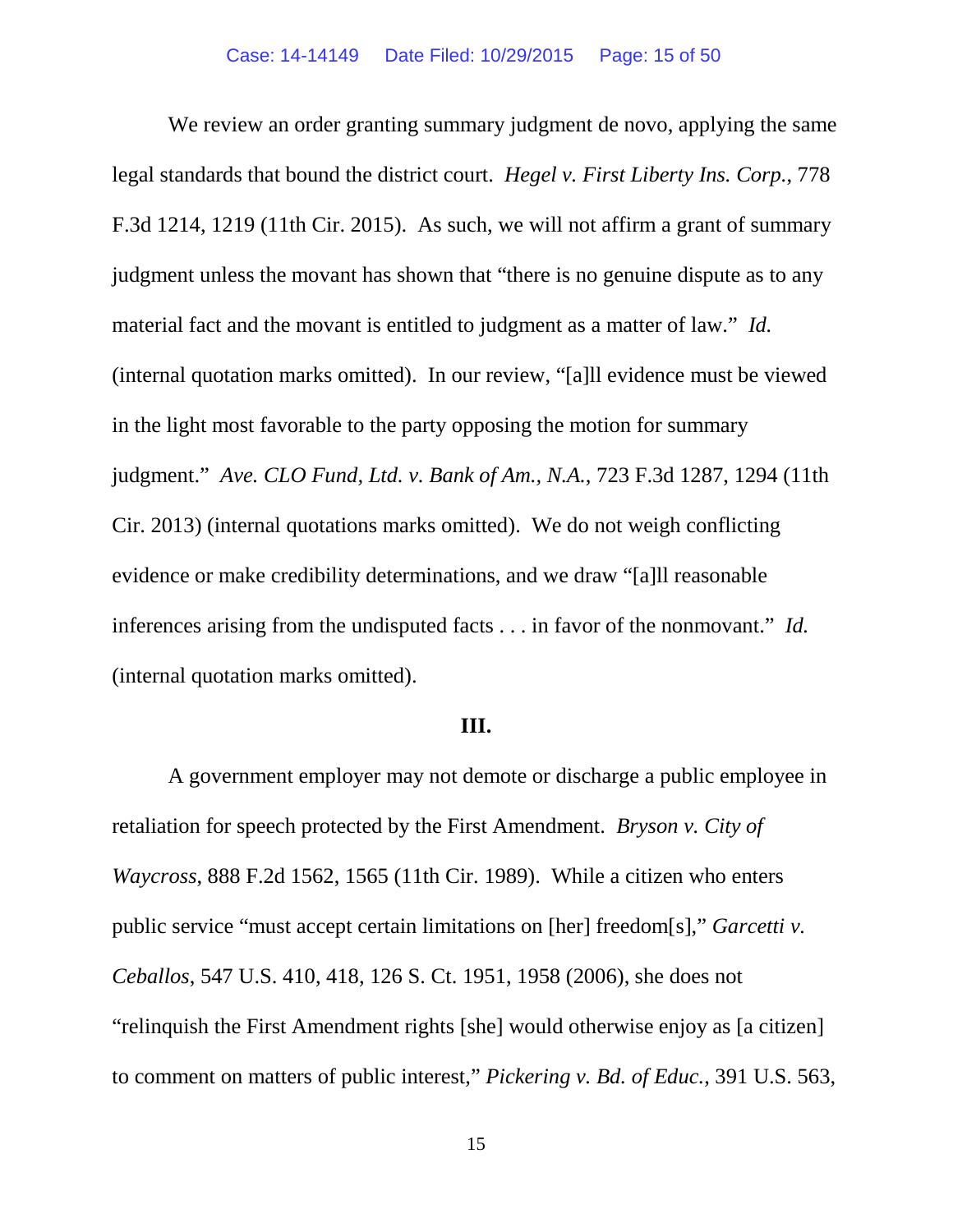568, 88 S. Ct. 1731, 1734 (1968). Thus, the aim is to strike "a balance between the interests of the [employee], as a citizen, in commenting upon matters of public concern and the interest of the State, as an employer, in promoting the efficiency of the public services it performs through its employees." *Id.* at 568, 88 S. Ct. at 1734–35.

# **A.**

The Supreme Court sets forth a two-step inquiry into whether the speech of a public employee is constitutionally protected:

The first requires determining whether the employee spoke as a citizen on a matter of public concern. If the answer is no, the employee has no First Amendment cause of action based on . . . her employer's reaction to the speech. If the answer is yes, then the possibility of a First Amendment claim arises. The question becomes whether the relevant government entity had an adequate justification for treating the employee differently from any other member of the general public [based on the government's interests as an employer].

*Garcetti*, 547 U.S. at 418, 126 S. Ct. at 1958 (citations omitted) (identifying, from

*Pickering* and its progeny, "two inquiries to guide interpretation of the

constitutional protections accorded to public employee speech"). Both steps are

questions of law for the court to resolve. *See, e.g.*, *Moss v. City of Pembroke* 

*Pines*, 782 F.3d 613, 618 (11th Cir. 2015); *Battle v. Bd. of Regents*, 468 F.3d 755,

760 (11th Cir. 2006) (per curiam). This appeal turns on the first step: "whether the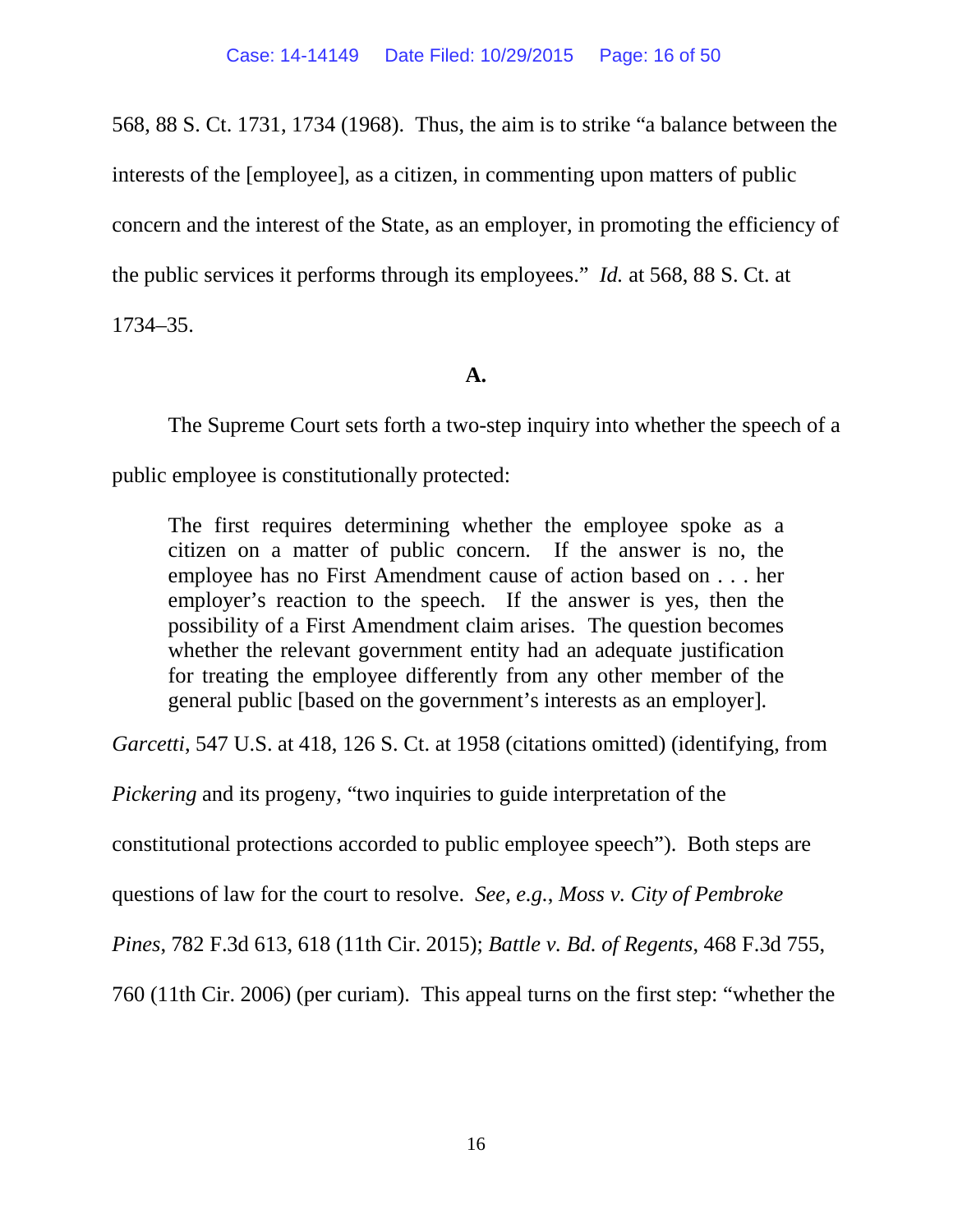employee<sup>[s]</sup> spoke as . . . citizen<sup>[s]</sup> on a matter of public concern."<sup>[4](#page-16-0)</sup> *Garcetti*, 547 U.S. at 418, 126 S. Ct. at 1958.

This threshold inquiry is comprised of two requirements. For her speech to be constitutionally protected, an employee must have spoken (1) as a citizen and (2) on a matter of public concern. *See, e.g.*, *Boyce*, 510 F.3d at 1342. *Garcetti*'s "threshold layer" looks at both the "role the speaker occupied" and "the content of the speech" to determine whether the government retaliation at issue warrants the *Pickering* analysis. *See Davis v. McKinney*, 518 F.3d 304, 312 (5th Cir. 2008) (internal quotation marks omitted); *see also Garcetti*, 547 U.S. at 417, 126 S. Ct. at 1957 ("[T]he First Amendment protects a public employee's right, in certain circumstances, to speak as a citizen addressing matters of public concern.").

Under *Garcetti* and its progeny, a court must consider the balance of public and private interests articulated in *Pickering* only when the employee speaks "as a

<span id="page-16-0"></span> <sup>4</sup> Following *Pickering*, our analysis of a public employee's claim that her employer's disciplinary action was in retaliation for constitutionally protected speech has had four parts, requiring an employee to show that "(1) the speech involved a matter of public concern; (2) the employee's free speech interests outweighed the employer's interest in effective and efficient fulfillment of its responsibilities [i.e., the *Pickering* balance]; and (3) the speech played a substantial part in the adverse employment action." *Cook v. Gwinnett Cty. Sch. Dist.*, 414 F.3d 1313, 1318 (11th Cir. 2005). If the employee satisfies her burden on these first three parts, (4) the burden shifts to the employer to show that it would have made the same employment decision even in the absence of the protected speech. *Id.* The first two parts are questions of law to determine whether the employee's speech is protected; the last two parts are questions of fact that address the causal link between the speech and the adverse employment action. *See id.*; *see also Battle*, 468 F.3d at 760. After *Garcetti*, we modified the first step in our four-part analysis to account for *Garcetti*'s two-step inquiry. *See, e.g.*, *Boyce v. Andrew*, 510 F.3d 1333, 1342 (11th Cir. 2007) (per curiam). Thus, the first part of this circuit's *Pickering* analysis now asks whether the employee spoke as a citizen *and* whether the speech involved a matter of public concern. *See id*.; *see also Vila v. Padrón*, 484 F.3d 1334, 1339 (11th Cir. 2007).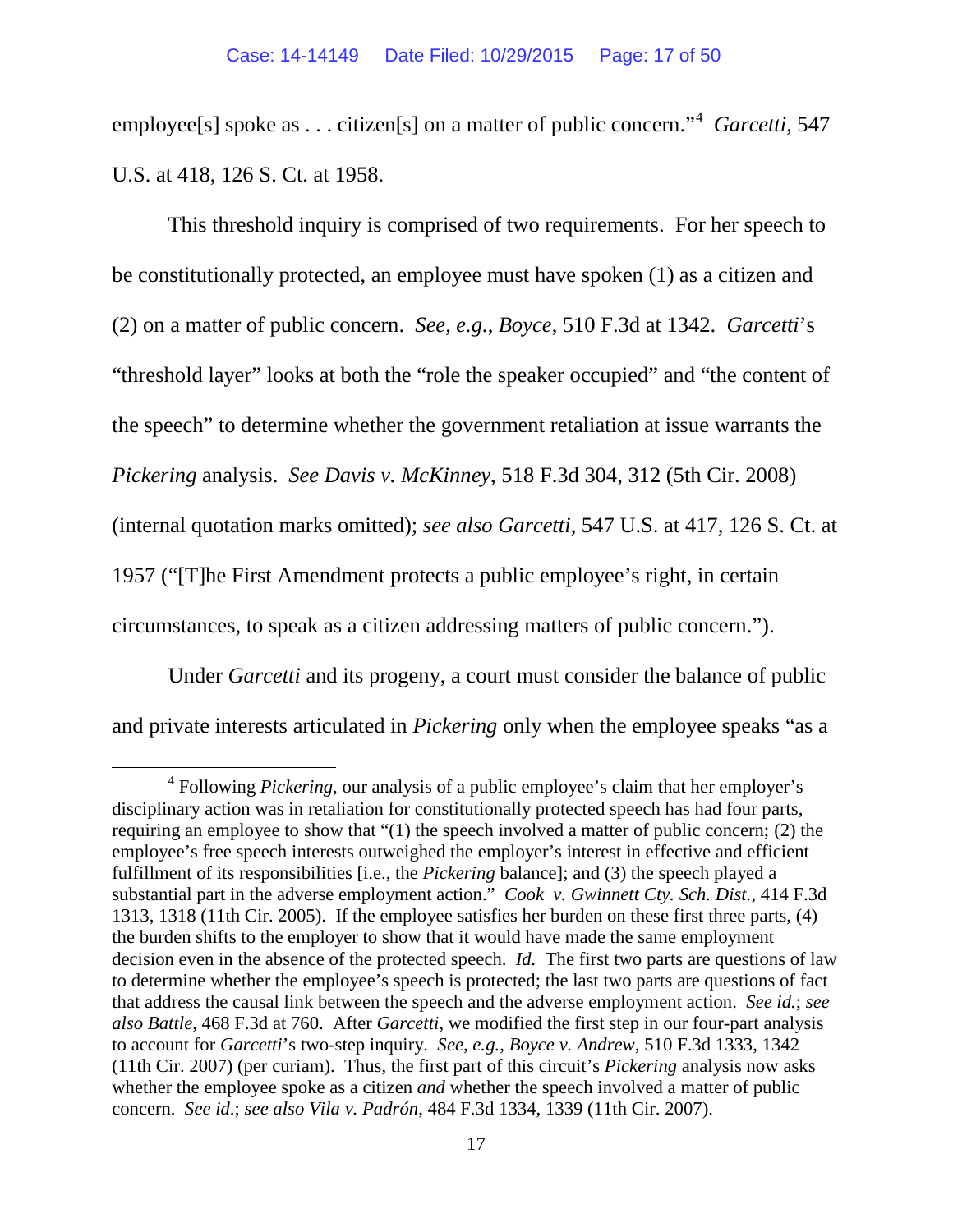citizen." *See Boyce*, 510 F.3d at 1342–43; *Vila*, 484 F.3d at 1339; *see also Garcetti*, 547 U.S. at 423, 126 S. Ct. at 1961. If the employee spoke as a citizen and on a matter of public concern, "the possibility of a First Amendment claim arises," and the inquiry becomes one of balance, *see Garcetti*, 547 U.S. at 418, 126 S. Ct. at 1958; on the other hand, if the employee spoke as an employee and on matters of personal interest, the First Amendment is not implicated, and "the constitutional inquiry ends with no consideration of the *Pickering* test," *see Boyce*, 510 F.3d at 1343. The First Amendment will step in to safeguard a public employee's right, *as a citizen*, to participate in discussions involving public affairs, but "it [will] not empower [her] to 'constitutionalize the employee grievance.'" *Garcetti*, 547 U.S. at 420, 126 S. Ct. at 1959 (quoting *Connick v. Myers*, 461 U.S. 138, 154, 103 S. Ct. 1684, 1694 (1983)).

### **B.**

As to the "citizen" requirement, the Supreme Court has held that "when public employees make statements pursuant to their official duties, the employees are not speaking as citizens for First Amendment purposes, and the Constitution does not insulate their communications from employer discipline." *Id.* at 421, 126 S. Ct. at 1960. In *Garcetti*, the Court found that an internal memorandum written by a deputy district attorney "pursuant to his duties" did not constitute speech as a citizen and was thus unprotected. *Id.*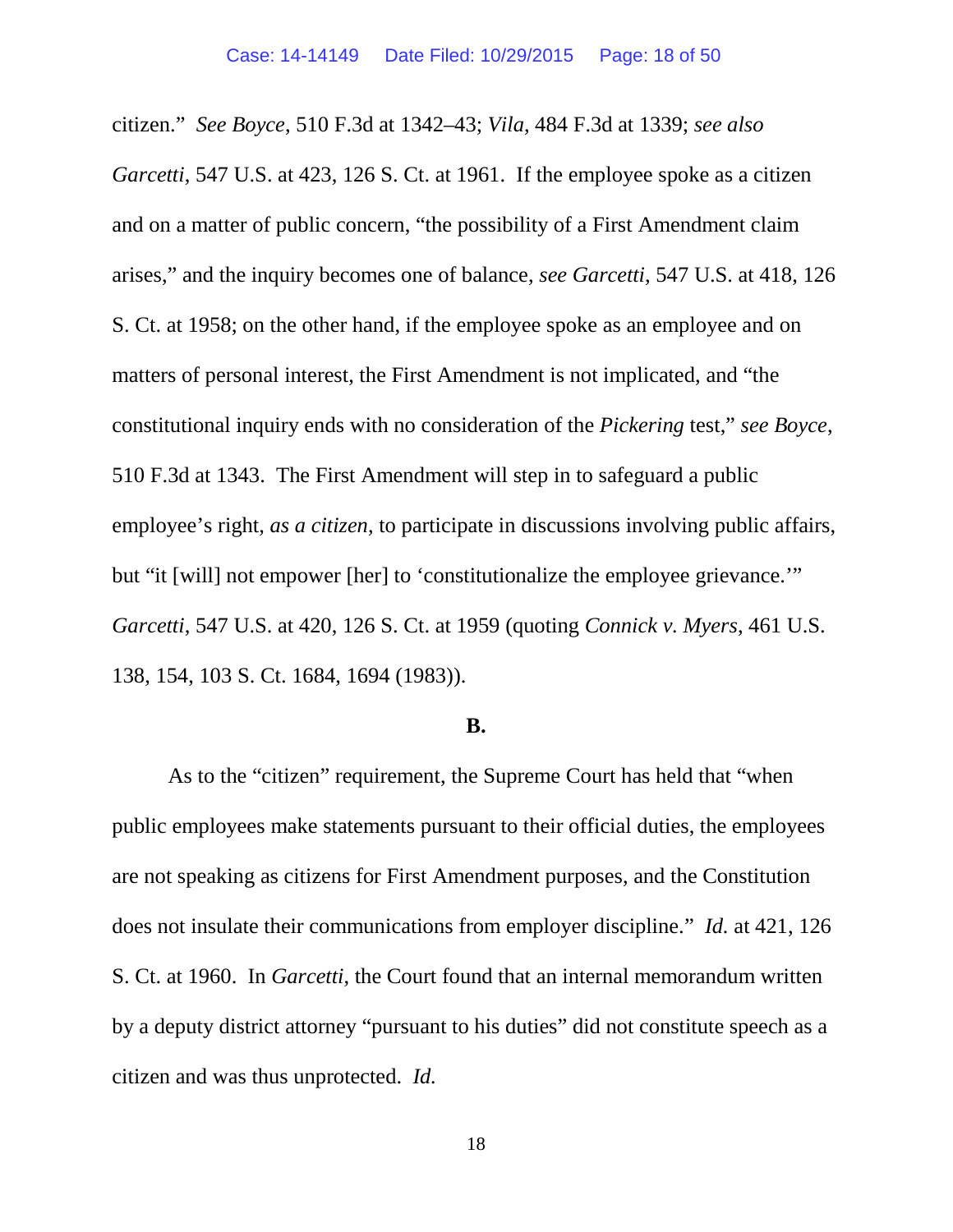Because the attorney in *Garcetti* conceded that his written statements were made "pursuant to his employment duties," the Court "ha[d] no occasion to articulate a comprehensive framework" for determining just what the Court meant by the phrase "pursuant to his employment duties." *See id.* at 424, 126 S. Ct. at

1961. Given the circumstances, the Court observed:

The proper inquiry is a practical one. Formal job descriptions often bear little resemblance to the duties an employee actually is expected to perform, and the listing of a given task in an employee's written job description is neither necessary nor sufficient to demonstrate that conducting the task is within the scope of the employee's professional duties for First Amendment purposes.

*Id.* at 424–25, 126 S. Ct. at 1961–62.

Under *Garcetti*, "[t]he central inquiry is whether the speech at issue 'owes its existence' to the employee's professional responsibilities." *Moss*, 782 F.3d at 618 (quoting *Garcetti*, 547 U.S. at 421, 126 S. Ct. at 1960); *see Abdur-Rahman v. Walker*, 567 F.3d 1278, 1283 (11th Cir. 2009); *Boyce*, 510 F.3d at 1342. Practical factors that may be relevant to, but are *not* dispositive of, the inquiry include the employee's job description, whether the speech occurred at the workplace, and whether the speech concerned the subject matter of the employee's job. *See Moss*, 782 F.3d at 618. As *Garcetti* instructed, the "controlling factor" is whether the employee's statements or expressions were made "pursuant to [her] official duties." *Garcetti*, 547 U.S. at 421, 126 S. Ct. at 1959–60.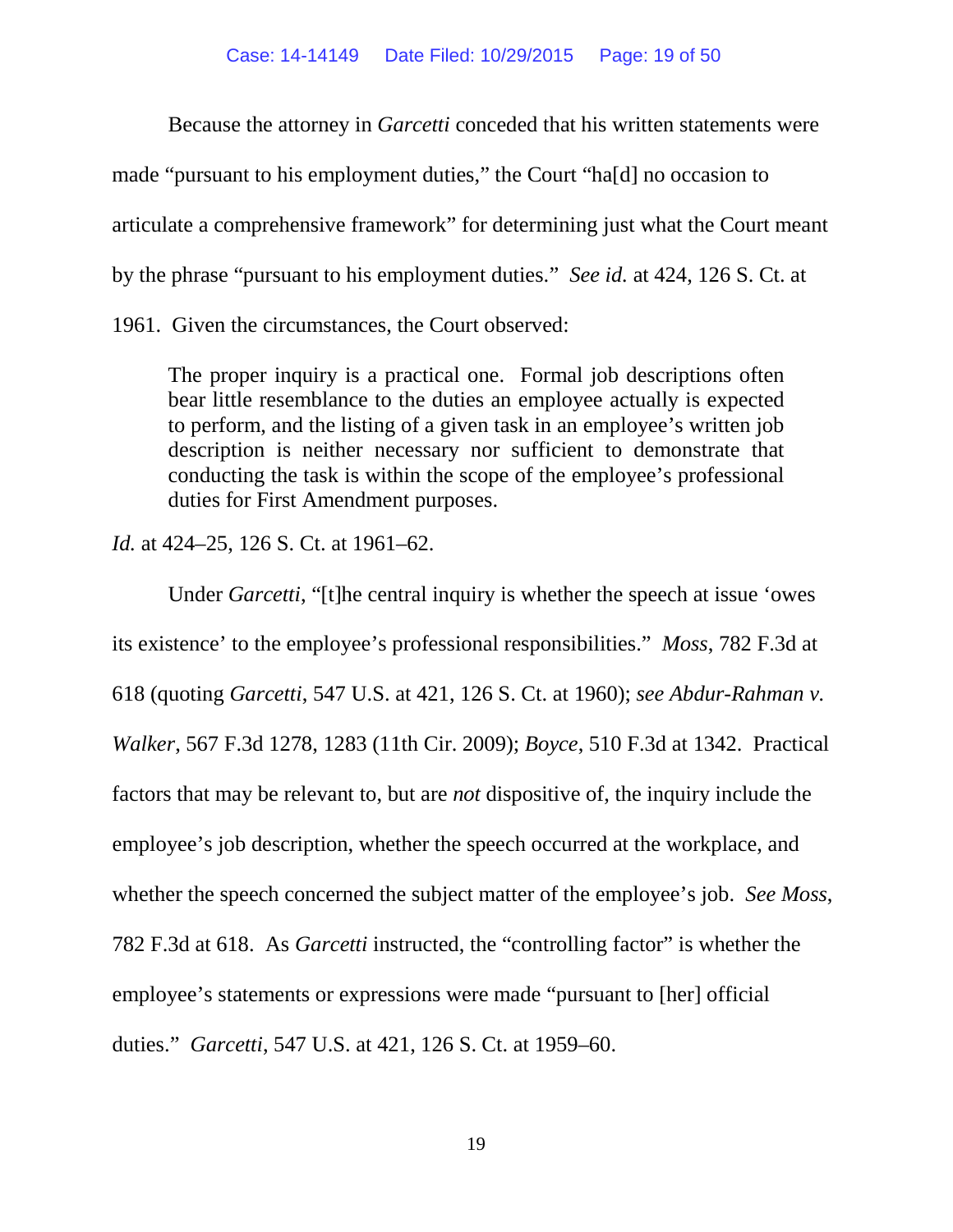The Supreme Court recently revisited *Garcetti* in *Lane v. Franks*, 573 U.S. \_\_, 134 S. Ct. 2369 (2014). In *Lane*, the Court found that "[t]ruthful testimony under oath by a public employee outside the scope of his ordinary job duties is speech as a citizen for First Amendment purposes." *Lane*, 134 S. Ct. at 2378. The Court noted that the subpoenaed testimony at issue in *Lane* was "far removed from the speech at issue in *Garcetti*." *Id.* at 2379. The communication in *Lane* was separate and apart from the employee's obligations to his employer, *see id.*, while the memorandum in *Garcetti* was commissioned by the employer, *Garcetti*, 547 U.S. at 422, 126 S. Ct. at 1960. The fact that Lane "learned of the subject matter of his testimony in the course of his employment" could not *alone* transform his "sworn testimony speech as a citizen" into employee speech on par with *Garcetti*'s employer-commissioned speech. *See Lane*, 134 S. Ct. at 2379 ("[T]he mere fact that a citizen's speech concerns information acquired by virtue of his public employment does not transform that speech into employee . . . speech.").

The Court noted that, in finding that the employee's memorandum was "made pursuant to [his] official responsibilities" in *Garcetti*, the Court "said nothing about speech that simply relates to public employment or concerns information learned in the course of public employment." *Lane*, 134 S. Ct. at 2379 (internal quotation marks omitted). Indeed, in *Garcetti*, the Court "made explicit that its holding did not turn on the fact that the memo at issue concerned the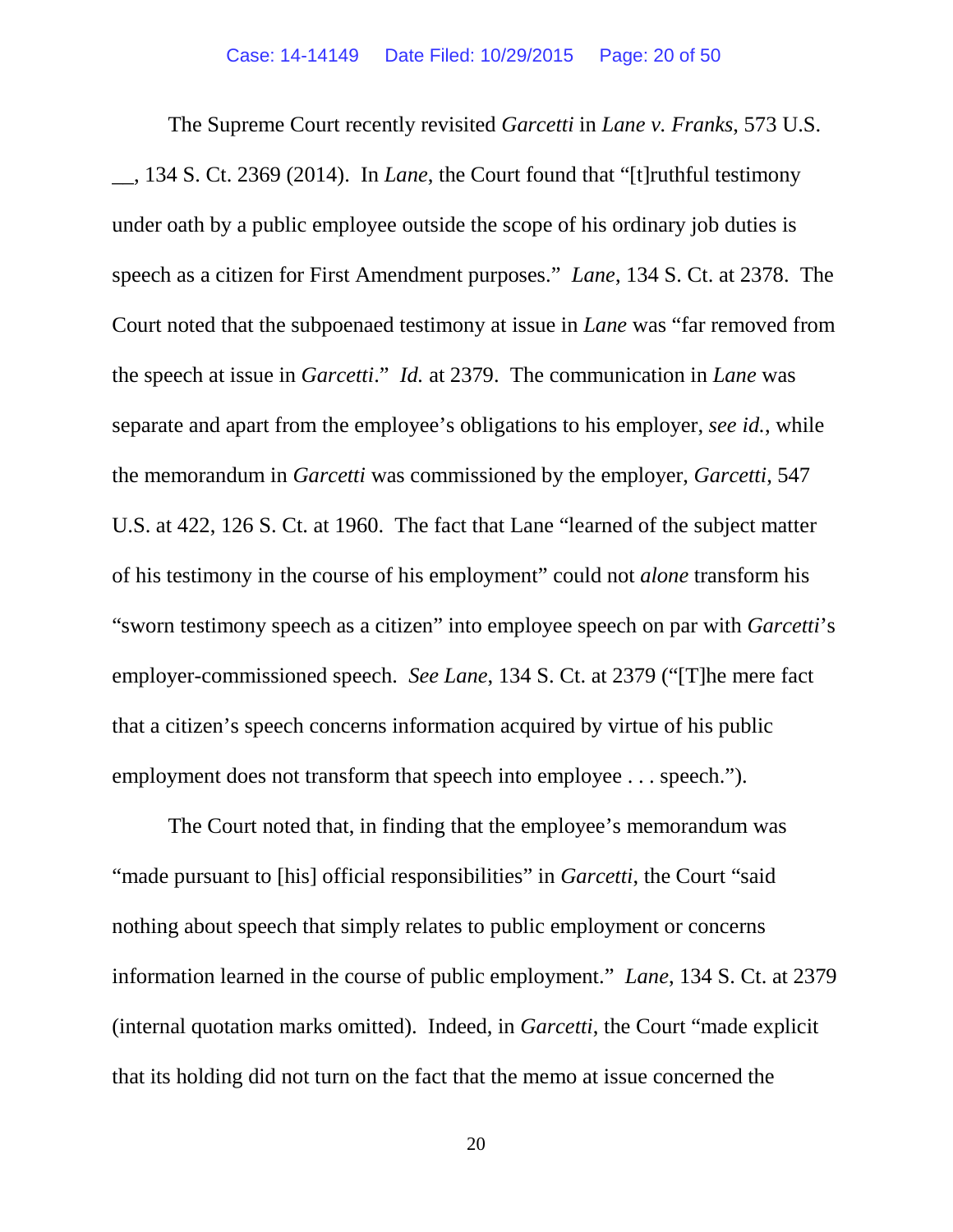subject matter of the prosecutor's employment, because the First Amendment protects some expressions related to the speaker's job." *Id.* (internal quotation marks omitted). Thus, in *Lane*, the Court reiterated that "[t]he critical question under *Garcetti* is whether the speech at issue is *itself* ordinarily within the scope of an employee's duties, not whether it merely concerns those duties." *Id.* (emphasis added); *see Garcetti*, 547 U.S. at 421–22, 126 S. Ct. at 1960 (defining speech made pursuant to an employee's job duties as "speech that owes its existence to a public employee's professional responsibilities" and speech the "employer itself has commissioned or created").

After *Lane*, the exception to First Amendment protection in *Garcetti* for "speech that owes its existence to a public employee's professional responsibilities," *Garcetti*, 547 U.S. at 421–22, 126 S. Ct. at 1960, must be read narrowly to encompass speech that an employee made in accordance with or in furtherance of the ordinary responsibilities of her employment, not merely speech that concerns the ordinary responsibilities of her employment.

# **C.**

The second requirement—that the speech address a matter of public concern—concerns the context of the speech and asks whether the employee spoke on a matter of public concern or on matters of only personal interest. *See, e.g.*, *Boyce*, 510 F.3d at 1342–43. To fall within the realm of "public concern," an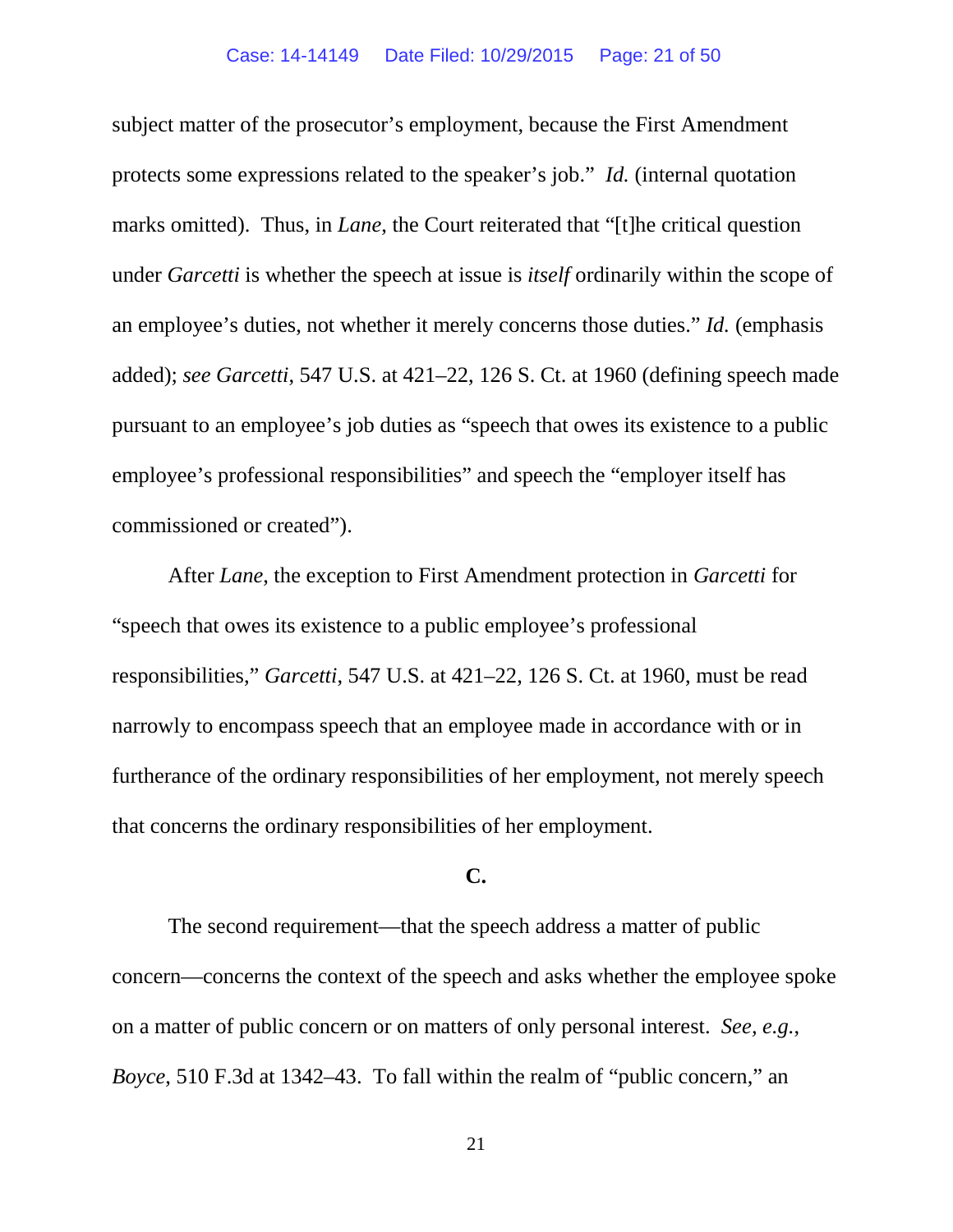employee's speech must relate to "any matter of political, social, or other concern to the community." *Connick*, 461 U.S. at 146, 103 S. Ct. at 1690; *see Snyder v. Phelps*, 562 U.S. 443, 453, 131 S. Ct. 1207, 1216 (2011) (including within the ambit of "public concern" speech that "is a subject of legitimate news interest . . . [or] a subject of general interest and of value and concern to the public" (internal quotation marks omitted)). The inquiry turns on "the content, form, and context of a given statement, as revealed by the whole record." *Connick*, 461 U.S. at 147–48, 103 S. Ct. at 1690.

In determining whether the purpose of the employee's speech was to raise issues of public concern or to further her own private interest, we have recognized that "an employee's speech will rarely be entirely private or entirely public." *E.g.*, *Akins v. Fulton Cty.*, 420 F.3d 1293, 1304 (11th Cir. 2005) (internal quotation marks omitted). Therefore, in reviewing the whole record, "[w]e ask whether the main thrust of the speech in question is essentially public in nature or private." *Vila*, 484 F.3d at 1340 (internal quotation marks omitted); *see Morgan v. Ford*, 6 F.3d 750, 755 (11th Cir. 1993) (per curiam) ("Rather than categorize each phrase the employee uttered, we consider whether the speech at issue was made primarily in the employee's role as citizen, or primarily in the role of employee." (internal quotation marks omitted)). If the "main thrust" of a public employee's speech is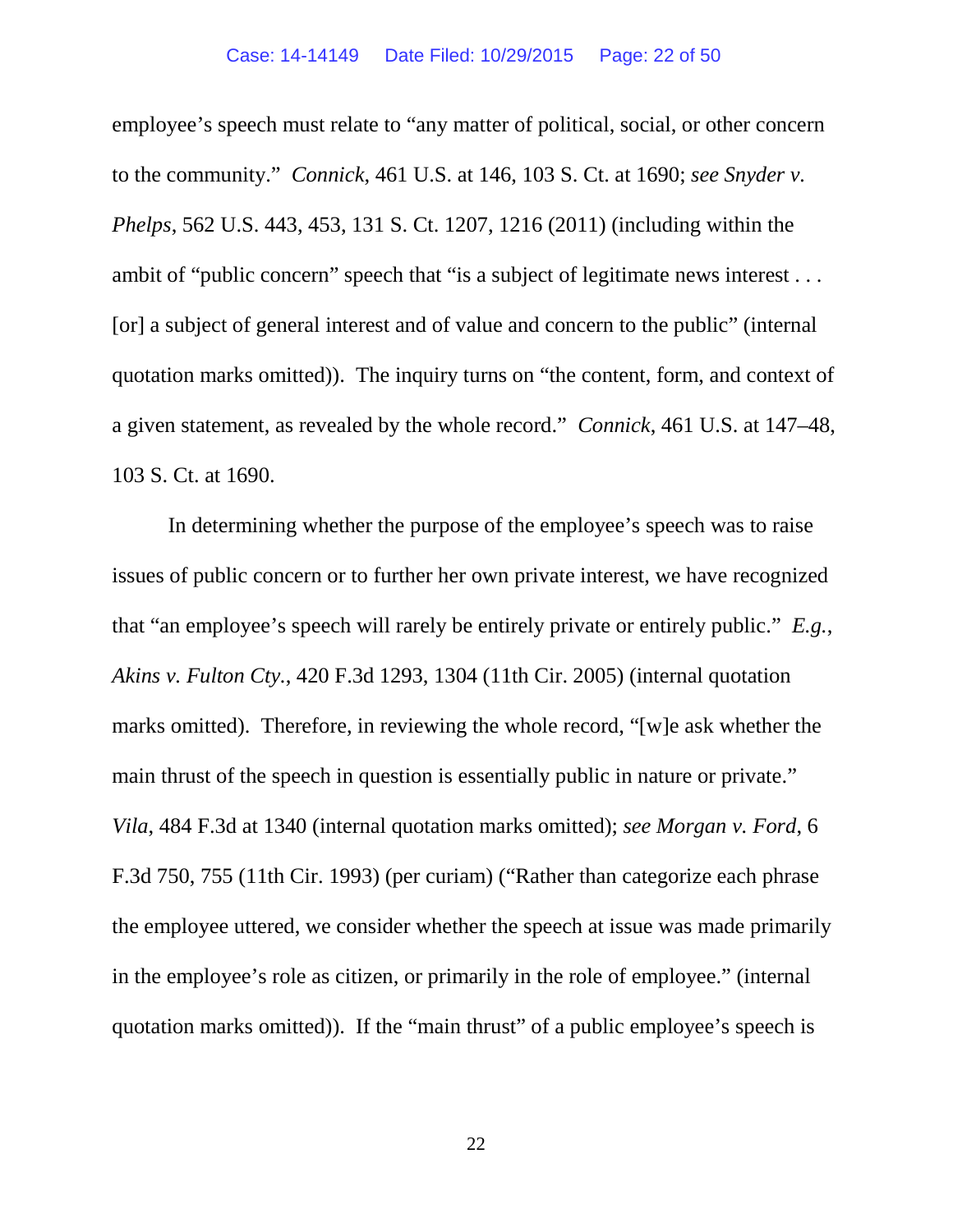on a matter of public concern, the speech is protected. *See Morgan*, 6 F.3d at 754– 55.

A court may also consider the employee's attempt to make her concerns public along with the employee's motivation in speaking. *See id.* at 754; *Vila*, 484 F.3d at 1339. However, "a court cannot determine that an utterance is not a matter of public concern *solely* because the employee does not air the concerns to the public." *See Morgan*, 6 F.3d at 754 n.5; *see also Kurtz v. Vickrey*, 855 F.2d 723, 727 (11th Cir. 1988) ("[F]ocusing solely on [an employee's efforts to communicate her concerns to the public], or on the employee's motivation, does not fully reflect the Supreme Court's directive that the content, form, and context of the speech must all be considered."). Thus, whether the speech at issue was communicated to the public or privately to an individual is relevant—but not dispositive.

#### **\* \* \***

Given Appellants' heavy reliance on *Lane*, we think a quick word on that case's impact on our precedent is in order. *Lane* focuses on the "citizen" aspect of the *Garcetti* analysis. In *Lane*, the Court held that the First Amendment "protects a public employee who provide[s] truthful sworn testimony, compelled by subpoena," where testifying in court proceedings is outside the scope of the employee's "ordinary job responsibilities." *Lane*, 134 S. Ct. at 2374–75. In so holding, the Court relied specifically on the nature of compelled testimony. *Id.* at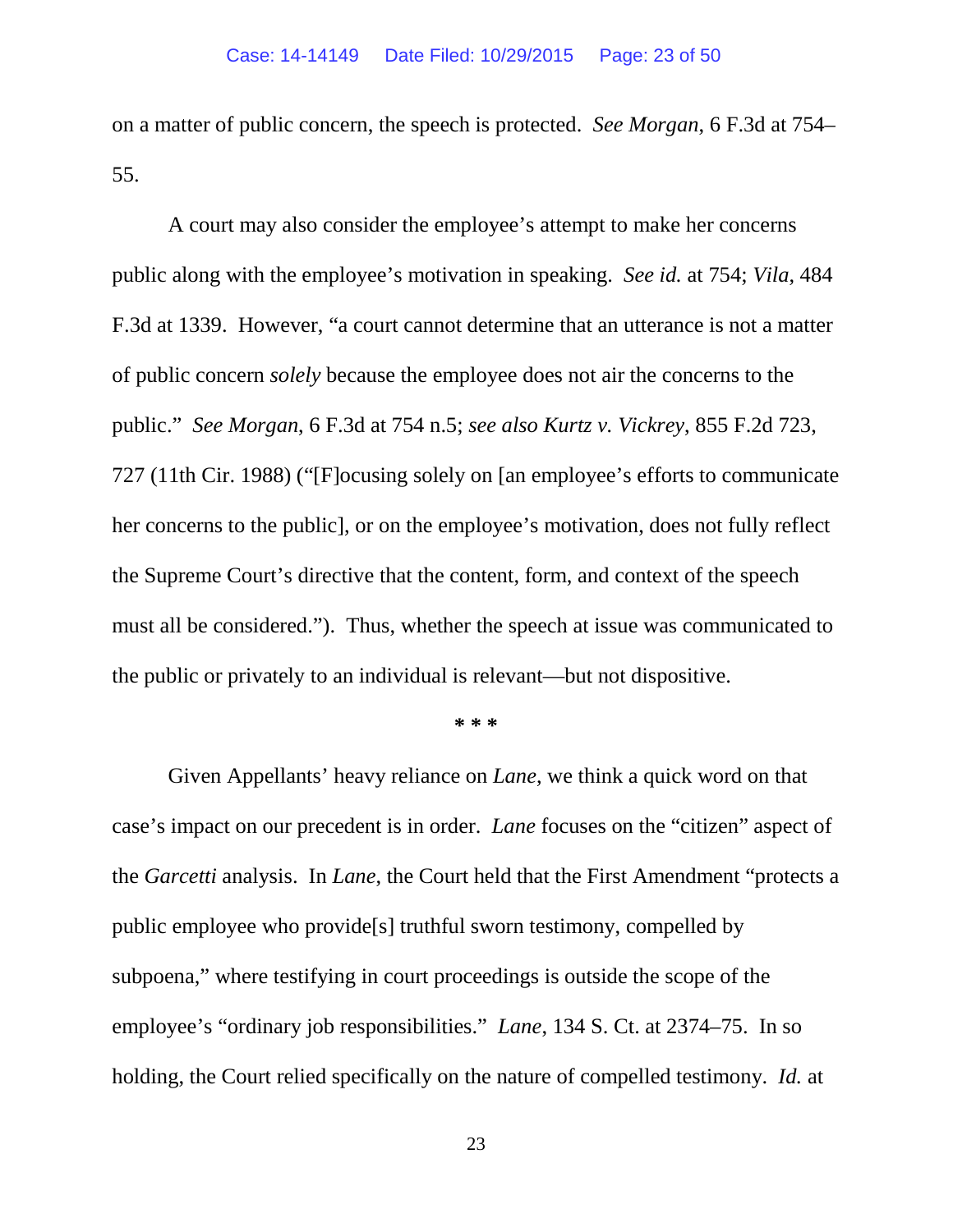### Case: 14-14149 Date Filed: 10/29/2015 Page: 24 of 50

2379–80. It found that any obligations an employee may have, as an employee, to her government employer are "distinct and independent from the obligation, as a citizen, to speak the truth" when offering sworn testimony in judicial proceedings. *Id.* at 2378–79 (noting "the obligation borne by all witnesses testifying under oath"). This "independent obligation" rendered the employee's sworn testimony "speech as a citizen and set[] it apart from speech made purely in the capacity of an employee." *Id.* at 2379.

The Court's holding in *Lane* is a narrow one. Because it was "undisputed that [the employee's] ordinary job responsibilities did not include testifying in court proceedings," the Court "decide[d] only whether truthful sworn testimony that is not a part of an employee's ordinary job responsibilities is citizen speech on a matter of public concern." *Id.* at 2378 n.4. *Lane* reinforces *Garcetti*'s holding that a public employee may speak as a citizen even if his speech involves the subject matter of his employment and clarifies the critical inquiry for retaliation claims. *See Lane*, 134 S. Ct. at 2379. The Court's repeated use of the term "ordinary" in reference to the phrase "job duties," *see, e.g.*, *id.* at 2375, 2377–78, and its confirmation that speech that merely concerns information acquired in the course of employment is not "employee speech" narrowed the field of employee speech left unprotected by *Garcetti*—but this is not a substantial shift in the law. It is, if anything, a slight modification and a useful clarification.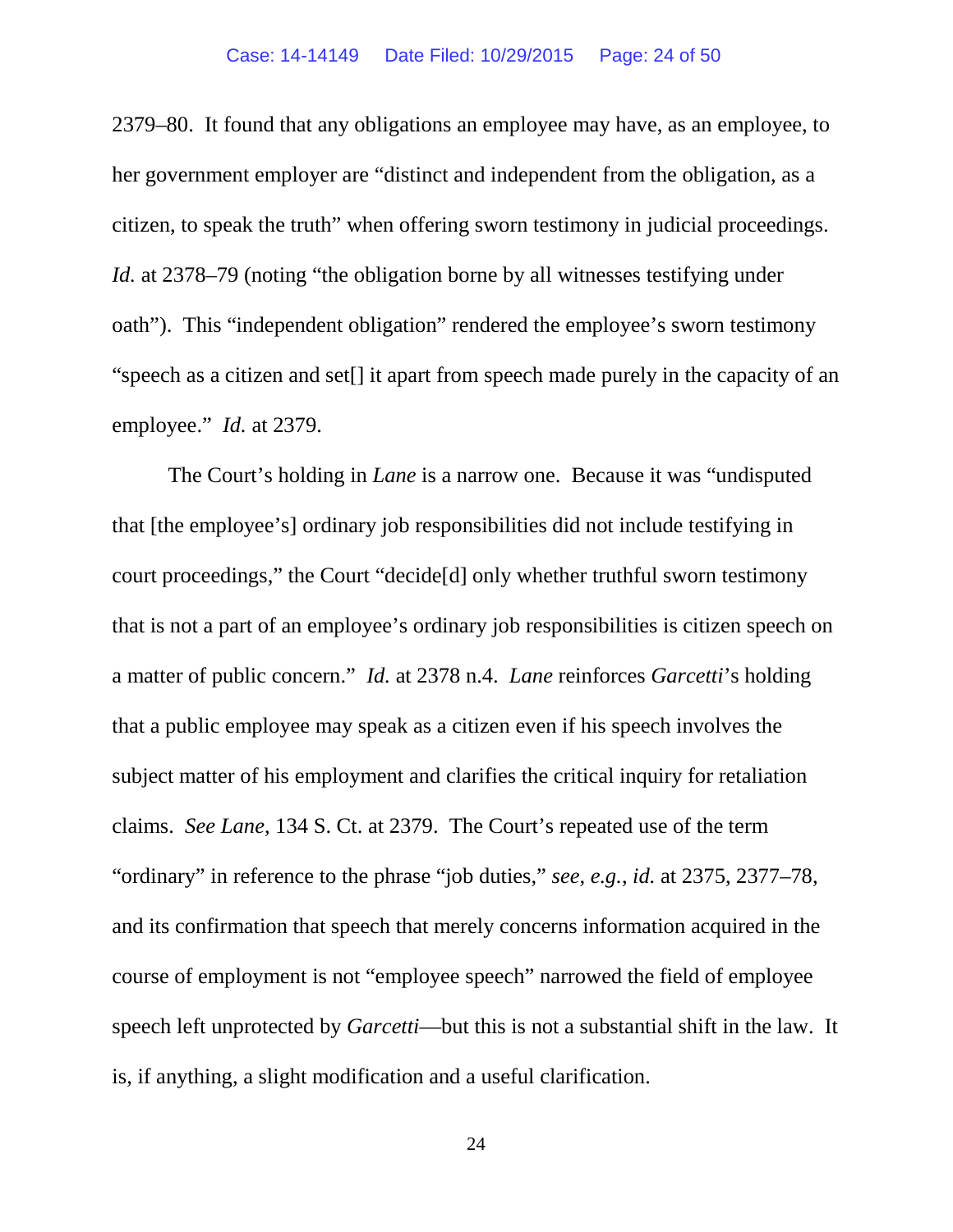### **IV.**

Here, Appellants challenge the district court's determination that they spoke as employees on matters related to the mission of their public employer—and not as citizens on matters of public concern. They offer three main reasons why their Memorandum constitutes protected speech: (1) Appellants took action that was not required by any job duty; (2) the Memorandum's protests impacted matters of public concern, including "the safety and well-being of students" and "client care"; and (3) Appellants directed their concerns to persons "well outside [their] chain of command." Appellees counter that Appellants' speech owed its existence to Appellants' ordinary job duties and that the Memorandum was nothing more than an internal complaint submitted to Dr. Lee-Barber's supervisors complaining about Dr. Lee-Barber's managerial style. We find that Appellants spoke as employees about matters of only personal interest, and their speech is therefore beyond the protection of the First Amendment.

### **A.**

We first look to whether Appellants spoke as citizens or as employees. *See Garcetti*, 547 U.S. at 418, 126 S. Ct. at 1958; *Boyce*, 510 F.3d at 1342. According to Appellants, their speech owed its existence to their job responsibilities only to the extent that they would not otherwise have been in a position to know of the matters about which they complained. They argue that their ordinary job duties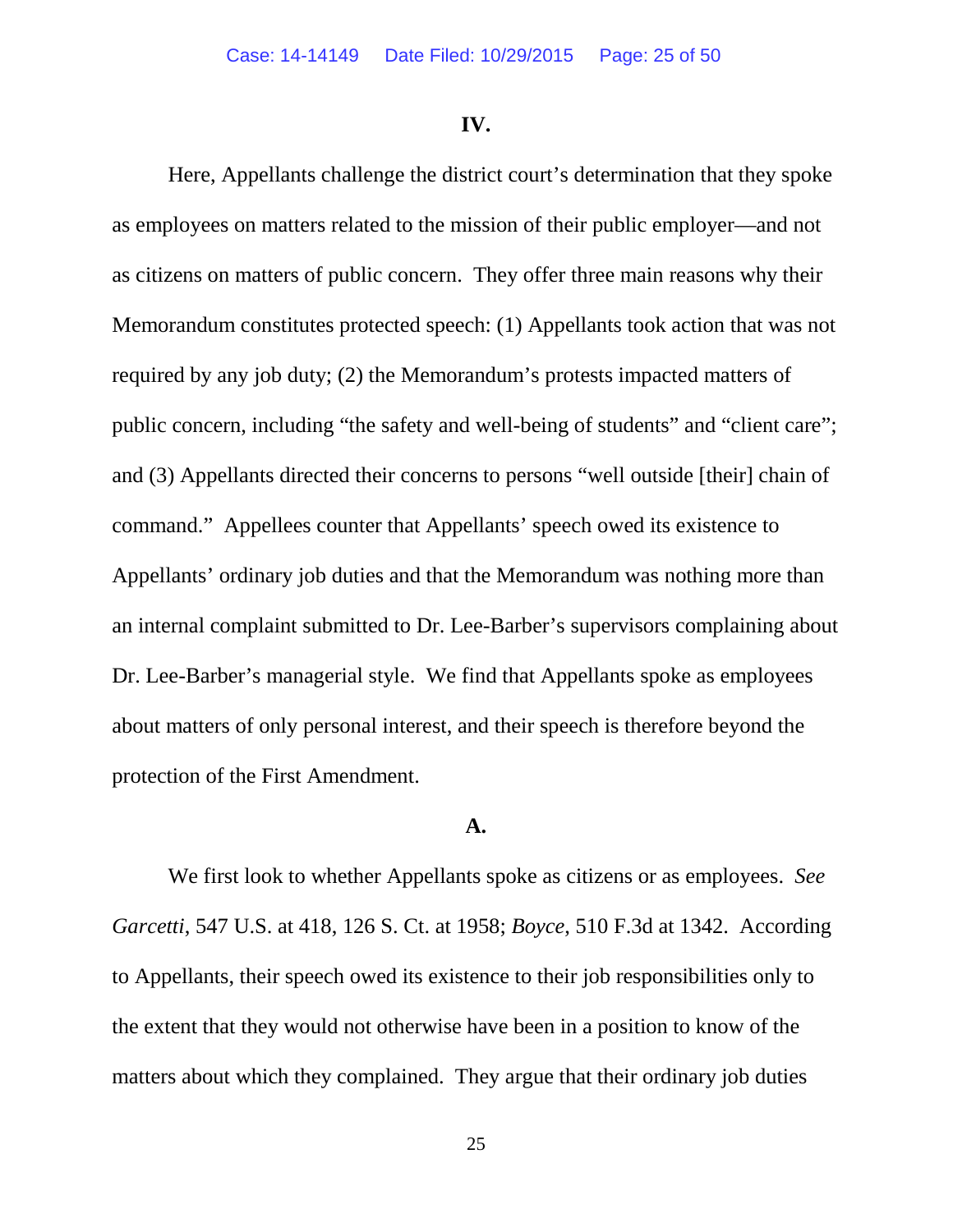did not include raising ethical issues, protesting their supervisor's professional incompetence "in the area of mandated assessments," or critiquing the Center's operations. Appellants contend that individual counseling was their "primary job," and, while certain Appellants had "limited administrative/supervisory duties," Appellants were not charged with "ultimate responsibility of the Center's programs" and were not "ultimately responsible for its operations." In short, Appellants argue that because they were not paid to offer a referendum on Dr. Lee-Barber's management or the Center's operations, their Memorandum does not amount to employee speech. *Cf. Garcetti*, 547 U.S. at 421–22, 126 S. Ct. at 1959– 60.

As the Supreme Court observed in *Garcetti*, formal job descriptions "often bear little resemblance to the duties an employee actually is expected to perform." *Id.* at 424–25, 126 S. Ct. at 1962. Instead, *Garcetti* and its progeny require a "functional review" of an employee's speech in relation to her duties or responsibilities. *See Abdur-Rahman*, 567 F.3d at 1285. Here, Appellants claim that their only employment duties related to individual counseling and *some* administration and supervision. These duties, as described by Appellants, can be read narrowly so as not to mandate the act of speaking, but such a reading would disregard the actual activities engaged in by Appellants at the Center as well as the purpose served by the Memorandum.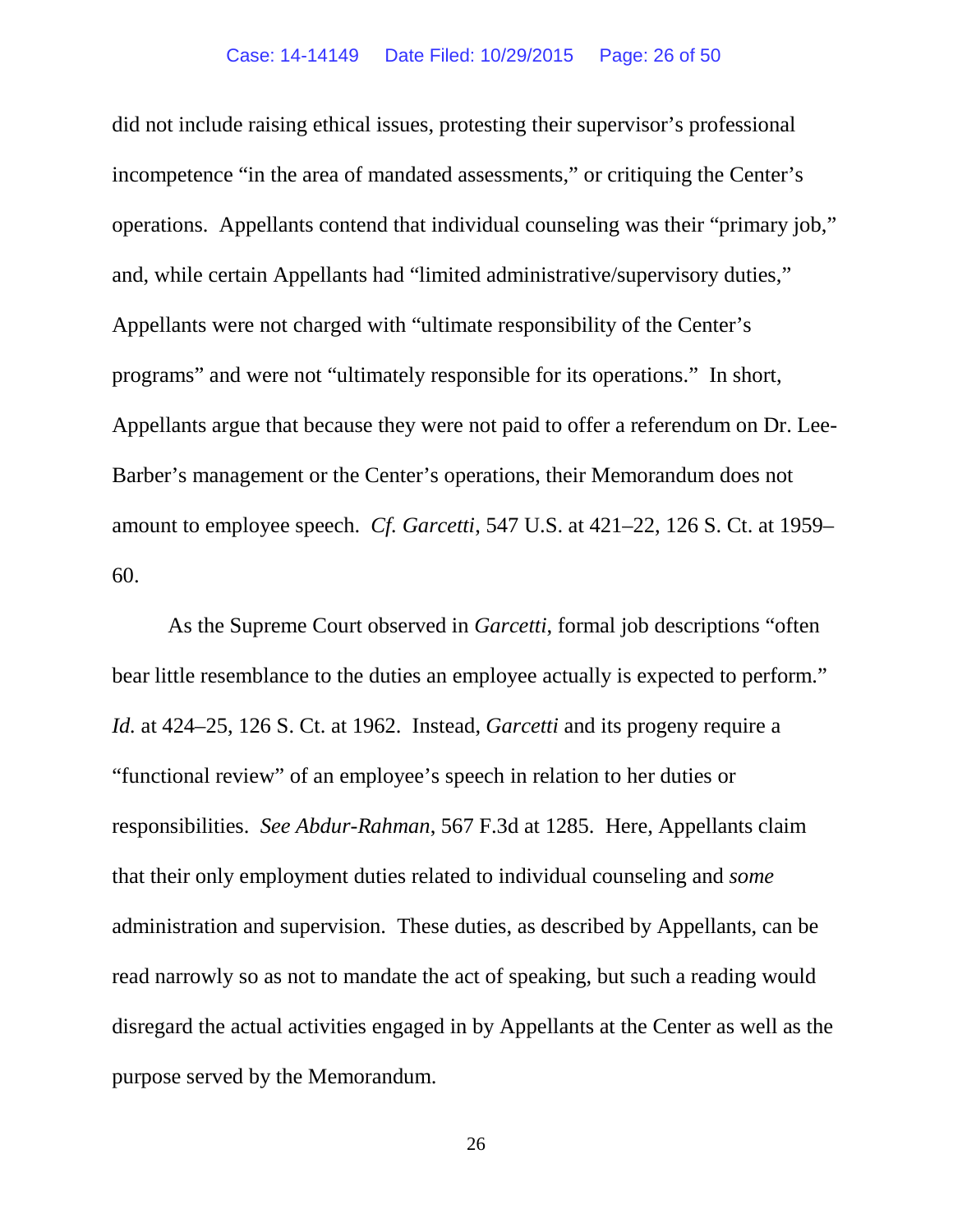As a group, Appellants supervised employees, trainees, and other staff; trained interns, candidates, and practicum students; assessed at-risk students; and counseled individuals, couples, and groups. Dr. Arranz was the Crisis Response Coordinator for the Center; he helped develop both the Mandated Safety Assessment Program and the procedures used in assessing a student through the Program. Dr. Reid was the Associate Director on Duty when Dr. Lee-Barber was unavailable; she also supervised staff and trainees, assisted in the coordination of clinical services, and was a consultant to the Office of the Dean of Students. Dr. Alves was the Internship Training Director and served on the Center's Executive Committee. Dr. Gunter was the Coordinator of Practicum Training, and Dr. Bosshardt coordinated the Center's Mind-Body programs—both provided general clinical services. More than a few of Appellants, then, served in supervisory roles at and managed programs administered by the Center.

The Memorandum details how Dr. Lee-Barber's conduct affected Appellants' ability to fulfill these roles. Drs. Arranz and Reid performed mandated assessments; Appellants stated that Dr. Lee-Barber's lack of necessary knowledge compromised their ability to perform these mandated assessments and to manage risk and crisis. Dr. Reid assisted in the development of policies and procedures for the Center; Appellants complained that Dr. Lee-Barber lacked understanding about "some" of the Center's policies and procedures. Drs. Reid, Alves, Gunter, and, to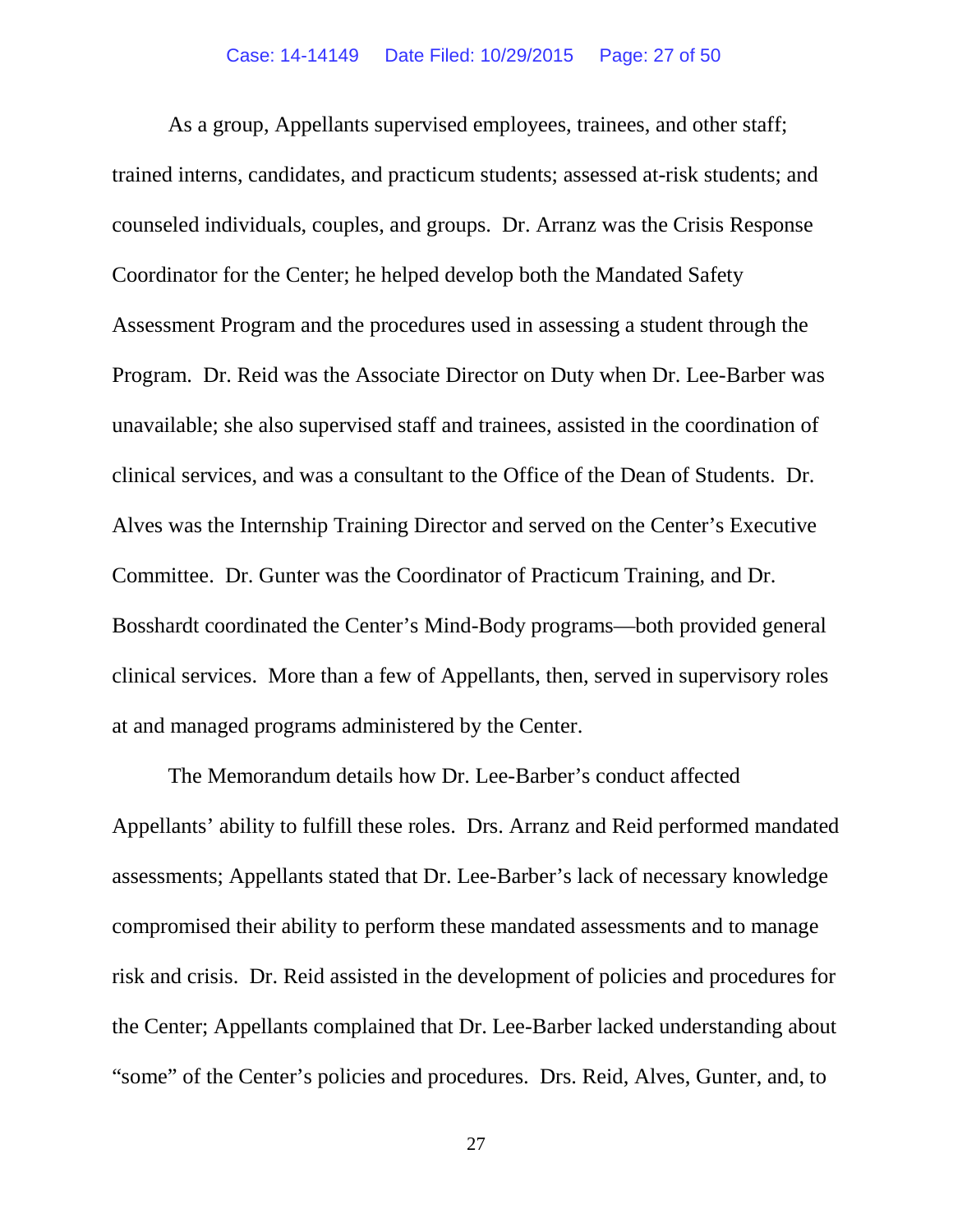some extent, Arranz supervised, trained, and recruited candidates into the Center's training programs; Appellants complained that Dr. Lee-Barber's mismanagement impacted the Center's ability to recruit and retain qualified candidates. Appellants provided clinical services to the student body, faculty, and staff at the University; Appellants complained that Dr. Lee-Barber was an incompetent manager of personnel, "the primary clinical resource of the Center." In short, each complaint or concern relates back to Appellants' ordinary duties.

Activities undertaken in the course of performing one's job are activities undertaken "pursuant to employment responsibilities." *See Garcetti*, 547 U.S. at 422–24, 126 S. Ct. at 1960–61. Appellants raised concerns about Dr. Lee-Barber in the course of performing—or, more accurately, in the course of *trying* to perform—their ordinary roles as coordinators, psychologists, committee members, and supervisors. Each complaint in the Memorandum was made in furtherance of their ability to fulfill their duties with the goal of correcting Dr. Lee-Barber's alleged mismanagement, which interfered with Appellants' ability to perform. *See D'Angelo v. Sch. Bd.*, 497 F.3d 1203, 1210–12 (11th Cir. 2007) (finding highranking employee's broad administrative responsibilities rendered speech "to fulfill his professional duties" unprotected); *see also Winder v. Erste*, 566 F.3d 209, 215 (D.C. Cir. 2009) ("[Employee's speech] was an attempt to ensure proper implementation of [his duties] and was therefore offered pursuant to his job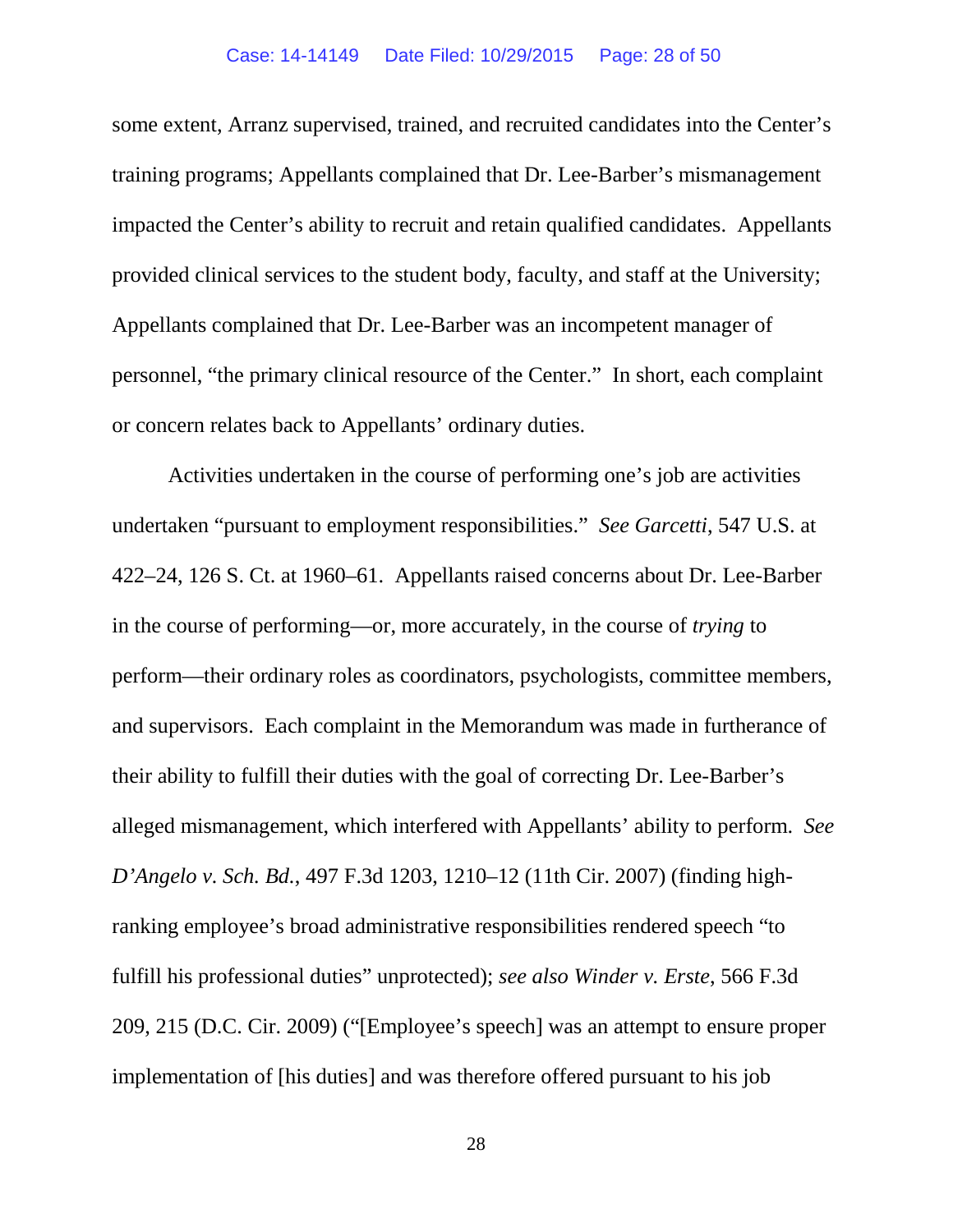duties."). While the Memorandum does not bear the hallmarks of daily activity, it was drafted and submitted by Appellants in the course of carrying out their daily activities. *See, e.g.*, *Paske v. Fitzgerald*, 785 F.3d 977, 984 (5th Cir. 2015) ("When speech-related activities are required by one's position or undertaken in the course of performing one's job, they are within the scope of the employee's duties." (internal quotation marks omitted)), *petition for cert. docketed*, No. 15-162 (Aug. 5, 2015). Thus, it is evident that Appellants' speech "owes its existence" to their professional responsibilities, *Garcetti*, 547 U.S. at 421, 126 S. Ct. at 1960, and it "cannot reasonably be divorced from those responsibilities," *Abdur-Rahman*, 567 F.3d at 1283.

Further, we do not agree that speech regarding conduct that interferes with an employee's job responsibilities is not itself ordinarily within the scope of the employee's duties. Implicit in Appellants' duty to perform their roles as psychologists, committee members, supervisors, and coordinators is the duty to inform, as Appellants put it, "those that would appear to have the most need to know and best opportunity to investigate and correct" the barriers to Appellants' performance. For example, in *Boyce*, two employees at the Department of Family and Children Services complained to their supervisors about the size of their caseloads, which they viewed to be the result of mismanagement of internal administrative affairs. 510 F.3d at 1344–45. The plaintiffs were case workers;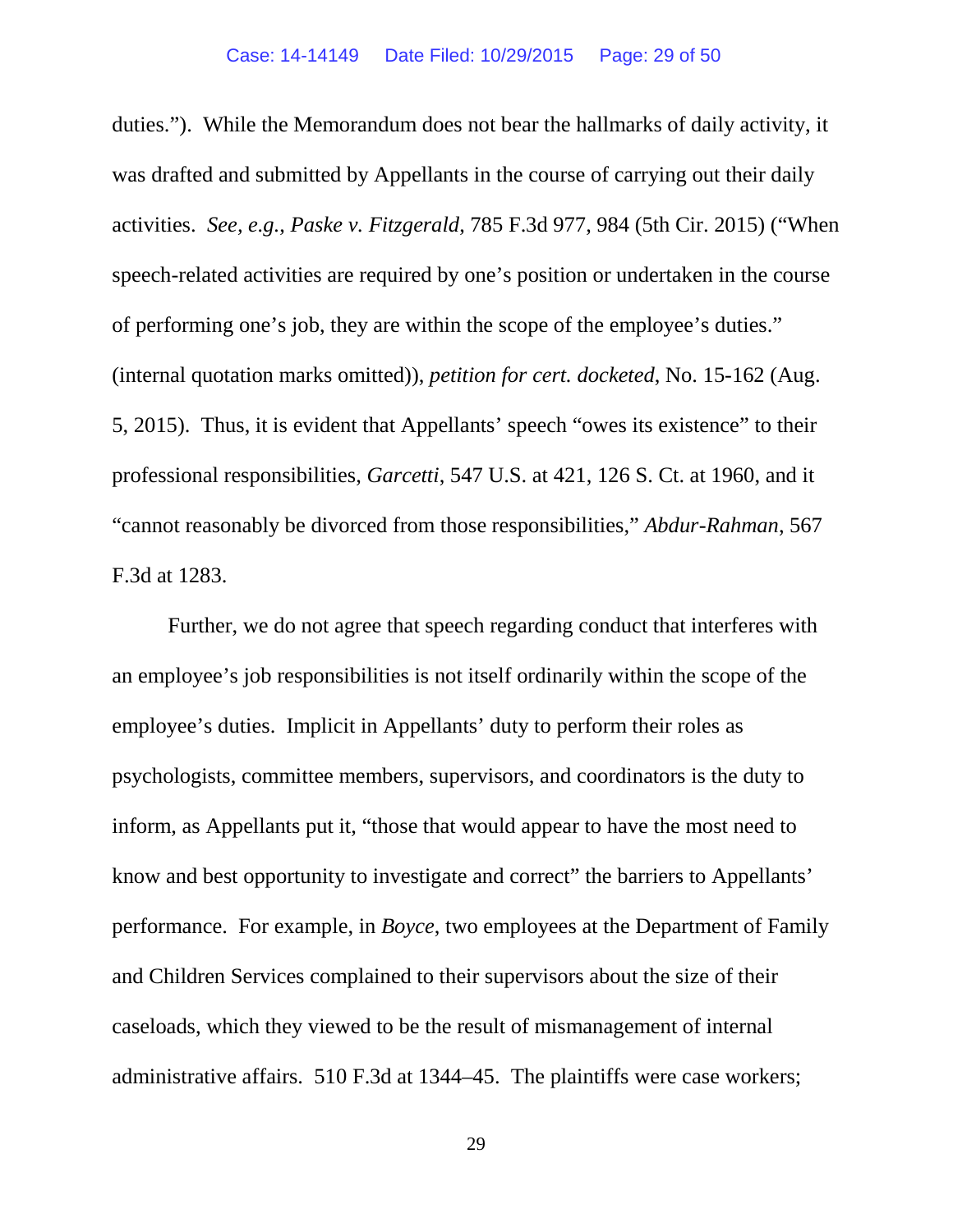they were responsible for investigating the cases of children allegedly at risk and making recommendations to their supervisors. *Id.* at 1336, 1343. Still, we found that the plaintiffs spoke "pursuant to [their] employment responsibilities" in reporting conduct that affected the plaintiffs' ability to manage their cases, close cases, and meet deadlines. *Id.* at 1345–46 (internal quotation marks omitted). In other words, in reporting conduct that interfered with their ordinary job duties, the plaintiffs in *Boyce* spoke pursuant to those duties. And the same is true of Appellants here.

Because Appellants spoke as employees, not as citizens, their Memorandum does not implicate the First Amendment. *See id.* at 1343.

# **B.**

Our inquiry could—but does not—end here.<sup>[5](#page-29-0)</sup> Under *Garcetti*'s second threshold prong, we next ask whether Appellants' speech "addressed an issue relating to the mission of [the Center] or a matter of public concern." *See id.* at 1342. Appellants acknowledge that some of their protests "were directed to personal employment situations," but they argue that the "main thrust" of their Memorandum was the treatment of student mental health issues by the Center and

<span id="page-29-0"></span><sup>&</sup>lt;sup>5</sup> Having determined that Appellants spoke as employees, we need not ask whether the subject matter of Appellants' speech was a topic of public concern. *See Boyce*, 510 F.3d at 1343. However, the "citizen" inquiry and the "public concern" inquiry are closely intertwined. *See Lane*, 134 S. Ct. at 2379–80 (emphasizing special value of employee speech in determining citizen-employee inquiry); *see also Abdur-Rahman*, 567 F.3d at 1283–86; *Boyce*, 510 F.3d at 1343–47. Thus, we think it would better serve the parties if we address both prongs of the *Garcetti* analysis.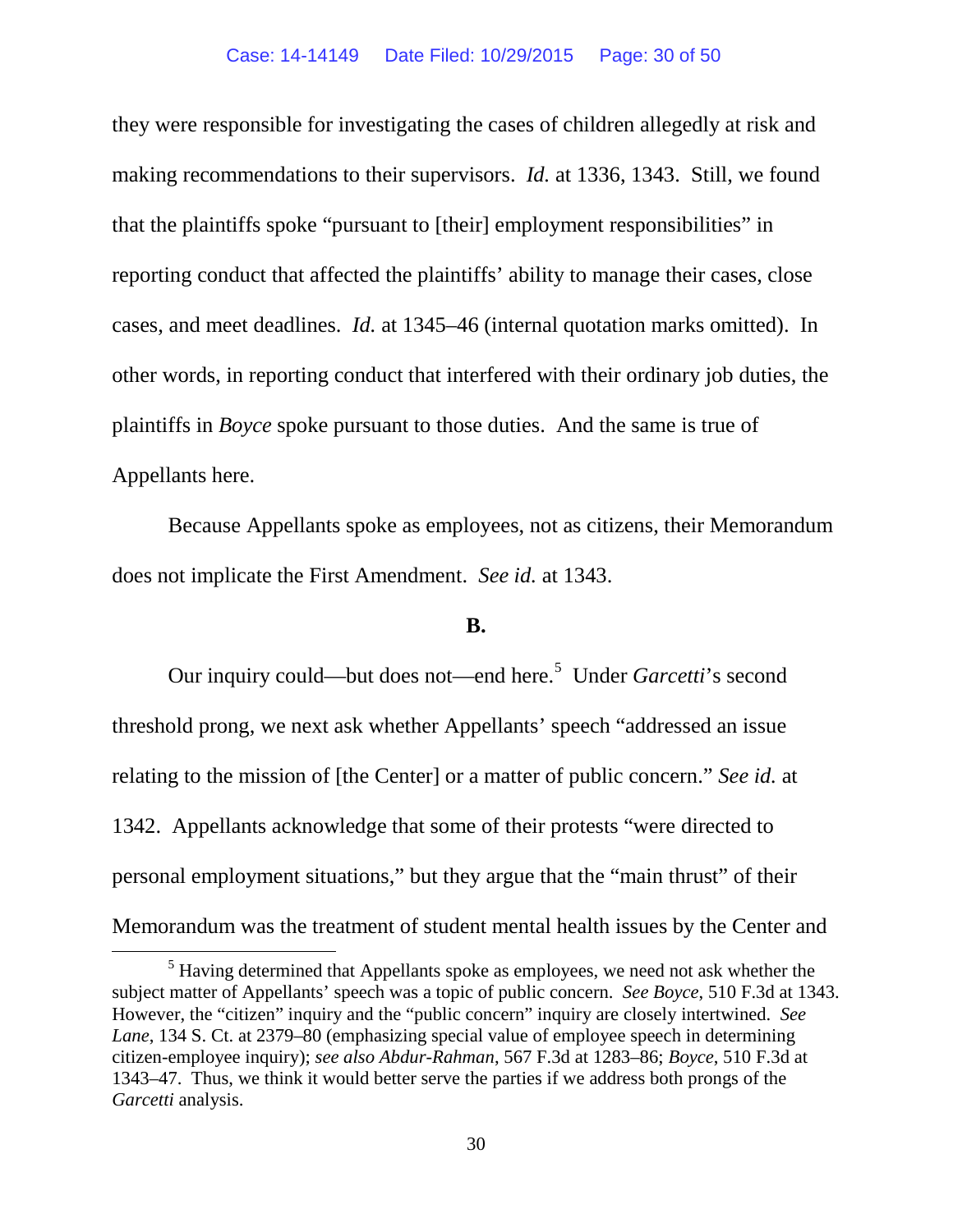#### Case: 14-14149 Date Filed: 10/29/2015 Page: 31 of 50

the impact of that treatment on student health. The district court correctly concluded, however, that the form, content, and context of the Memorandum, as construed in the light most favorable to Appellants, indicate that Appellants were speaking as employees on conduct that interfered with their job responsibilities, rather than as citizens on matters of social, political, or other civic concern.<sup>[6](#page-30-0)</sup> See *Connick*, 461 U.S. at 146, 103 S. Ct. at 1690.

After *Connick*, "courts have found speech that concerns internal administration of the educational system and personal grievances will not receive constitutional protection." *Maples v. Martin*, 858 F.2d 1546, 1552 (11th Cir. 1988); *see Ferrara v. Mills*, 781 F.2d 1508, 1516 (11th Cir. 1986) (finding teacher's complaints about manner of course registration and course assignments unprotected). "However, [an employee] whose speech directly affects the public's perception of the quality of education in a given academic system find[s her] speech protected." *Maples*, 858 F.2d at 1553. Further, while speech that "touch[es] upon a matter of public concern" may be considered protected speech, *see Connick*, 461 U.S. at 149, 103 S. Ct. at 1691, our determination must be based

<span id="page-30-0"></span> <sup>6</sup> Appellants request "credit" for statements within the Memorandum that the Memorandum "[was] not an employee grievance" and "not merely [a compilation of] employee grievances." While we are required to view the facts in the light most favorable to Appellants as the nonmoving parties, *Ave. CLO Fund, Ltd.*, 723 F.3d at 1294, such statements are not "facts." Rather, such statements are conclusions designed to have legally operative effects. *See, e.g.*, *Avirgan v. Hull*, 932 F.2d 1572, 1577 (11th Cir. 1991). While we appreciate Appellants' characterization of their speech, it is the province of the court to determine whether the Memorandum is an employee grievance. *See, e.g.*, *Moss*, 782 F.3d at 618 (stating that both prongs of *Garcetti* are questions of law).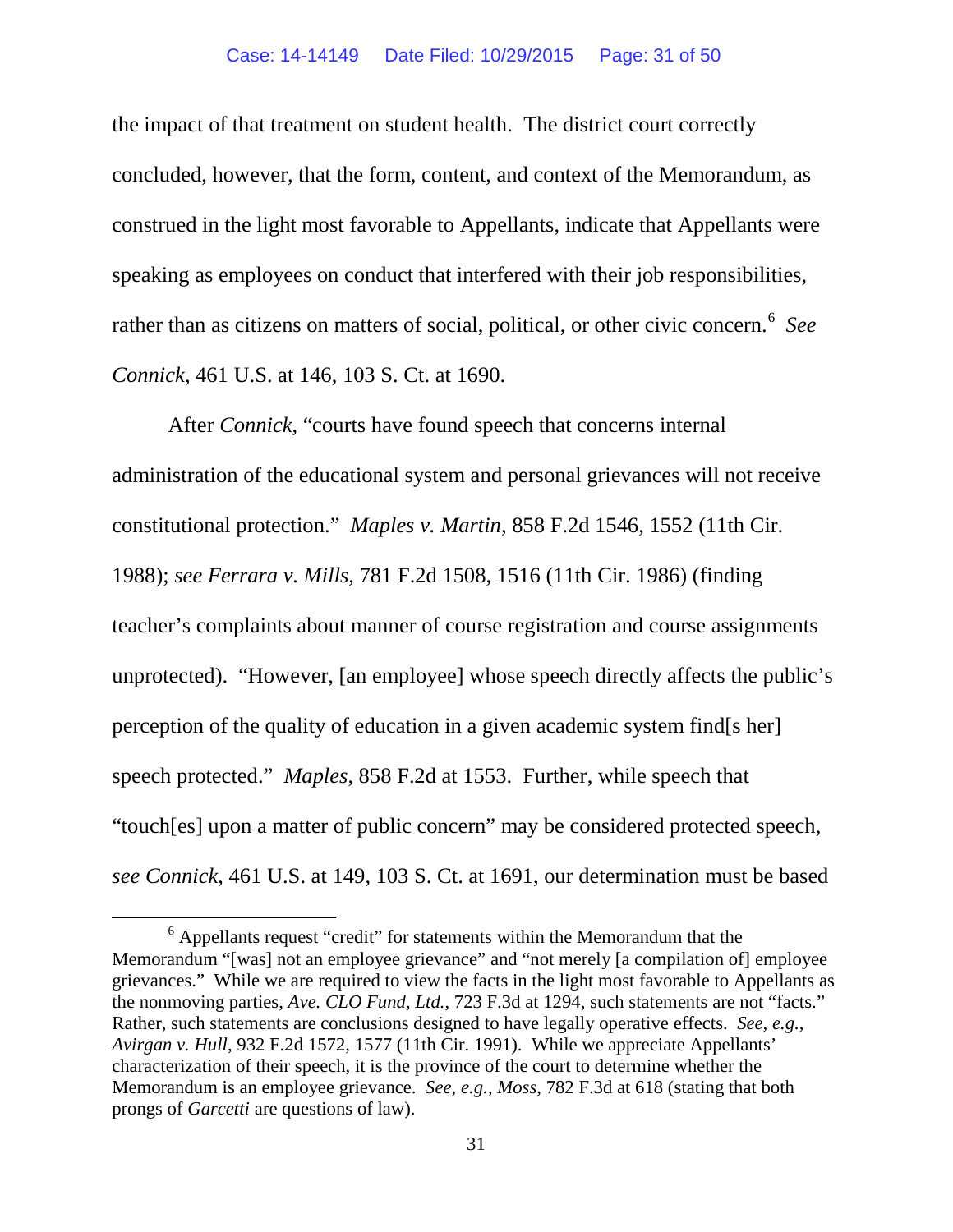on the record as a whole, *see id.* at 147–48, 103 S. Ct. at 1690; *see also Abdur-Rahman*, 567 F.3d at 1284 (cannot consider facts in isolation).

In this case, we find that Appellants' speech did not constitute speech on a matter of public concern. Their Memorandum is focused on their view that Dr. Lee-Barber is a poor leader and a deficient manager, and how Dr. Lee-Barber's conduct adversely affected them and other employees of the Center. *See, e.g.*, *Watkins v. Bowden*, 105 F.3d 1344, 1353 (11th Cir. 1997) (per curiam) (finding employee's complaints about how colleagues behaved toward her and how that behavior affected her work were not protected). The Memorandum sets forth a litany of complaints, including that Dr. Lee-Barber interfered with Appellants' "ability to optimally perform daily required tasks," mismanaged personnel, failed to maintain positive relationships with trainees, was hostile to feedback, encouraged certain testimony in pending tenure revocation proceedings, and treated "staff of color" differently from "white-identified staff."[7](#page-31-0)

Appellants contend that, even if many of their complaints are private in nature, the Memorandum as a whole is grounded in the public interest. They contend that the sufficiency of mental health services provided by public institutions to students, faculty, and staff is a matter of extreme public importance.

<span id="page-31-0"></span> $<sup>7</sup>$  If the speech at issue was Appellants' truthful testimony at the subject tenure revocation</sup> proceeding, *Lane* might require a conclusion different from the one that we reach today. However, Appellants' stated concern was Dr. Lee-Barber's alleged "misuse of her authority and power in encouraging a certain level of participation" in the revocation proceedings. Neither Appellants' testimony nor the proceedings themselves are discussed in the Memorandum.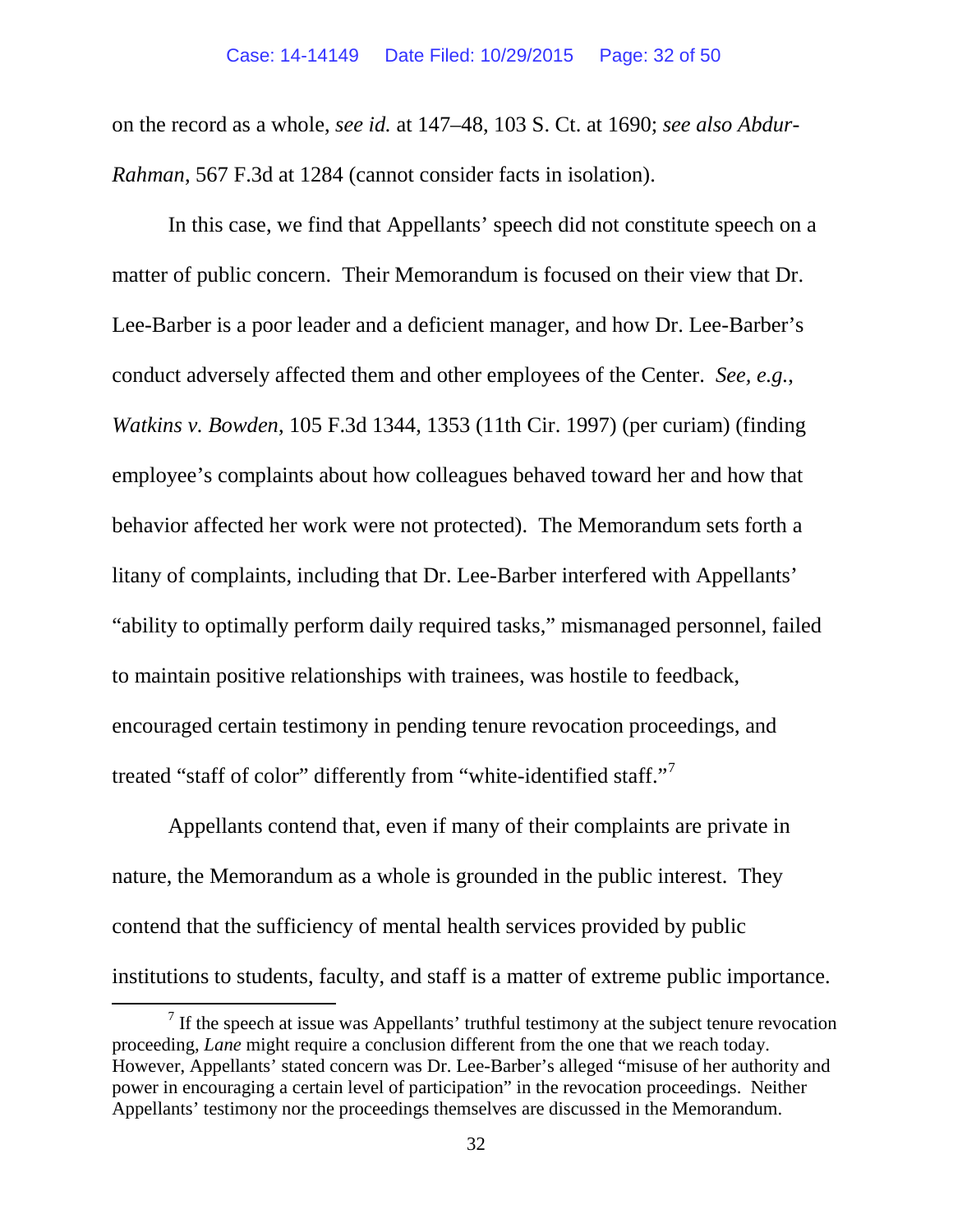These public concerns, they argue, are reflected in their complaints about Dr. Lee-Barber's deficient management of Center operations and failure to maintain positive trainee relationships, both of which Appellants contend affect the quality of services provided by the Center and jeopardize the Center's reputation. We recognize that the question of what constitutes proper care in the treatment of mental health issues is a matter worthy of a public forum. But, we find that, while the Memorandum may touch up against matters of public concern, it is not directed to such concerns. *See, e.g.*, *Boyce*, 510 F.3d at 1344–45.

In its introductory remarks, the Memorandum makes vague and sweeping references to "an adverse impact on client care," "the safety and well-being of students," and the Center's "ability to provide a safe environment to . . . students," without reference to specific instances in which the Center failed to effectively manage risk or to provide quality care. On the other hand, the Memorandum goes into great detail and offers specific examples when addressing Appellants' personal grievances and frustrations with Dr. Lee-Barber's management of the Center. It refers to Dr. Lee-Barber's deficient ideological approach to clinical work, refusal to address staff concerns, poor communication style, "singular way of examining issues," and displays of "significant emotional distress." *See, e.g.*, *Mpoy v. Rhee*, 758 F.3d 285, 291 (D.C. Cir. 2014) ("[Unprotected speech] list[ed] a litany of complaints indicating that the school, and particularly its principal, had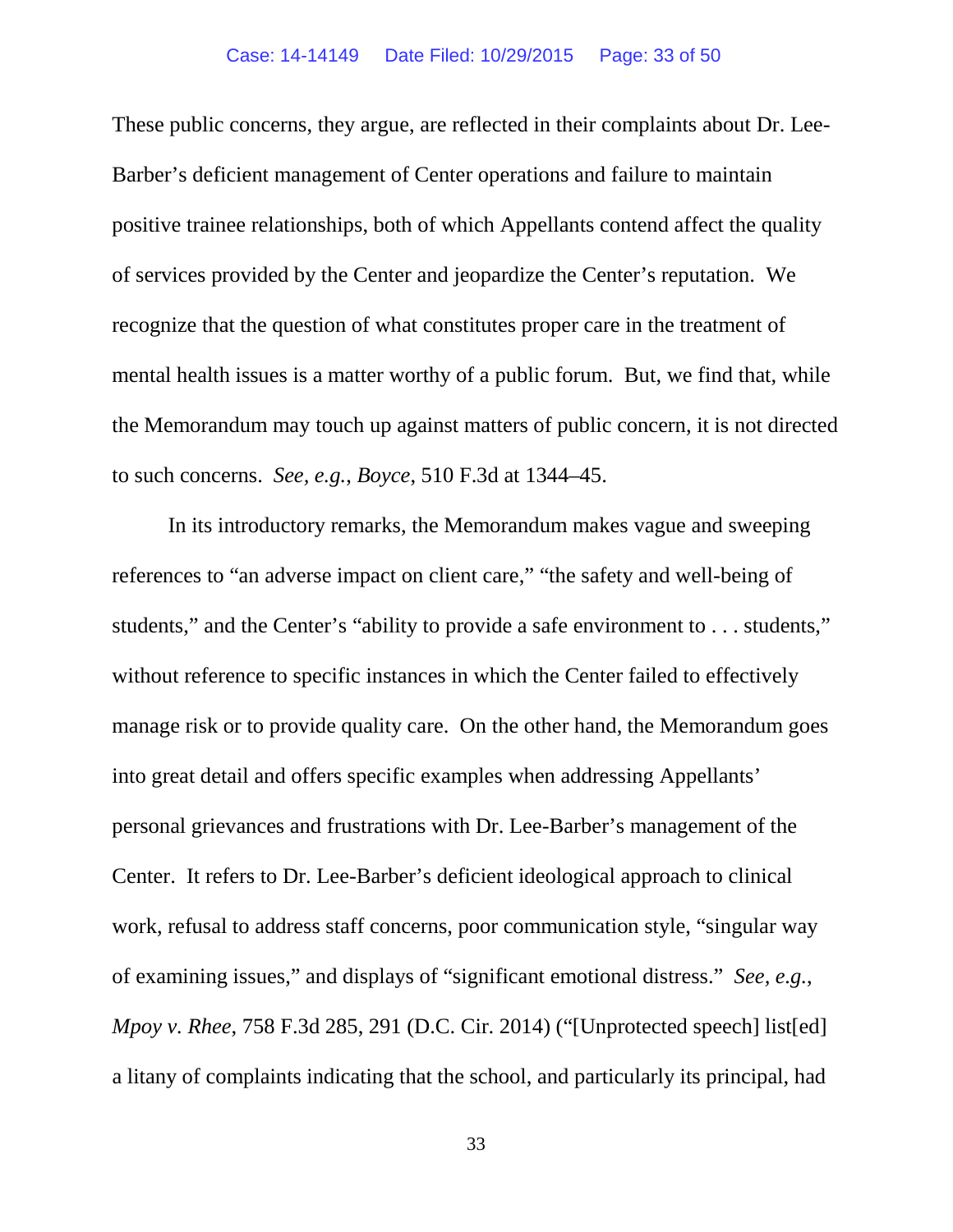been interfering with [the employee's] 'primary duty.'"). Appellants sought a "stable work environment" to enable them to "carry out all aspects of their work" and "to optimally perform daily required tasks." Upon a careful reading, the public simply does not factor into Appellants' concerns.

We have said before that "the relevant inquiry is not whether the public would be *interested* in the topic of the speech at issue," it is "whether the *purpose* of [the employee's] speech was to raise issues of public concern." *Maggio v. Sipple*, 211 F.3d 1346, 1353 (11th Cir. 2000) (emphases added) (internal quotation marks omitted); *see also Linhart v. Glatfelter*, 771 F.2d 1004, 1010 (7th Cir. 1985) (*Connick* "requires us to look at the *point* of the speech in question: was it the employee's point to bring wrongdoing to light? Or to raise other issues of public concern, because they are of public concern? Or was the point to further some purely private interest?"). Appellants' speech, while ostensibly intertwined with the services provided by the Center, was not intended to address a matter of public concern from the perspective of a citizen. *See Boyce*, 510 F.3d at 1344–45. It was only incident to voicing their personal concerns that Appellants' remarks touched upon matters that might potentially affect the student body. *See Pearson v. Macon-Bibb Cty. Hosp. Auth.*, 952 F.2d 1274, 1278 (11th Cir. 1992); *see also Gomez v. Tex. Dep't of Mental Health & Mental Retardation*, 794 F.2d 1018, 1022 (5th Cir. 1986) ("Whatever the significance of [the] speech . . . , he was not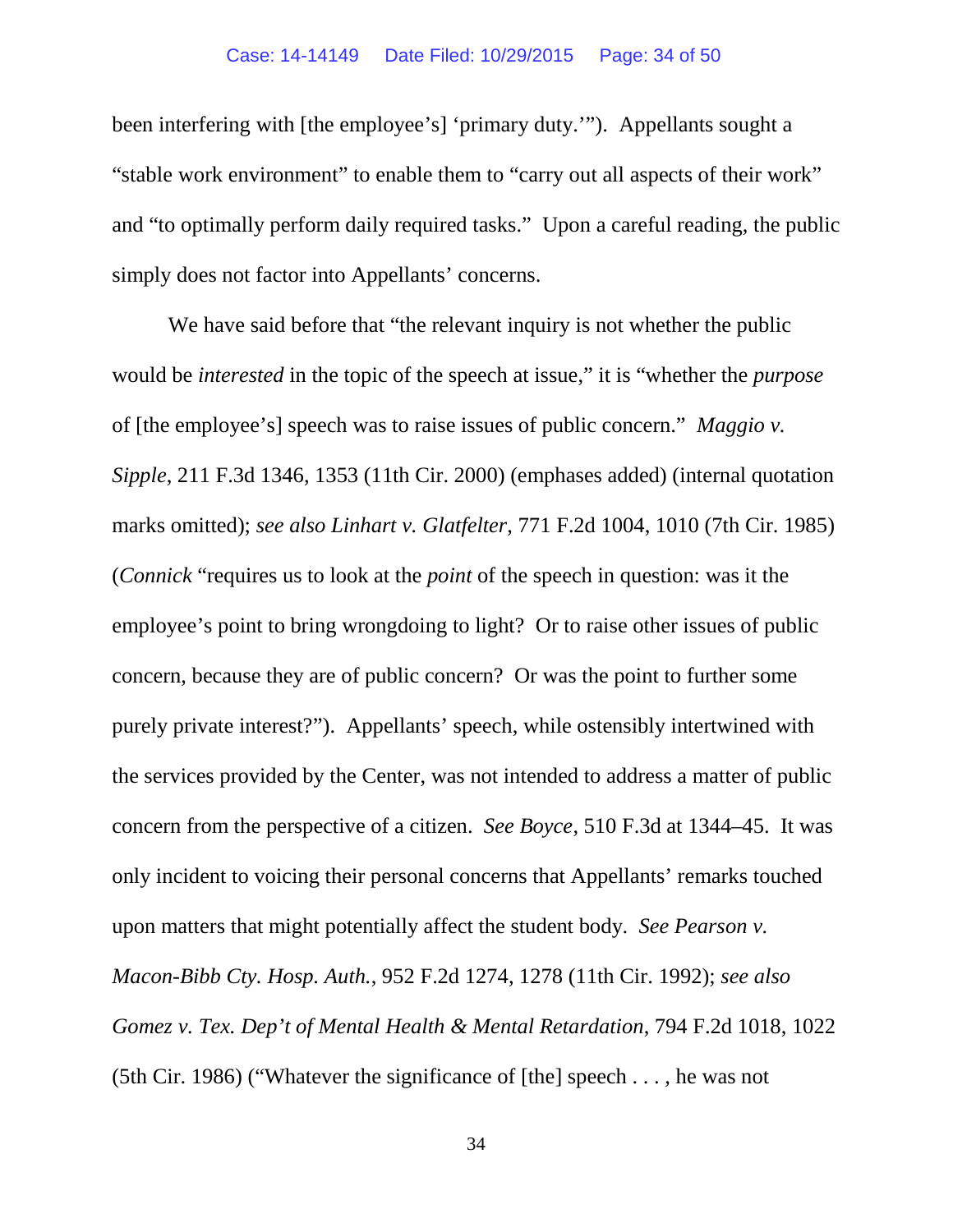### Case: 14-14149 Date Filed: 10/29/2015 Page: 35 of 50

seeking to alert the public to any actual or potential wrongdoing or breach of the public trust . . . ."). The "main thrust" of the Memorandum's content "took the form of a private employee grievance." *Morgan*, 6 F.3d at 755.

Given its form and context, Appellants' Memorandum did not relate to a matter of public concern. As to form, Appellants used the Memorandum as an internal channel through which they could, in their capacities as employees at the Center, relay to Dr. Lee-Barber's supervisors and other University officials what they believed to be Dr. Lee-Barber's deficient management and poor leadership.

Also, although not dispositive to our inquiry, Appellants made no attempt to make their concerns public. *See id.* at 754; *Kurtz*, 855 F.2d at 727. The issues outlined in the Memorandum were raised, discussed, investigated, and resolved privately, *see Connick*, 461 U.S. at 148 n.8, 103 S. Ct. at 1691 n.8, and without any intervention from or communication with outside persons or agencies, *cf. Pickering*, 391 U.S. at 564, 88 S. Ct. at 1732–33 (employee sent letter to local newspaper); *Akins*, 420 F.3d at 1304 (employee requested special meeting with public official); *Maples*, 858 F.2d at 1549 (employee's criticisms published in public report). Accordingly, the means by which Appellants communicated their concerns further supports that this was a private employee grievance.

V.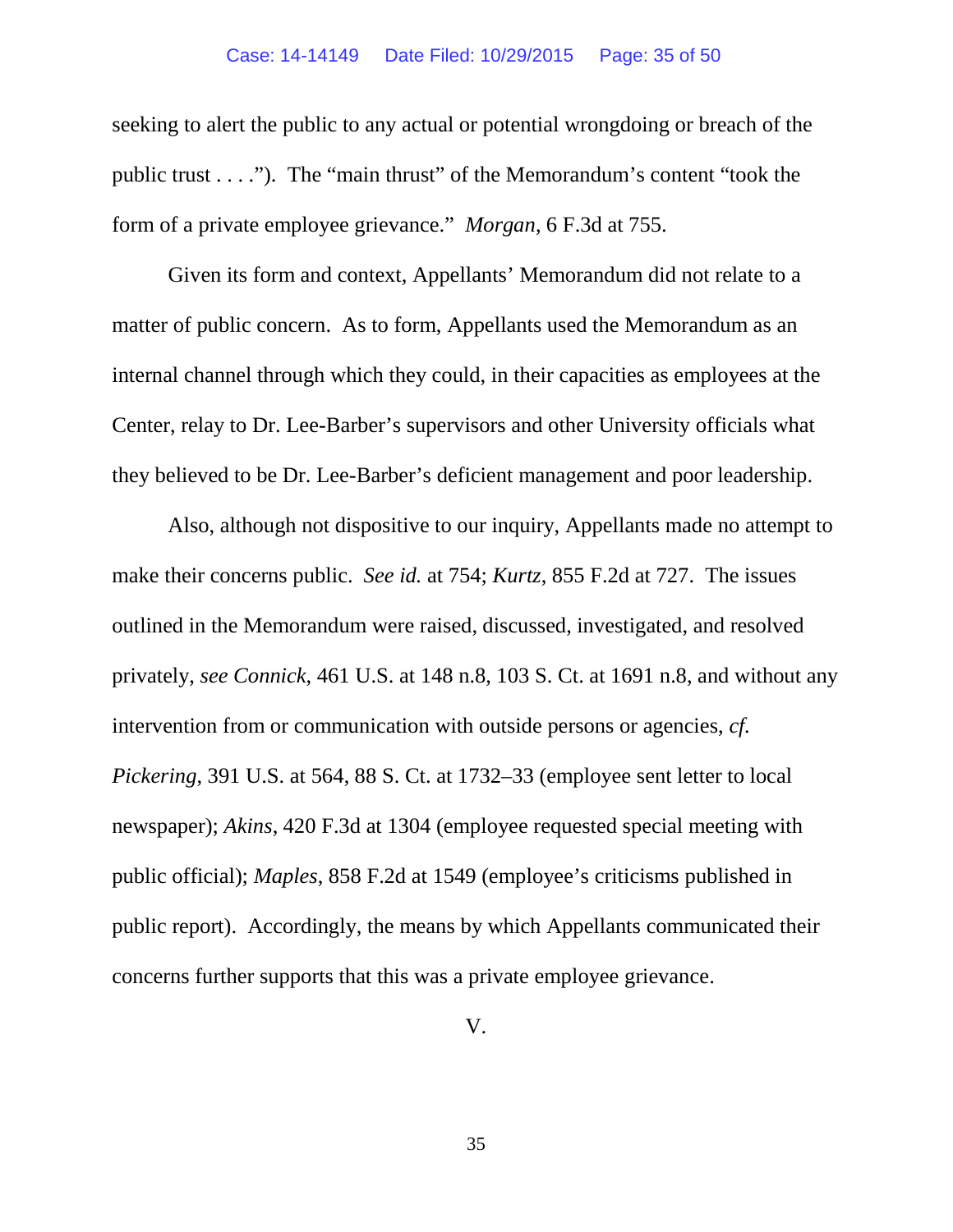## Case: 14-14149 Date Filed: 10/29/2015 Page: 36 of 50

We find that the district court correctly concluded that the speech for which the Appellants seek First Amendment protection was made by them as employees and not as citizens, and on matters related to their employment and not public concern. Therefore, the district court's grant of summary judgment to Appellees is **AFFIRMED**.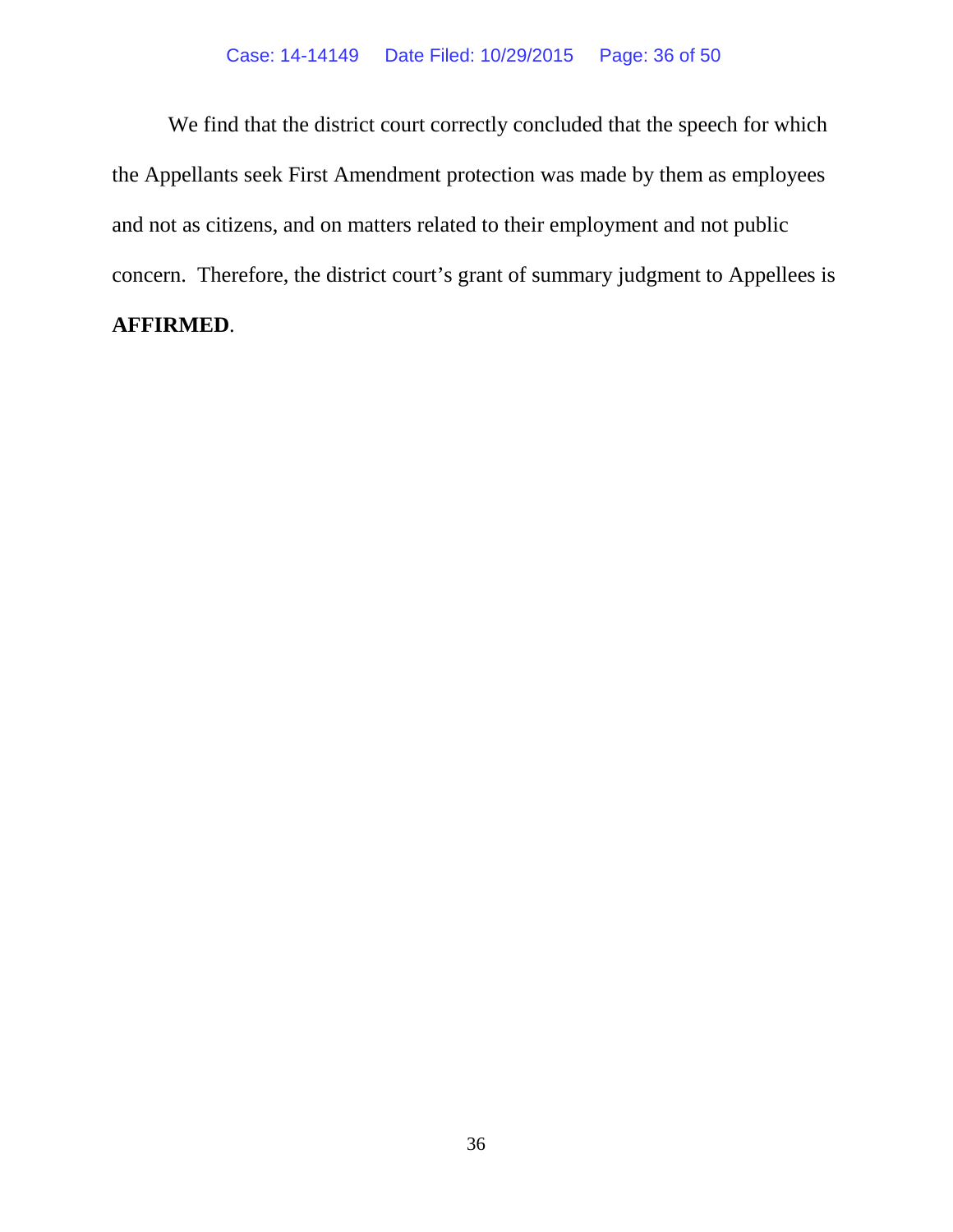MARTIN, Circuit Judge, dissenting:

The Majority concludes that several psychologists who work in Georgia State University's Counseling and Testing Center ("Center") were speaking as employees, rather than citizens, when they criticized the practices of that Center's Director. The Majority also holds that these criticisms are not a matter of public concern. I believe the First Amendment affords more protection to public employees than the Majority opinion allows, and I would reverse the District Court's grant of summary judgment to the University. It is for that reason I respectfully dissent.

The Supreme Court regularly reminds us that "public employees do not surrender all their First Amendment rights by reason of their employment. Rather, the First Amendment protects a public employee's right, in certain circumstances, to speak as a citizen addressing matters of public concern." Garcetti v. Ceballos, 547 U.S. 410, 417, 126 S. Ct. 1951, 1957 (2006). For example in Lane v. Franks, \_\_\_ U.S. \_\_\_, 134 S. Ct. 2369 (2014), the Supreme Court reaffirmed that "speech by public employees on subject matter related to their employment holds special value precisely because those employees gain knowledge of matters of public concern through their employment." Id. at 2379. Given this "special value," Lane indicates that we should exercise care in applying Garcetti's exception to First Amendment protection.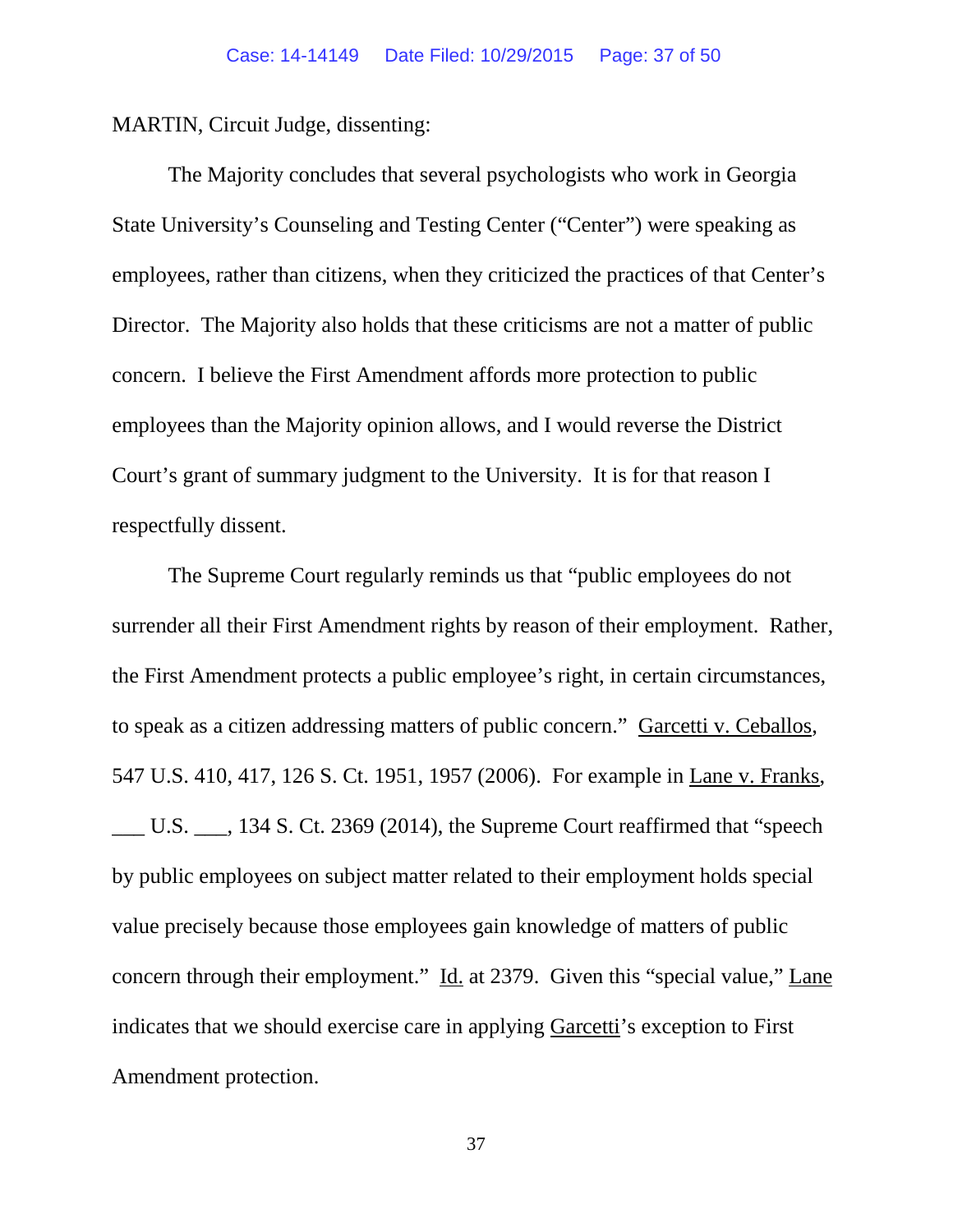In exercising this care, we ask two questions: first, whether the psychologists spoke as citizens; and second, whether their speech implicated a matter of public concern. Moss v. City of Pembroke Pines, 782 F.3d 613, 617 (11th Cir. 2015). And as we always do in reviewing the grant of summary judgment, we "construe the facts and draw all inferences in the light most favorable to the nonmoving party." Feliciano v. City of Miami Beach, 707 F.3d 1244, 1252 (11th Cir. 2013) (quotation omitted). The District Court and the Majority answer "no" to both questions. My answer is "yes" to both, so I write to explain how I part ways with my colleagues.

# I.

As I said, in order to receive First Amendment protection, the psychologists must first have spoken as citizens rather than employees. The Supreme Court recently gave us guidance about how to answer this question. In Lane v. Franks, our Circuit held that Mr. Lane's sworn testimony was employee speech because he "learned of the subject matter of his testimony in the course of his employment." [1](#page-37-0)34 S. Ct. at 2379. We were wrong.<sup>1</sup> In reversing the judgment of this Court, the Supreme Court told us that "the mere fact that a citizen's speech concerns information acquired by virtue of his public employment does not transform that speech into employee—rather than citizen—speech." Id. Rather, "[t]he critical

<span id="page-37-0"></span><sup>&</sup>lt;sup>1</sup> Since I was on the panel of this court that decided Lane, I suppose another way to say it is  $\underline{I}$  was wrong.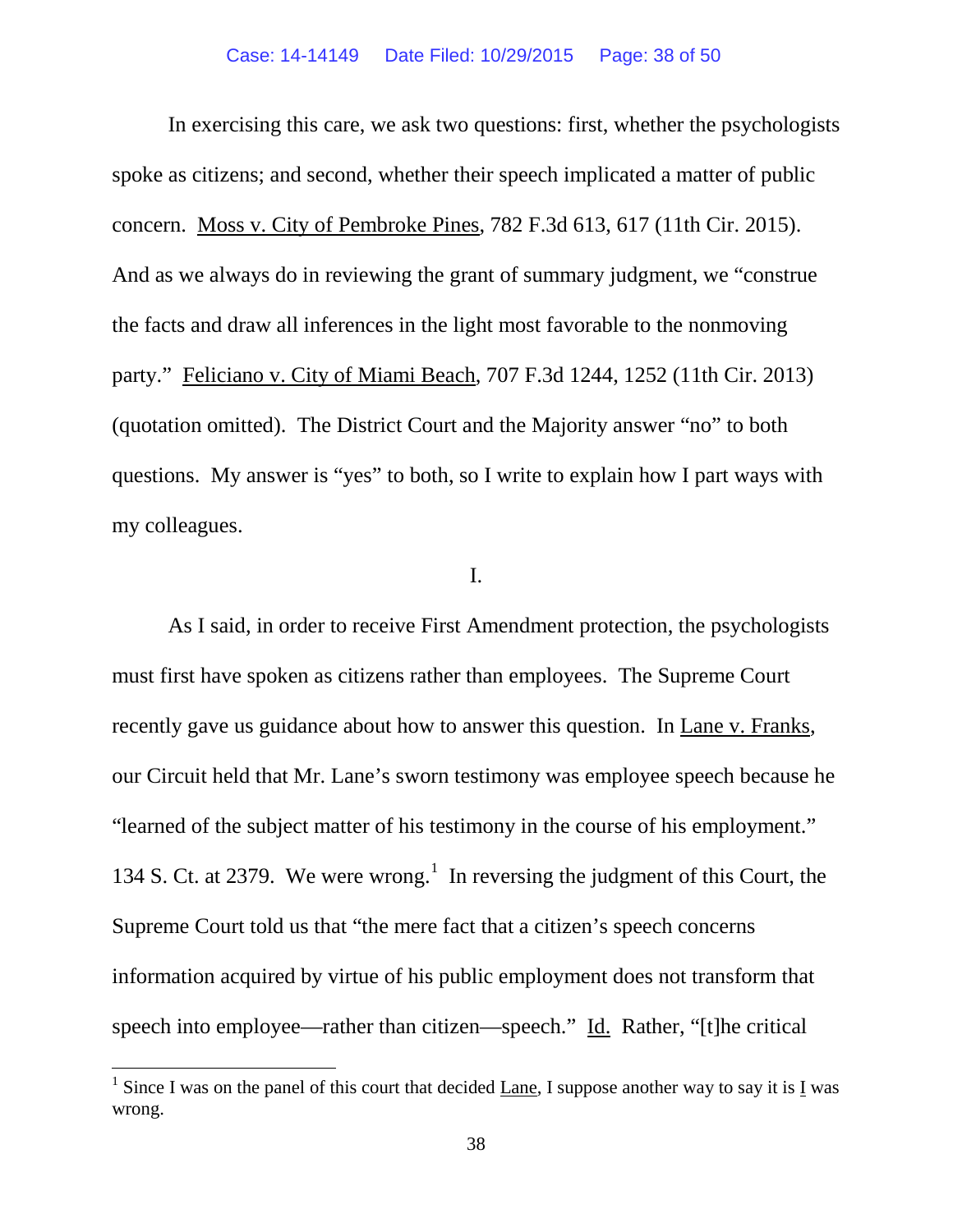question under Garcetti is whether the speech at issue is itself ordinarily within the scope of an employee's duties, not whether it merely concerns those duties." Id. (emphasis added). $^{2}$  $^{2}$  $^{2}$ 

The Majority is, of course, correct when it says that after Lane, Garcetti's exception to First Amendment protection must be construed narrowly to encompass only "speech that an employee made in accordance with or in furtherance of the ordinary responsibilities of her employment, not merely speech that concerns the ordinary responsibilities of her employment." But I do not see that the Majority applies its own enunciation of the rule. Instead, the Majority broadly reasons that an employee is unprotected when she speaks about conduct that in some way interferes with her ordinary job responsibilities. But this does not give sufficient weight to Lane's clarification of our First Amendment precedent.

It is clear to me that the psychologists' speech was not "ordinarily within the scope of [their] duties." Id. As set forth in the Magistrate Judge's Report and Recommendation, their duties included "providing counseling services to the GSU population, conducting mandatory risk assessments of students of concern, and supervising and training the individuals within the [Center's] training and practicum programs." According to their sworn declarations, the psychologists

<span id="page-38-0"></span> $2$  The District Court did not mention Lane in its order denying First Amendment protection to the psychologists, and therefore seems not to have benefited from the guidance the Supreme Court gave. Perhaps the parties' briefs did not refer to Lane because it had not been decided by the time the briefs were filed. However, Lane issued over two months before the District Court ruled and now gives us guidance for deciding this case.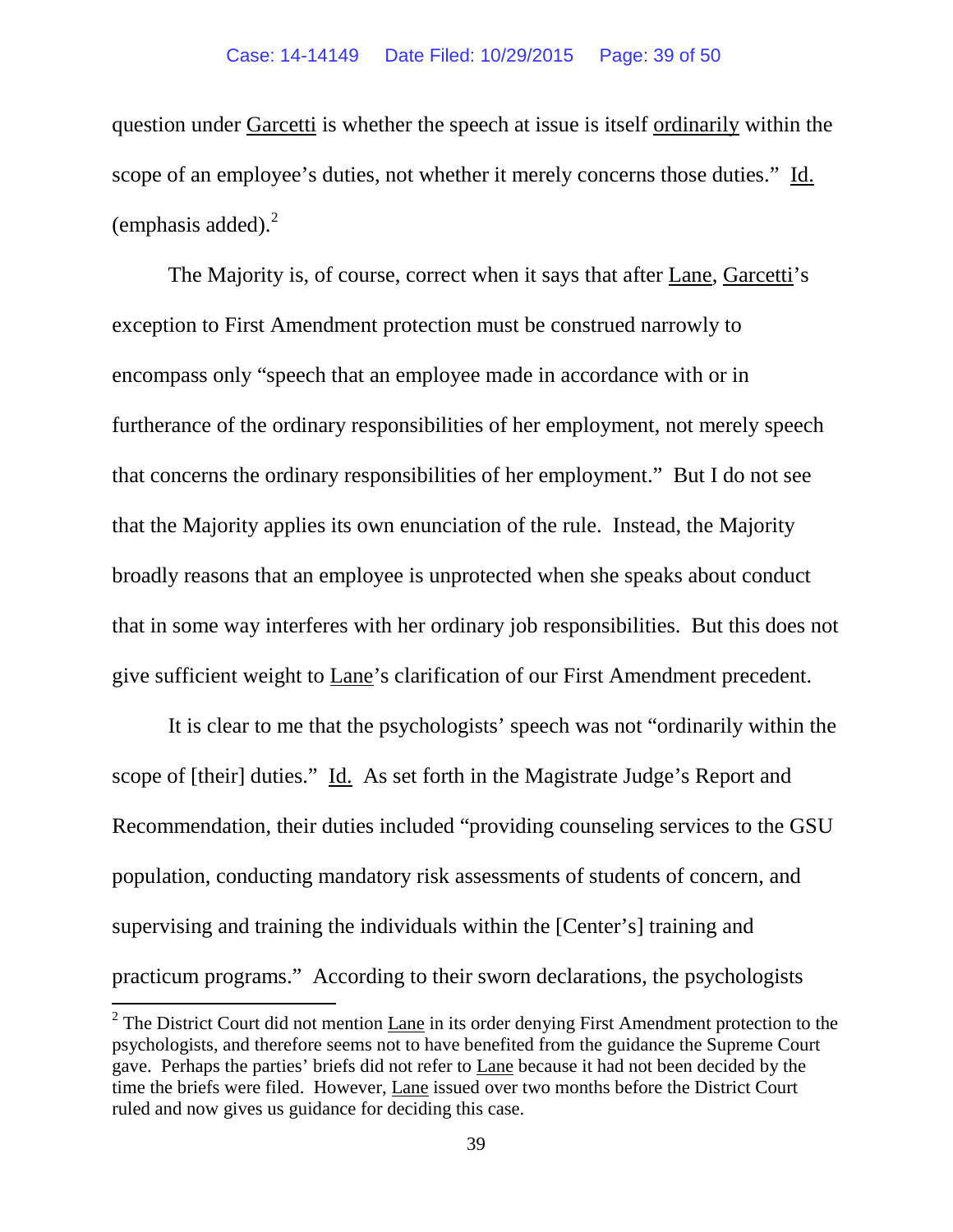were not responsible for critiquing or assessing the Center Director's performance and its impact on student mental health or the functioning of the Center. For instance, while Corey M. Arranz was the Center's Crisis Response Coordinator overseeing crisis services, he "was not charged with ultimate oversight of the [Center's] programs, . . . operations of the [Center] . . . [or] supervision, evaluation, critique, appraisal or reporting as to the performance of the director." Likewise, Melissa A. Alves noted that while she was responsible for therapy and consultations, as well as educational instruction and service on committees, she was not "ultimately responsible for operations at the [Center]," nor was she "responsible for supervision, evaluation, critique, appraisal or reporting as to the performance of the director." So too with the remaining Appellants—Sandrine M. Bosshardt, Kensa Gunter, and Alaycia Reid.<sup>[3](#page-39-0)</sup>

No one really disputes that the psychologists had only limited supervisory duties. Nevertheless, the Majority suggests that even this limited supervisory role brings the psychologists' criticism of the Director's performance within their ordinary job responsibilities. But as nonmoving parties, the psychologists are entitled to have "[a]ll reasonable inferences arising from the undisputed facts" drawn in their favor. Ave. CLO Fund, Ltd. v. Bank of Am., N.A., 723 F.3d 1287, 1294 (11th Cir. 2013) (quotation omitted). The Majority's emphasis on its own

<span id="page-39-0"></span> $3$  At oral argument, counsel for the University agreed that these declarations were the primary evidence in the record concerning the psychologists' job duties.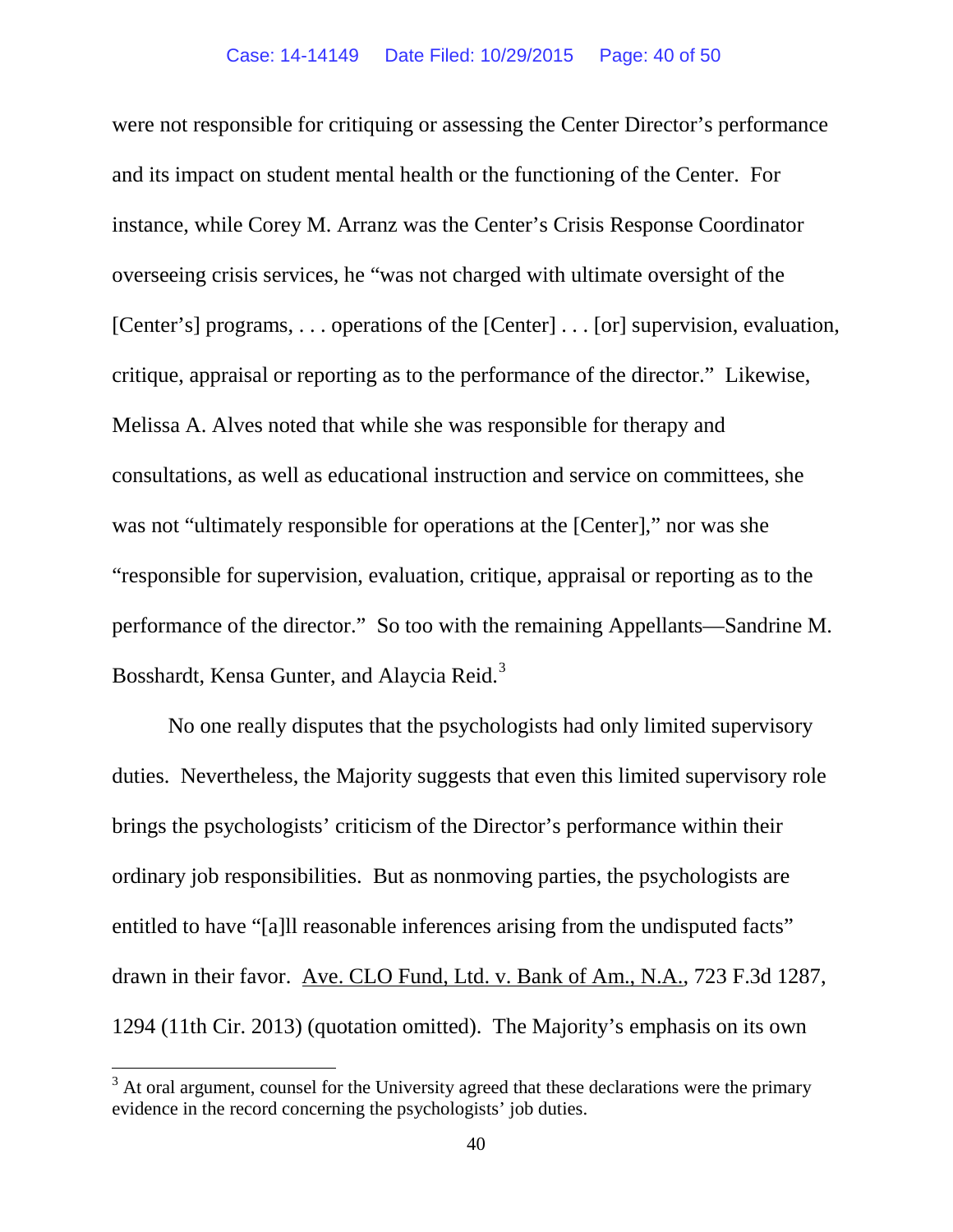view of the Appellants' supervisory roles is not therefore proper at the summary judgment stage.

I certainly recognize that parts of the Memorandum touched on the psychologists' job duties. The Memorandum asserts, for example, that "Dr. Lee-Barber's lack of knowledge in the areas of complex psychopathology and ineffectiveness in dealing with campus collaborators, and her inability to advocate for the appropriate use of psychologists' skills in conducting [mandatory student risk] assessments significantly compromises the [Center's] ability to effectively manage risk and crisis." The Memorandum also notes the Director's detrimental effect on the "[Center's] ability to attract, recruit, and retain trainees . . . [which] directly impacts the quantity and quality of service provision at the [Center]." The psychologists do not contest that counseling, risk assessment, and trainee recruitment were part of their ordinary responsibilities.

However, Lane tells us that the First Amendment protects the speech an employee makes outside of her ordinary obligations, even if it touches on those obligations. Public employees "are uniquely qualified to comment" on issues of public concern because of the knowledge they gain through their ordinary work responsibilities. Lane, 134 S. Ct. at 2380 (quotation omitted). Here, the psychologists spoke of their own duties only in the context of raising broader concerns about the effects of the Director's mismanagement. Specifically, the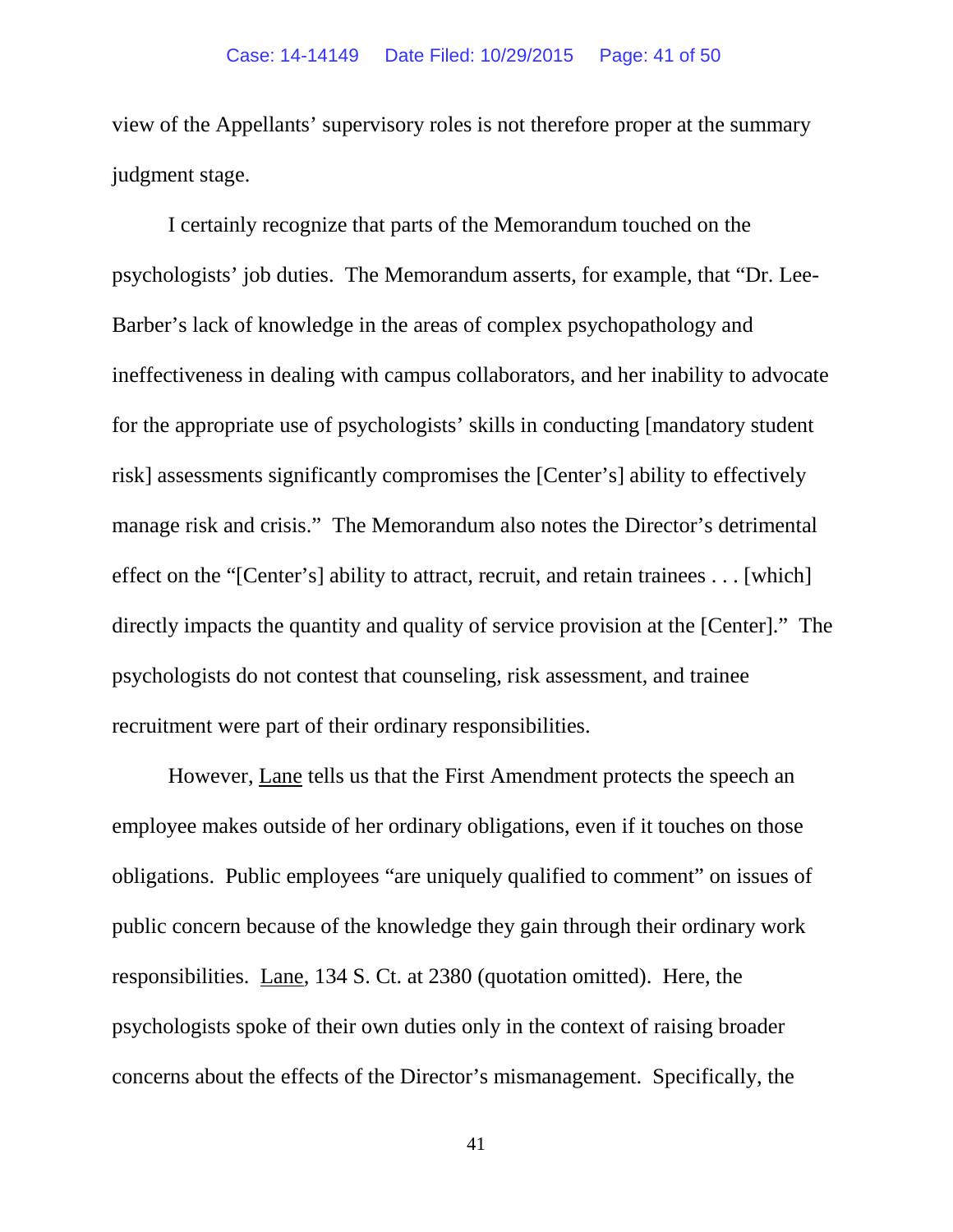psychologists said that the Director's practices impeded their ability to identify students who might be a risk to themselves or others and to provide effective counseling services. I do not view these health and safety concerns as merely personal gripes or employment-related grievances. See Cook v. Gwinnett Cty. Sch. Dist., 414 F.3d 1313, 1319 (11th Cir. 2005) (holding that a bus driver's concerns about "the safety of children due to bus overcrowding and the lack of time allotted for pre-trip bus inspections" were not merely "internal bus driver employment issues"); see also Peterson v. Atlanta Hous. Auth., 998 F.2d 904, 917 n.25 (11th Cir. 1993) ("Some issues may be obviously of public concern from their subject matter, for instance, an alleged health or safety risk."). In contrast, the Majority concludes that the Appellants' ordinary duties included the obligation to make these criticisms.

In support of its conclusion, the Majority cites cases I see as easily distinguishable from this one. D'Angelo v. School Board of Polk County, Florida, 497 F.3d 1203 (11th Cir. 2007), for example, is a quintessential "enumerated duty" case. In D'Angelo, the school principal who was denied First Amendment protection admitted that he pursued charter conversion to improve the quality of education at his school. This was one of his listed job responsibilities and indeed what he described as his "number one duty." Id. at 1210 (quotation omitted). In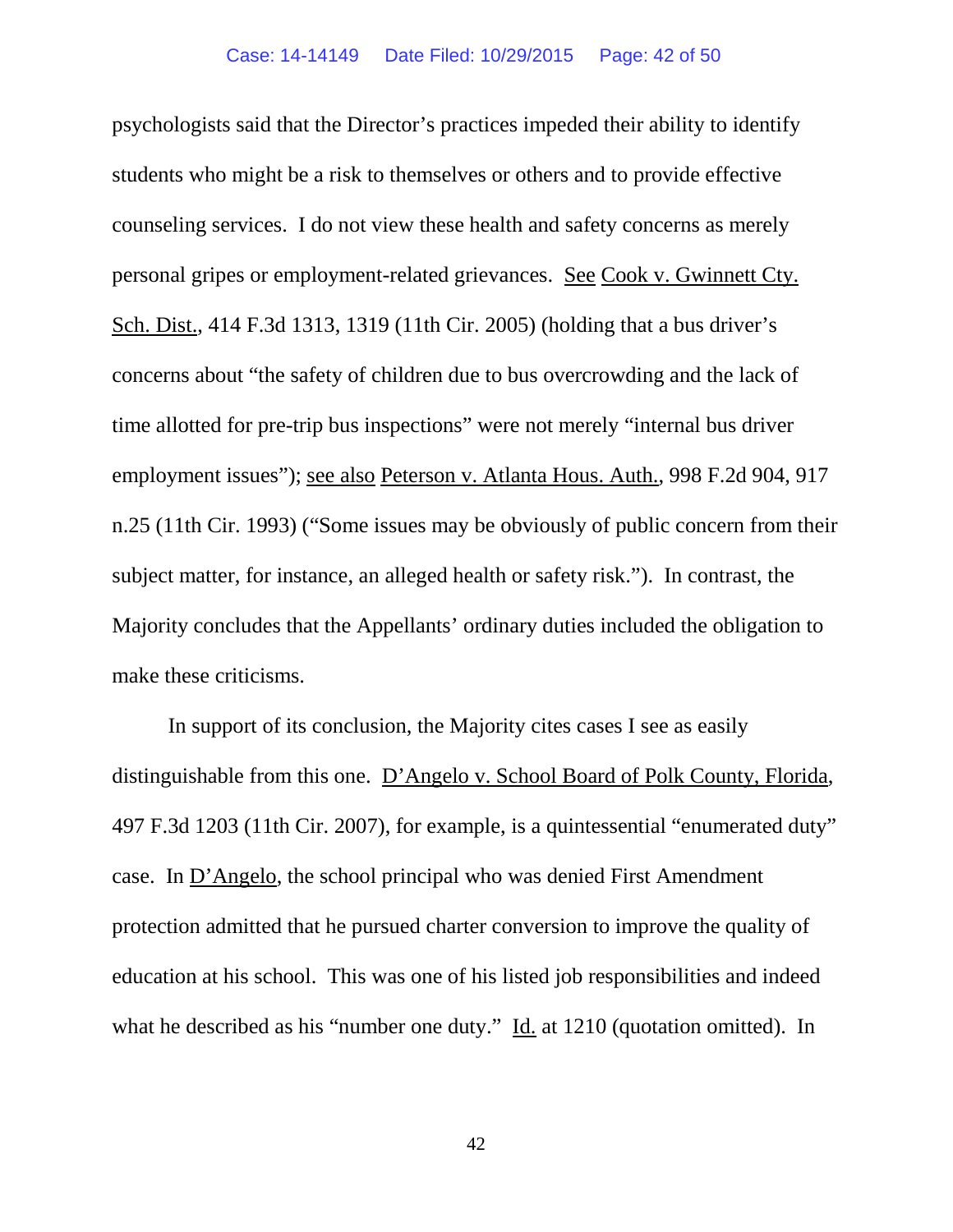### Case: 14-14149 Date Filed: 10/29/2015 Page: 43 of 50

contrast, our psychologists' jobs include no duty, either express or implied, to critique higher management on the broader issues they raised.

The Majority also cites Boyce v. Andrew, 510 F.3d 1333 (11th Cir. 2007) (per curiam), in which this Court held that internal complaints by social services case managers about the size of their caseloads were unprotected employee speech. Id. at 1343. In so holding, we noted that the case managers' complaints focused on "their respective views that their caseloads were too high, which caused each not to meet expected deadlines, and their consequent need for assistance." Id. at 1343– 44. Thus, "[t]he purpose of their grievances clearly was not to raise public awareness about children within the care of [their office]." Id. at 1346. Here, in contrast, the psychologists complained not about a routine aspect of their daily work, but about broader mismanagement and dysfunction at the Center. In doing so, they spoke directly to the quality of services the Center offered to the University and its students.

The Majority also says that the psychologists spoke as employees because they reported conduct that related to their ability to fulfill their respective responsibilities. This argument treads too closely to that affirmatively rejected by Lane. The Supreme Court repeats the modifier "ordinary" nine times in the Lane opinion, emphasizing that an employee loses First Amendment protection only as to speech he undertakes in "perform[ing] the tasks he was paid to perform." 134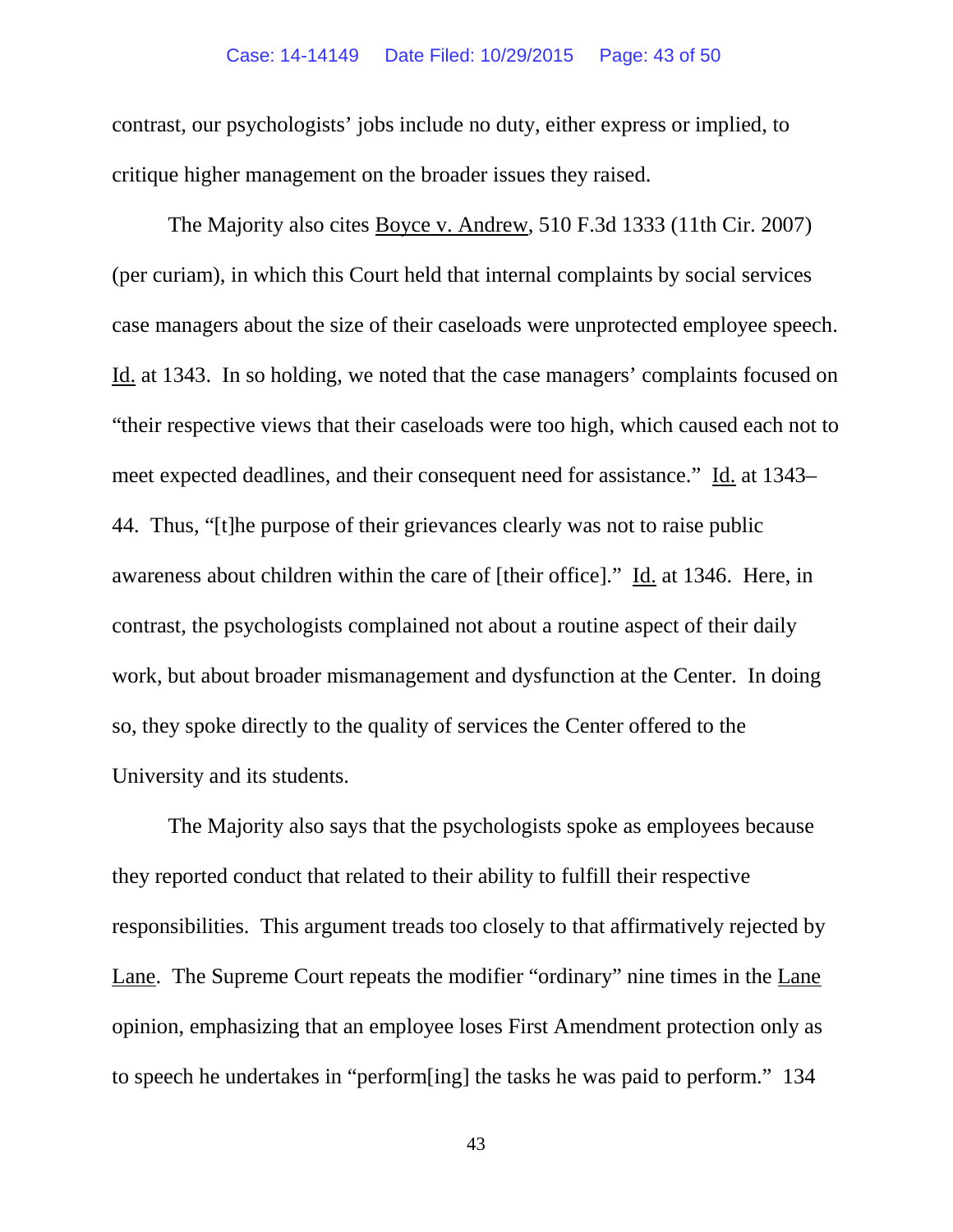S. Ct. at 2379 (quoting *Garcetti, 5[4](#page-43-0)7 U.S. at 422, 126 S. Ct. at 1960*).<sup>4</sup> Lane's holding strengthens Garcetti's "significant point" that First Amendment protection should only be withheld from speech "commissioned or created" by the employer. Garcetti, 547 U.S. at 421–422, 126 S. Ct. at 1960. To say, as the Majority does, that the psychologists spoke as employees because "each complaint or concern relates back to Appellants' ordinary duties," seems to me to deny protection based on "the mere fact that [the psychologists'] speech concerns information acquired by virtue of [their] public employment."  $\text{Lane}$ , 134 S. Ct. at 2379.<sup>[5](#page-43-1)</sup> Binding Supreme Court precedent forbids this.

Although the Majority acknowledges Lane's import to some degree, it does not apply its rule. I read the Memorandum to address matters beyond the scope of

<span id="page-43-0"></span> $4$  At least two of our sister Circuits have interpreted this emphasis on "ordinary" job duties as potentially limiting the exception to First Amendment protection for employee speech even beyond what Garcetti envisions. See Dougherty v. Sch. Dist. of Phil., 772 F.3d 979, 990 (3d Cir. 2014) ("If anything, Lane may broaden Garcetti's holding by including 'ordinary' as a modifier to the scope of an employee's job duties."); Mpoy v. Rhee, 758 F.3d 285, 295 (D.C. Cir. 2014) (noting that the repeated use of "ordinary" may limit "the realm of employee speech left unprotected by Garcetti").

<span id="page-43-1"></span> $<sup>5</sup>$  The only case the Majority cites that directly holds that an employee is unprotected when he</sup> reports conduct that "interferes with his job responsibilities" is Winder v. Erste, 566 F.3d 209, 215 (D.C. Cir. 2009). However, the D.C. Circuit has since called Winder into doubt, noting that "it is possible that *Winder's* broad language, interpreting Garcetti as leaving an employee unprotected when he reports conduct that 'interferes with his job responsibilities,' . . . could be in tension with *Lane's* holding." Mpoy, 758 F.3d at 294. In the wake of Lane and the D.C. Circuit's own questioning of Winder's continued viability, I give this out-of-circuit precedent little weight.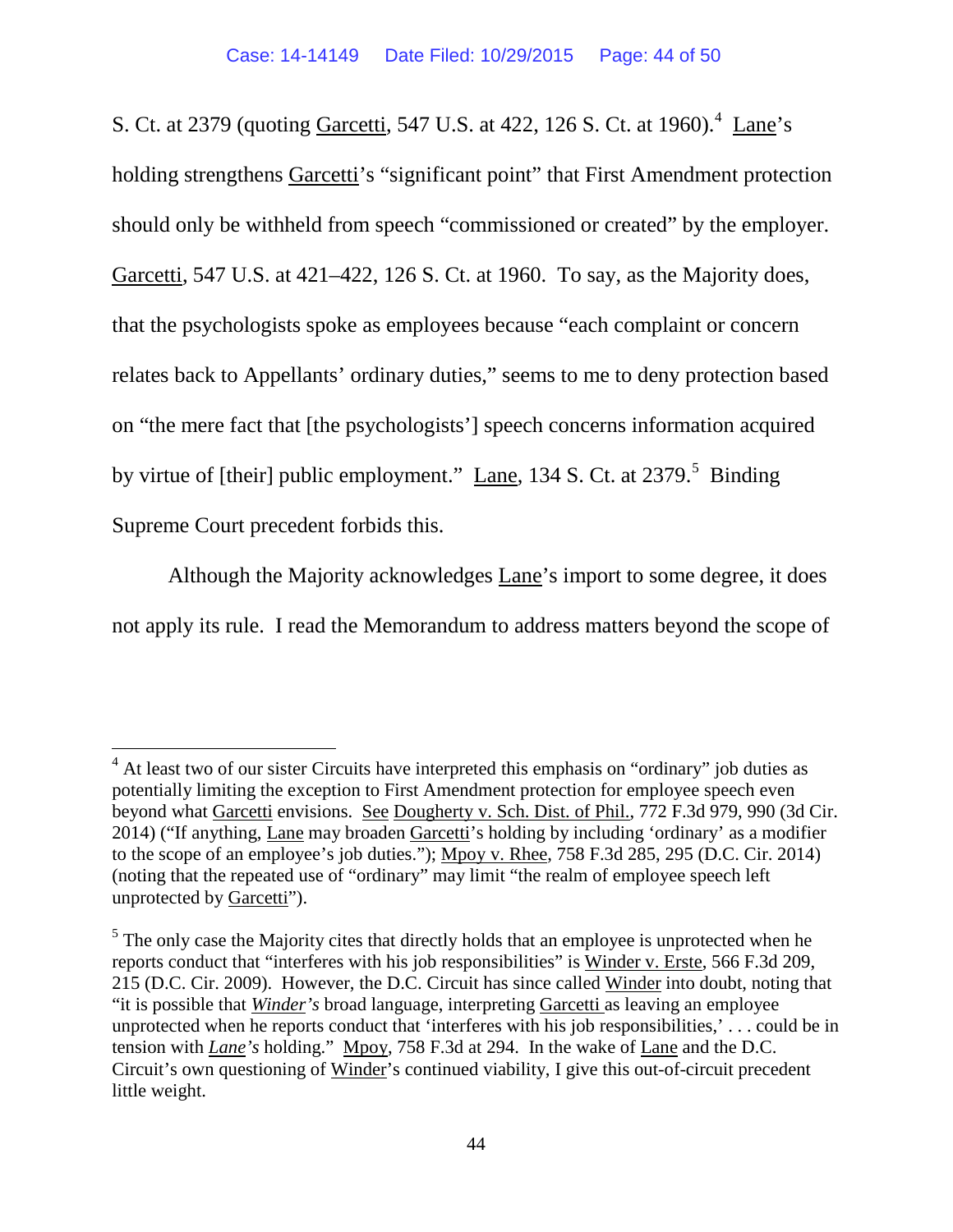the ordinary job duties of its writers, so I would hold that the psychologists spoke as citizens rather than employees.

II.

The Majority also holds that the Memorandum does not implicate a matter of public concern. Speech involves matters of public concern when it can be "fairly considered as relating to any matter of political, social, or other concern to the community." Connick v. Myers, 461 U.S. 138, 146, 103 S. Ct. 1684, 1690 (1983). To decide whether speech is a matter of public concern, we look at "the content, form, and context of a given statement, as revealed by the whole record." Id. at 147–48, 103 S. Ct. at 1690.

In Peterson, we found guidance in "a critical word in the Supreme Court's articulation of the standard, that is the word 'fairly.'" 998 F.2d at 916 (quoting Connick, 461 U.S. at 146, 103 S. Ct. at 1690). We explained that:

the Supreme Court did not say that an employee's speech must be "definitively" or "clearly" or "indisputably" characterized as a matter of public concern. . . . If it is capable of being fairly so characterized, then dismissal on summary judgment without examination of the evidence supporting the claim is inappropriate.

Id. The Majority acknowledges that "the question of what constitutes proper care in the treatment of mental health issues is a matter worthy of a public forum." Nevertheless, the Majority holds that the "main thrust" of the psychologists' speech was voicing private grievances against the Director. But given that they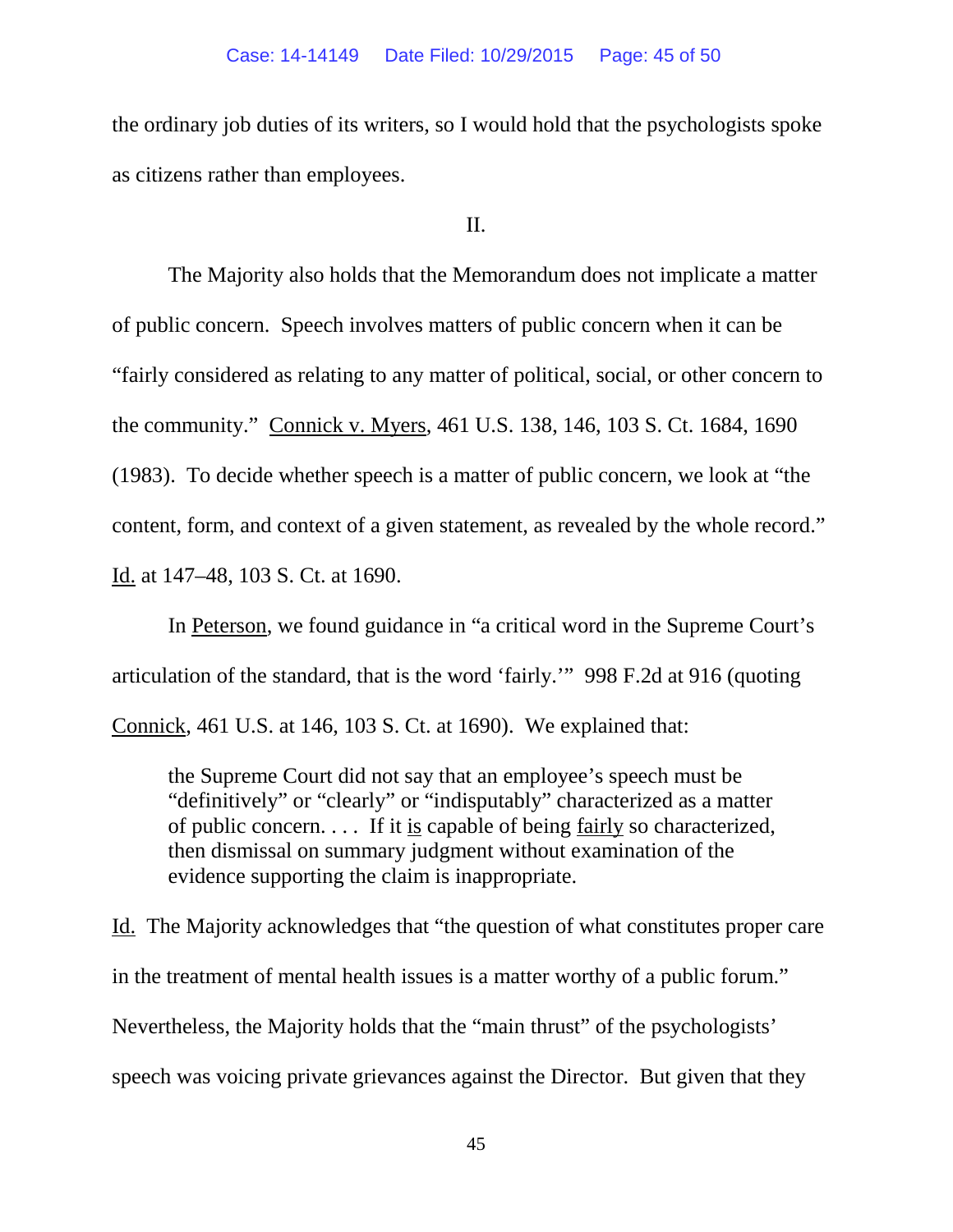also advanced health and safety issues that can be "fairly" considered matters of public concern, summary judgment was not properly entered against them.

No doubt some of the problems set out in the Memorandum relate to the impact the Director's conduct had on how the psychologists carried out their job duties. However, we have held that if employee speech "contained some matters of public interest in addition to . . . personal attacks, the personal nature of the speech would not, standing alone, be sufficient to render the speech private." Mitchell v. Hillsborough Cty., 468 F.3d 1276, 1285 n.22 (11th Cir. 2006) (emphasis added). On this record, I believe there is a "sufficient quantum of content touching a matter of public concern" to support the Appellants' First Amendment claim. Id.

The University recognized at oral argument that the Memorandum contained "some matters of concern." For example, early in the Memorandum, the psychologists emphasize that the Director's conduct has caused "an adverse impact on client care and has jeopardized the reputation of the Center both in the GSU community and with community collaborators." The Memorandum also mentions that these failings "jeopardize the programs, contribute to and cause waste of resources and capital, risk the safety and well-being of students served by the programs and threaten the integrity of the administrative and extra-judicial processes inherent in our governance."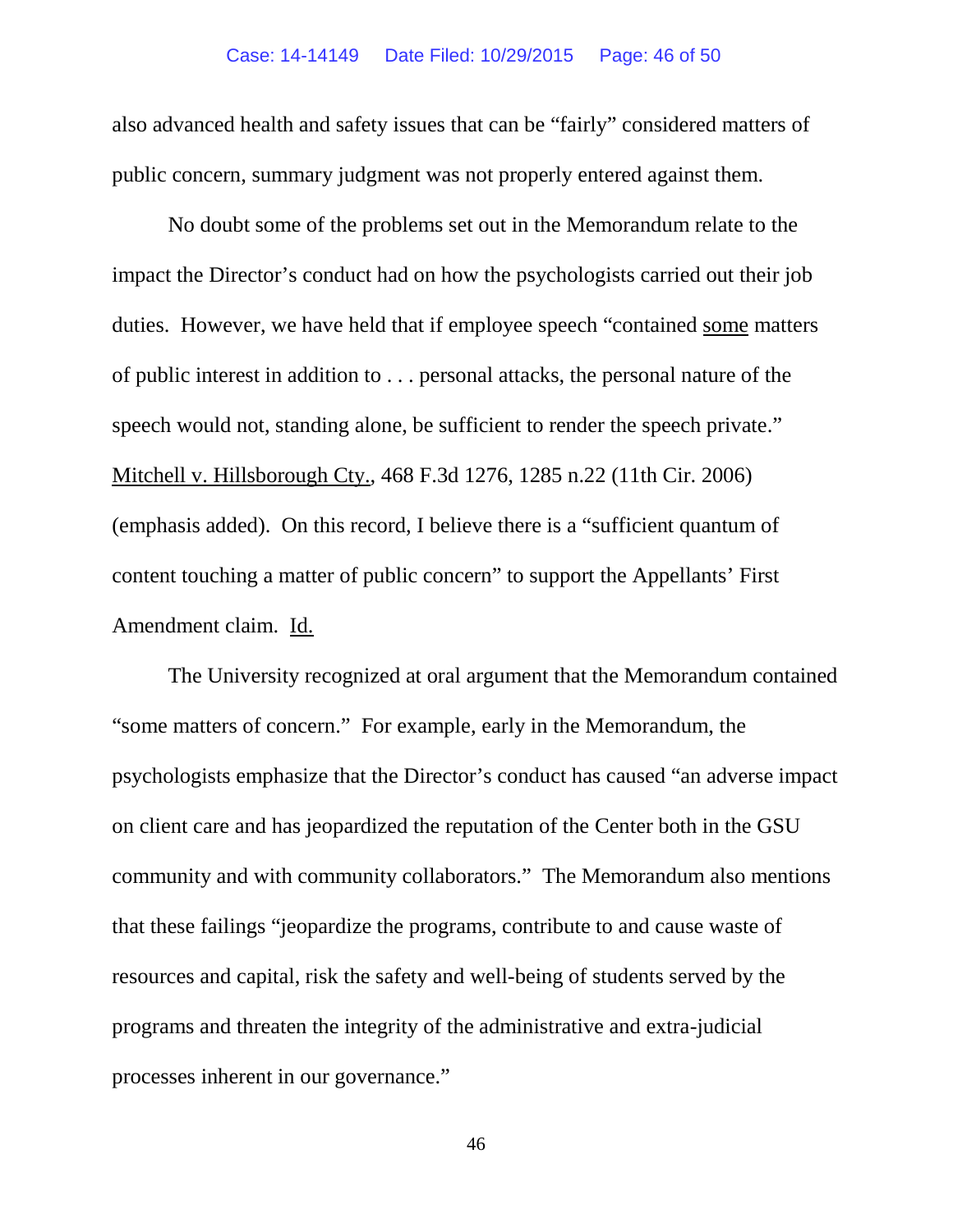The enumerated grievances also connect the Director's conduct to the quality of services the Center provides. In the section on trainee relationships, the psychologists express concern that "any rifts in our relationships or reputation [as a training center] directly impacts the quantity and quality of service provision at the [Center]." In the section on management of Center resources, they raise the concern that the Director's lack of knowledge "directly impacts the development of policies and procedures necessary to create an effective system by which to meet the service demands of the students and the University community." Even though the psychologists do reference their own grievances, they return throughout the Memorandum to the Director's impact on the quality of mental health services delivered by the Center. Clearly, in my view, the Memorandum contains both matters of public and private concern.

In Connick, the Supreme Court confronted comparable facts. Connick presented the question of whether an Assistant District Attorney's questionnaire to other attorneys in the office involved matters of public concern. Id. at 140–42, 103 S. Ct. at 1686–87. Although the Supreme Court found that most of the employee's questions were "mere extensions of [her] dispute over her transfer to another section of the criminal court," it ruled that one question, asking whether Assistant District Attorneys felt pressure to work on political campaigns, touched upon a matter of public concern. Id. at 148, 103 S. Ct. at 1690. Despite the primarily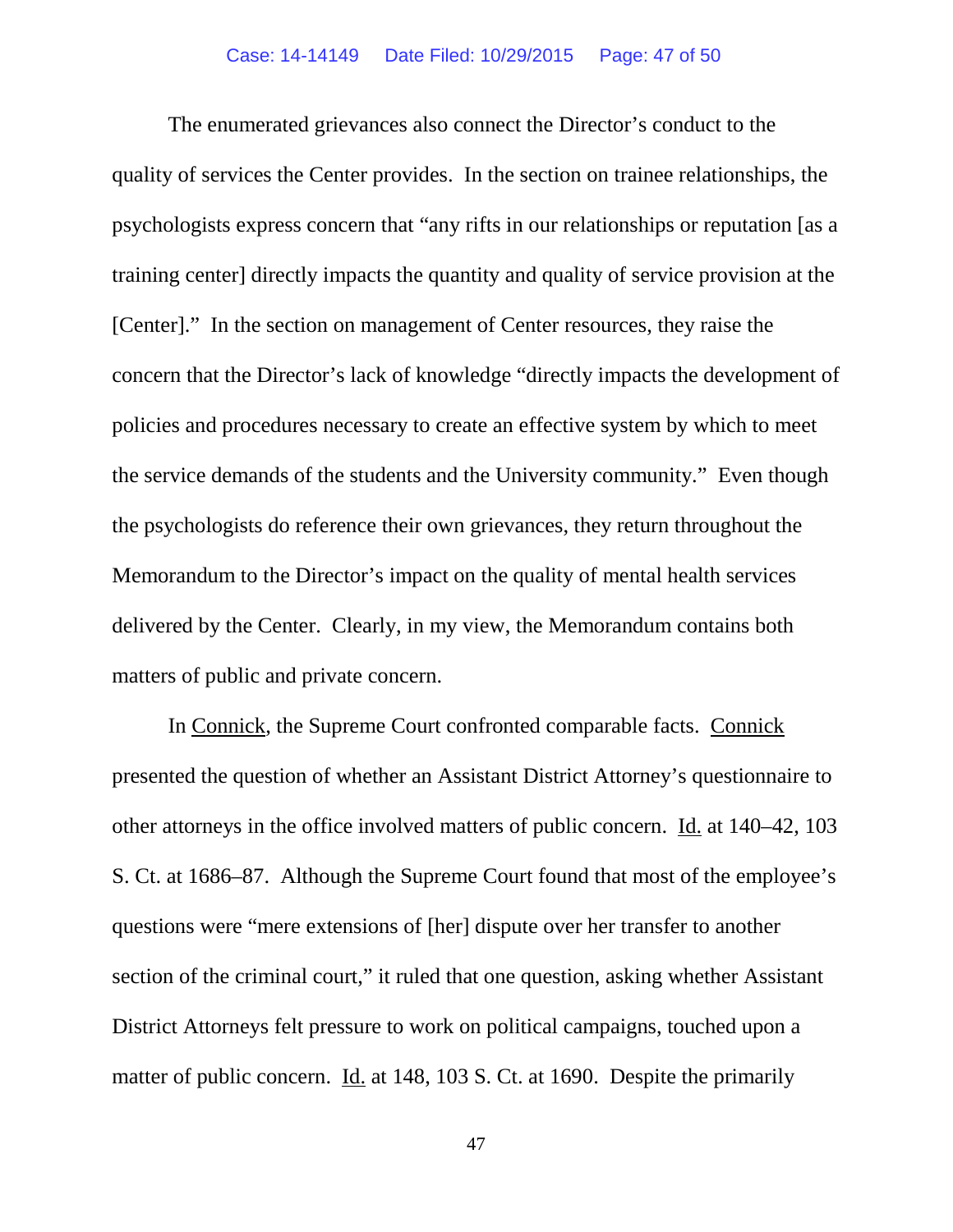personal nature of the questionnaire, the Supreme Court proceeded to the next part of the Pickering analysis based on that one question. Id. at 149, 103 S. Ct. at 1691.

This Court's decision in Maples v. Martin, 858 F.2d 1546 (11th Cir. 1988), is also instructive. There, we considered whether a report that included results of a survey of professors in the Mechanical Engineering Department at Auburn University involved matters of public concern. Id. at 1549. A "main concern" of the report was decidedly private in nature: "the lack of faculty involvement in administrative decisionmaking and the 'morale problem' in the Department." Id. Indeed, "[t]he tone of the [report] was extremely critical of the Department Head." Id. Still, this Court held that "while critical of the way the . . . Department ha[d] been managed by the Department Head," the report also touched on issues of public concern like the curriculum, facilities, and performance of graduates. Id. at 1553. In other words, it was enough that "[a]t least part of the motivation for . . . publishing the [report] was to alert both the administration and other interested parties of the problems the Department was facing in providing . . . students with an adequate engineering education." Id. Our Court concluded that "the appellants" were sincere in their efforts to alert the public to the conditions of [the] Department, even if that concern was co-mingled with criticism of the Department Head's management style." Id. I would extend the reasoning from Maples to this case and credit the psychologists with sincerely attempting to inform the public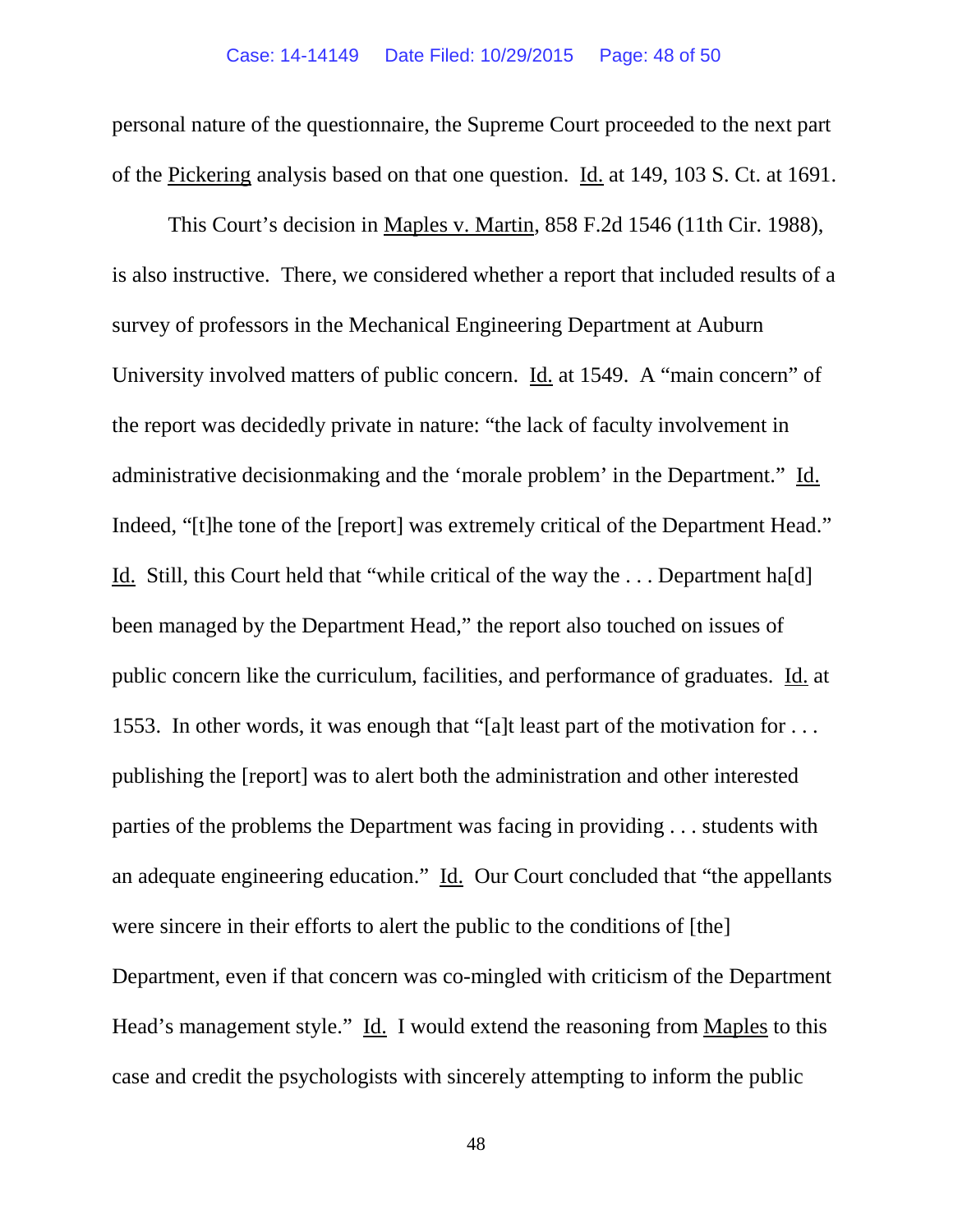about the declining quality of health services at the Center. I would so hold, even though their Memorandum included some complaints of a more private nature.

My conclusion is not altered by the fact that the Appellants' Memorandum was distributed internally. As the Supreme Court tells us, the fact that an employee "expressed his views inside his office, rather than publicly, is not dispositive." Garcetti, 547 U.S. at 420, 126 S. Ct. at 1959; see also Givhan v. W. Line Consol. Sch. Dist., 439 U.S. 410, 415–16, 99 S. Ct. 693, 696–97 (1979) ("The First Amendment forbids abridgment of the 'freedom of speech.' Neither the Amendment itself nor our decisions indicate that this freedom is lost to the public employee who arranges to communicate privately with his employer rather than to spread his views before the public."). Beyond that, the psychologists addressed the Memorandum to those at the highest levels of the University's administration including the Provost, the Dean of Students, and the Vice President for Student Affairs. Their concerns were not directed to the human resources department. This manner of publication also weighs in favor of treating their speech as relating to matters of public concern. After all, "[t]here is considerable value . . . in encouraging, rather than inhibiting speech by public employees." Lane, 134 S. Ct. at 2377. First Amendment principles do not require us to penalize an employee for choosing to first alert those within the University's administration to alleged mismanagement before seeking to publicly embarrass the University.